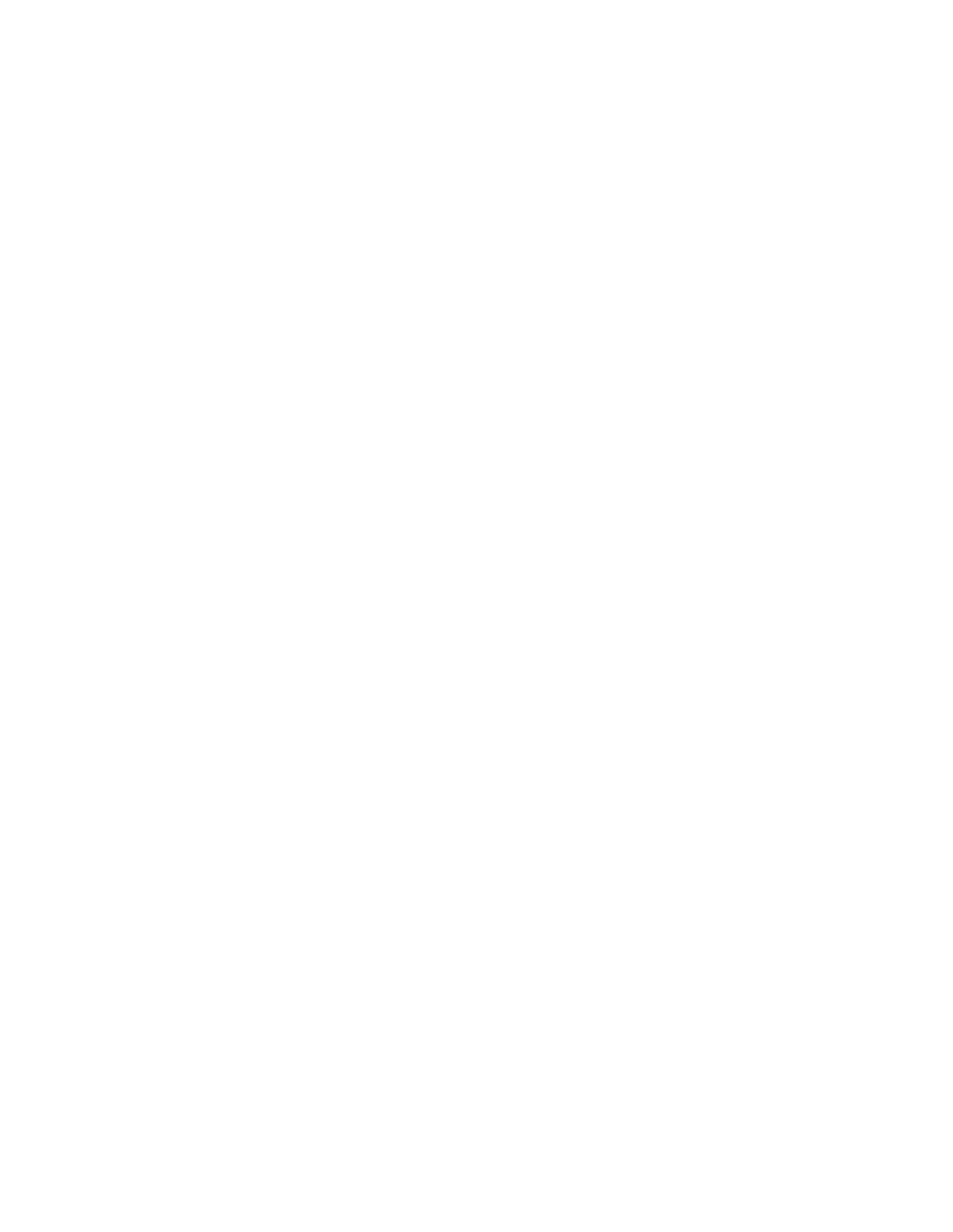**U.S. Department of Health & Human Services**

# **2010 National Vaccine Plan**

*Protecting the Nation's Health through Immunization*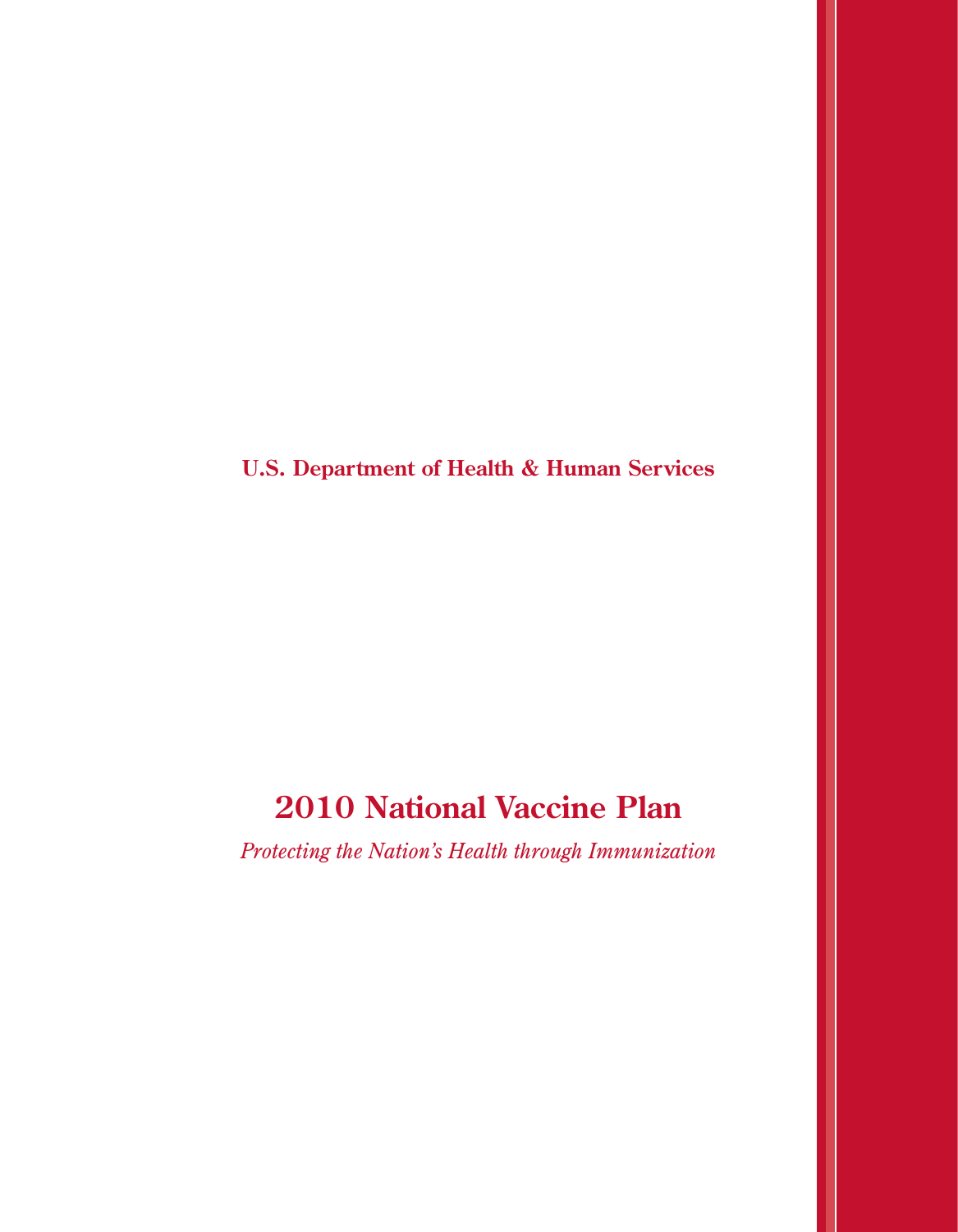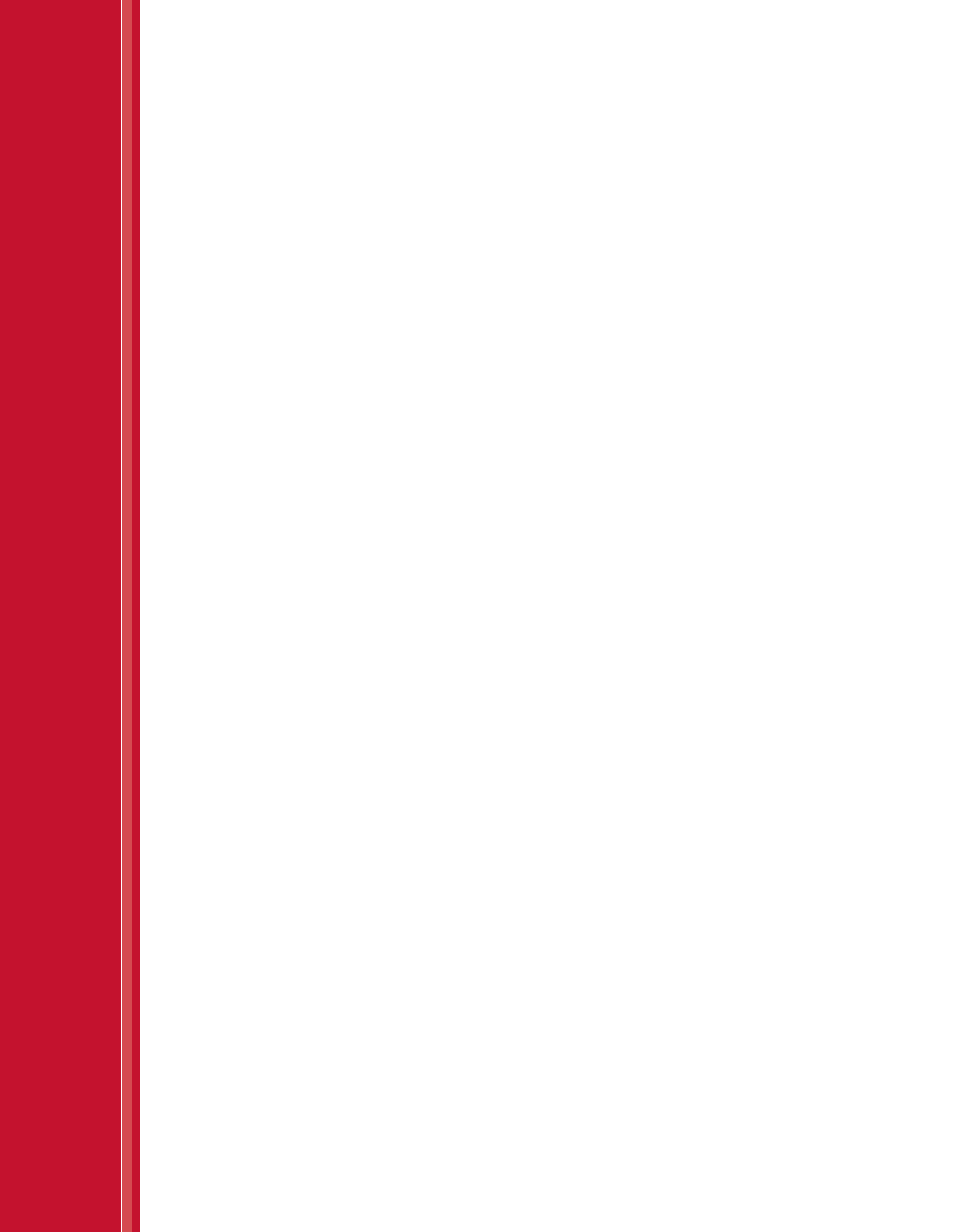# **Table of Contents**

| Goal 3: Support communications to                                                             |
|-----------------------------------------------------------------------------------------------|
| Goal 4: Ensure a stable supply of, access to and better use                                   |
| Goal 5: Increase global prevention of death and disease                                       |
|                                                                                               |
|                                                                                               |
| Table 2: National Vaccine Plan Objectives: Stakeholders and Responsibilities 42               |
| Appendices: <sup>(1)</sup><br>Appendix 1: Healthy People 2020 Immunization-related Objectives |

Appendix 2: 1994 National Vaccine Plan Objectives and Progress

Appendix 4: Relevant Federal Strategic Plans and Initiatives

Appendix 3: Federal Government Agencies Involved in Immunization

Appendix 5: Stakeholders in the United States National Vaccine System

<sup>1.</sup> Please note that the Appendices can be found on the National Vaccine Plan website at www.hhs.gov/nvpo/vacc\_ plan/index. As the Plan is a "living document," the Appendices will be updated on an ongoing basis.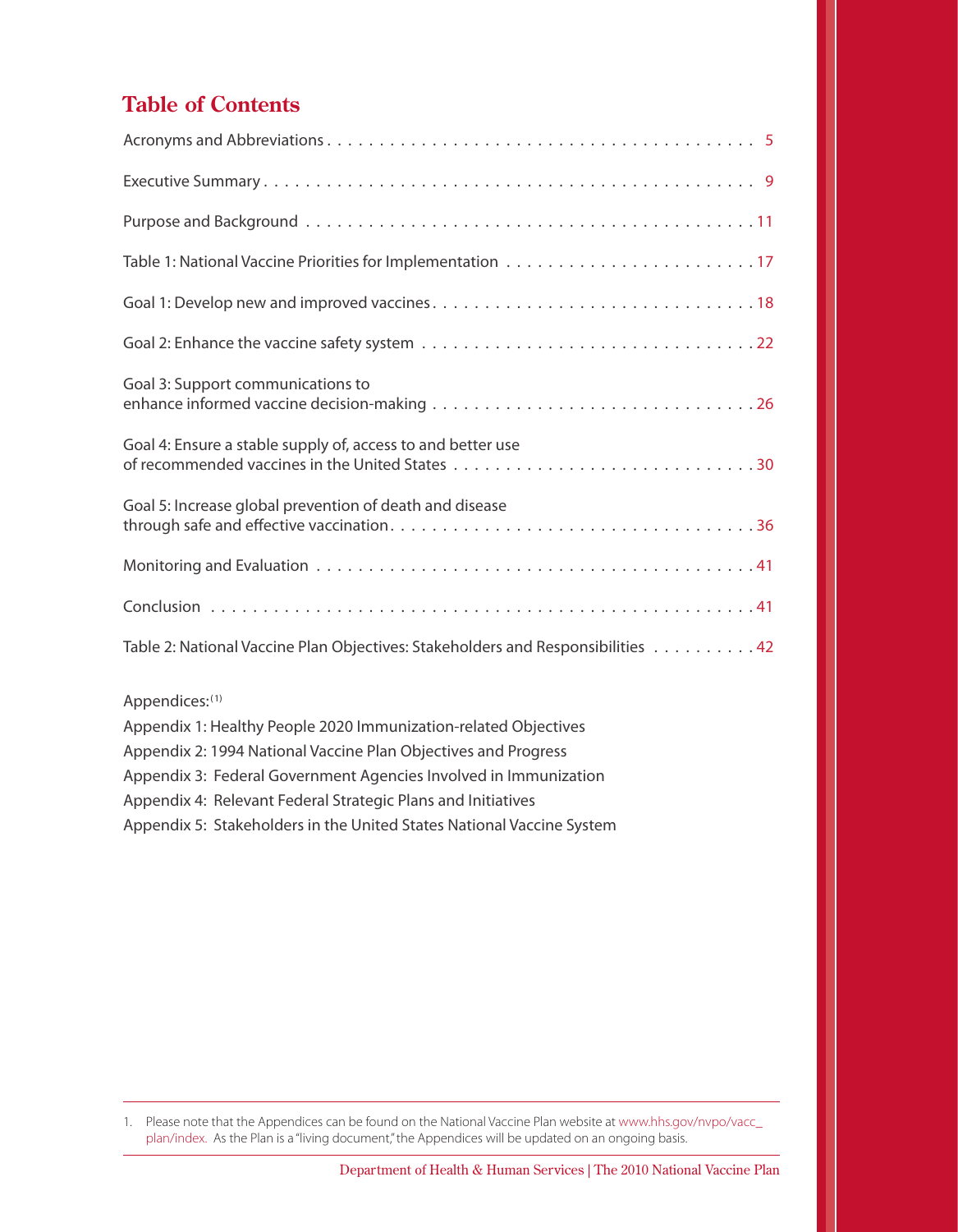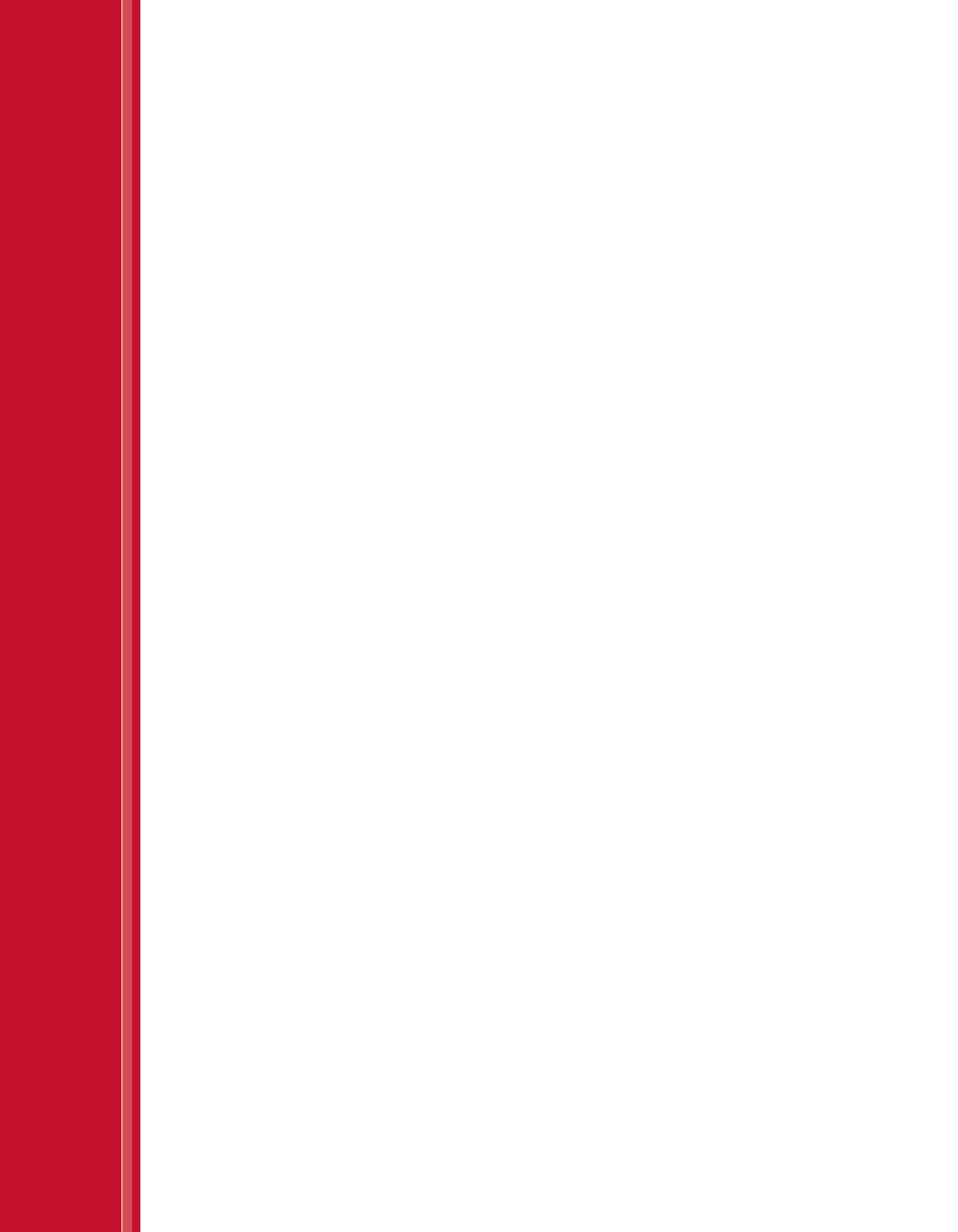# **Acronyms and Abbreviations**

| <b>ACA</b>   | Affordable Care Act (comprised<br>of the Patient Protection and<br>Affordable Care Act and the<br><b>Health Care and Education</b><br>Reconciliation Act of 2010) |
|--------------|-------------------------------------------------------------------------------------------------------------------------------------------------------------------|
| <b>ACF</b>   | Administration for Children and<br>Families                                                                                                                       |
| <b>ACIP</b>  | Advisory Committee on<br><b>Immunization Practices</b>                                                                                                            |
| <b>AEFI</b>  | Adverse Event Following<br>Immunization                                                                                                                           |
| <b>AIDS</b>  | Acquired Immune Deficiency<br>Syndrome                                                                                                                            |
| <b>AHRQ</b>  | Agency for Healthcare Research<br>and Quality                                                                                                                     |
| <b>ASPR</b>  | Assistant Secretary for<br>Preparedness and Response                                                                                                              |
| <b>BARDA</b> | <b>Biomedical Advanced Research</b><br>and Development Authority                                                                                                  |
| <b>CDC</b>   | Centers for Disease Control and<br>Prevention                                                                                                                     |
| <b>CICP</b>  | Countermeasures Injury<br>Compensation Program                                                                                                                    |
| <b>CMS</b>   | Centers for Medicare and<br><b>Medicaid Services</b>                                                                                                              |
| <b>DoD</b>   | Department of Defense                                                                                                                                             |
| <b>DHS</b>   | Department of Homeland Security                                                                                                                                   |
| DoJ          | Department of Justice                                                                                                                                             |
| <b>EHR</b>   | Electronic Health Records                                                                                                                                         |
| <b>FDA</b>   | Food and Drug Administration                                                                                                                                      |
| <b>GAVI</b>  | Global Alliance for Vaccines and<br>Immunizations                                                                                                                 |
| <b>GHI</b>   | Global Health Initiative                                                                                                                                          |
| <b>HBV</b>   | <b>Hepatitis B Virus</b>                                                                                                                                          |
| <b>HHS</b>   | U.S. Department of Health and<br><b>Human Services</b>                                                                                                            |
| Hib          | Haemophilus influenzae type b                                                                                                                                     |
| <b>HIV</b>   | Human Immunodeficiency Virus                                                                                                                                      |
| <b>HP</b>    | <b>Healthy People</b>                                                                                                                                             |
| <b>HPV</b>   | Human papillomavirus                                                                                                                                              |
| <b>HRSA</b>  | <b>Health Resources and Services</b><br>Administration                                                                                                            |

| <b>IHS</b>    | Indian Health Service                                                                                      |
|---------------|------------------------------------------------------------------------------------------------------------|
| <b>IIS</b>    | Immunization Information<br>Systems                                                                        |
| <b>IOM</b>    | Institute of Medicine                                                                                      |
| <b>NGO</b>    | Non-Governmental Organization                                                                              |
| <b>NIH</b>    | National Institutes of Health                                                                              |
| <b>NVAC</b>   | National Vaccine Advisory<br>Committee                                                                     |
| <b>NVP</b>    | National Vaccine Program                                                                                   |
| <b>NVPO</b>   | National Vaccine Program Office                                                                            |
| <b>ONC</b>    | Office of the National Coordinator<br>for Health Information Technology                                    |
| P.L.          | <b>Public Law</b>                                                                                          |
| <b>TB</b>     | Tuberculosis                                                                                               |
| <b>UNICEF</b> | United Nation's Children's<br>Fund (formerly United Nations<br>International Children's<br>Emergency Fund) |
| <b>USAID</b>  | U.S. Agency for International<br>Development                                                               |
| <b>VA</b>     | Department of Veterans Affairs                                                                             |
| <b>VICP</b>   | National Vaccine Injury<br>Compensation Program                                                            |
| <b>VPD</b>    | Vaccine-Preventable Disease                                                                                |
| <b>WHO</b>    | World Health Organization                                                                                  |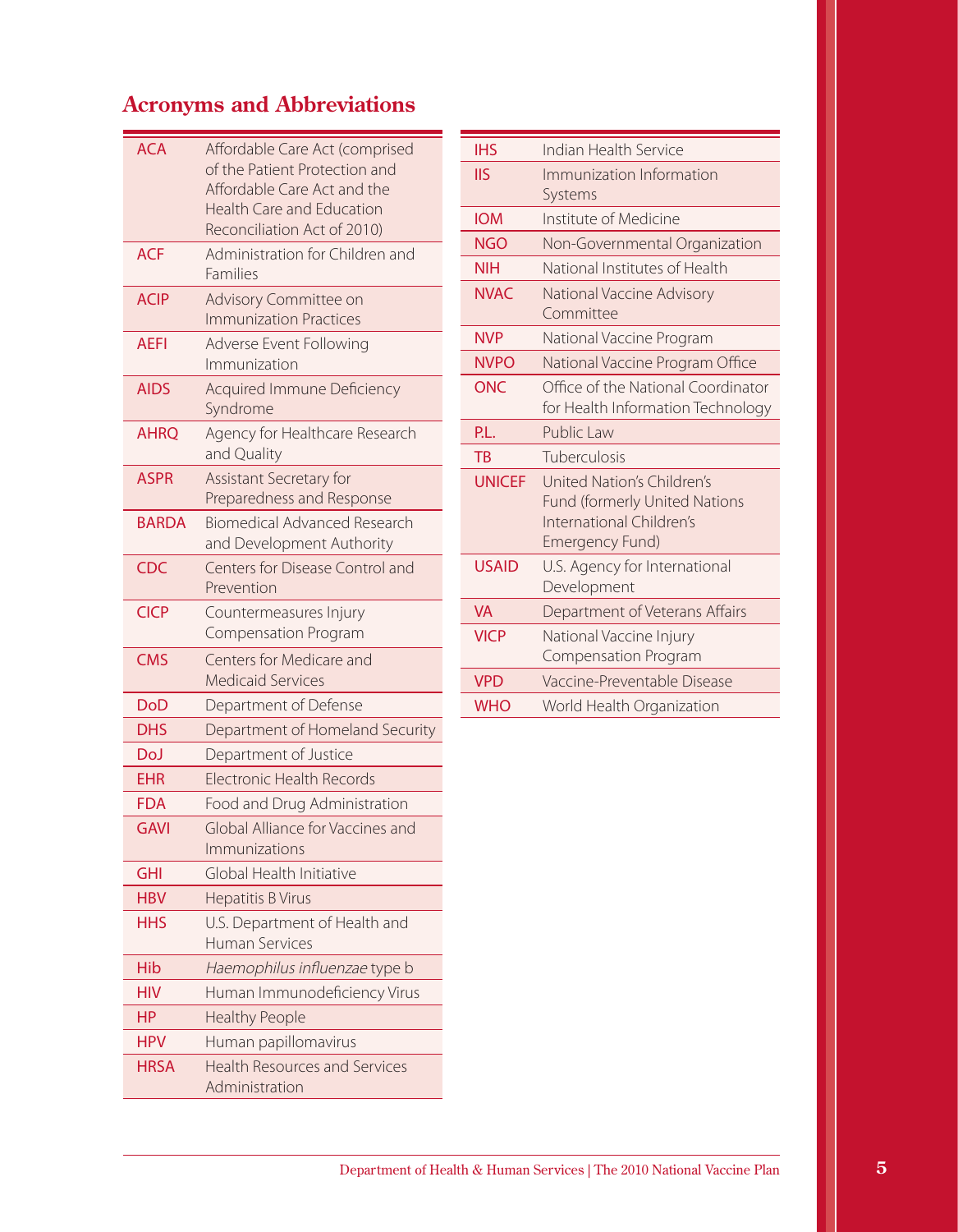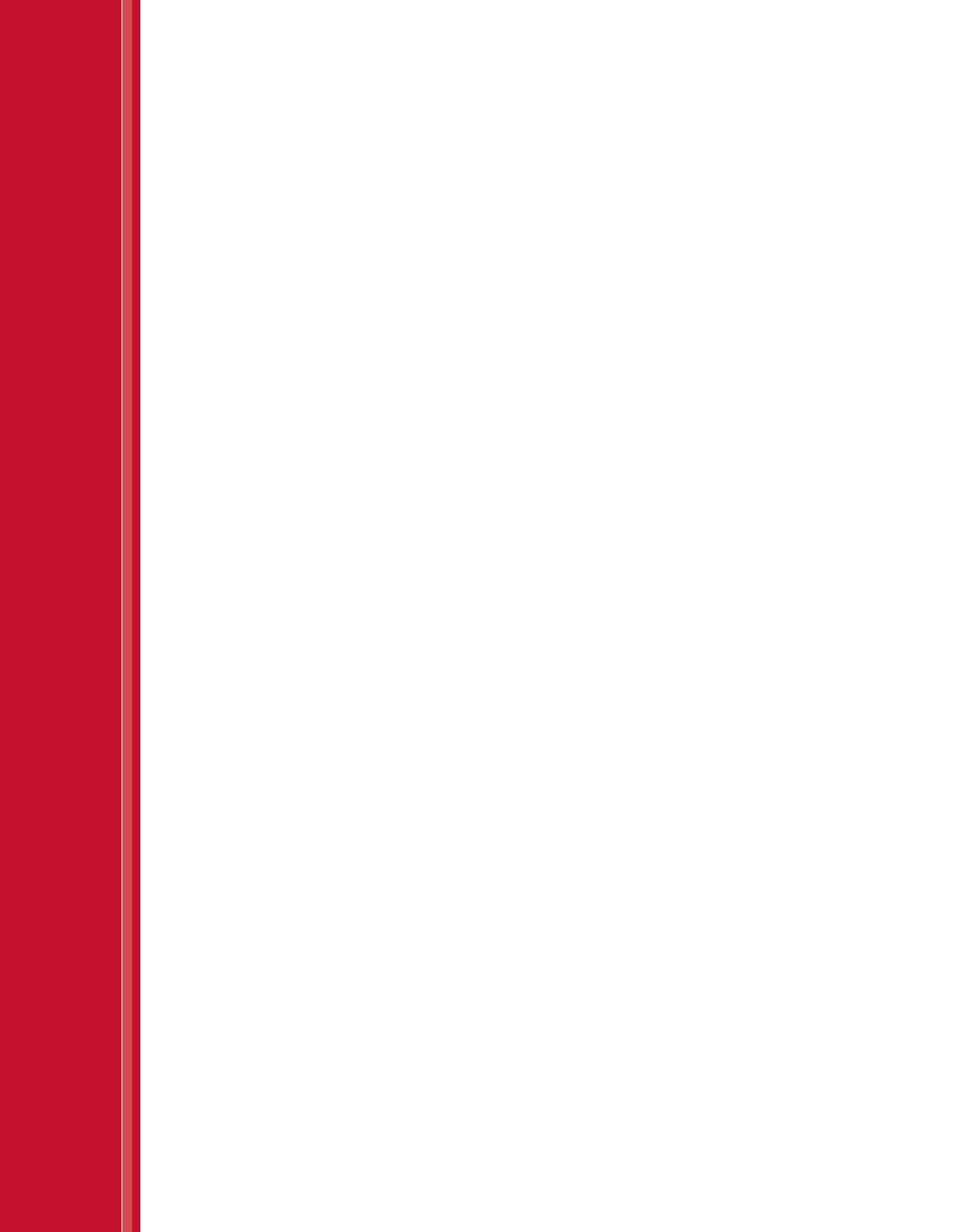*"To raise new questions, new possibilities, to regard old problems from a new angle, requires creative imagination and marks real advance in science."*

**- Albert Einstein**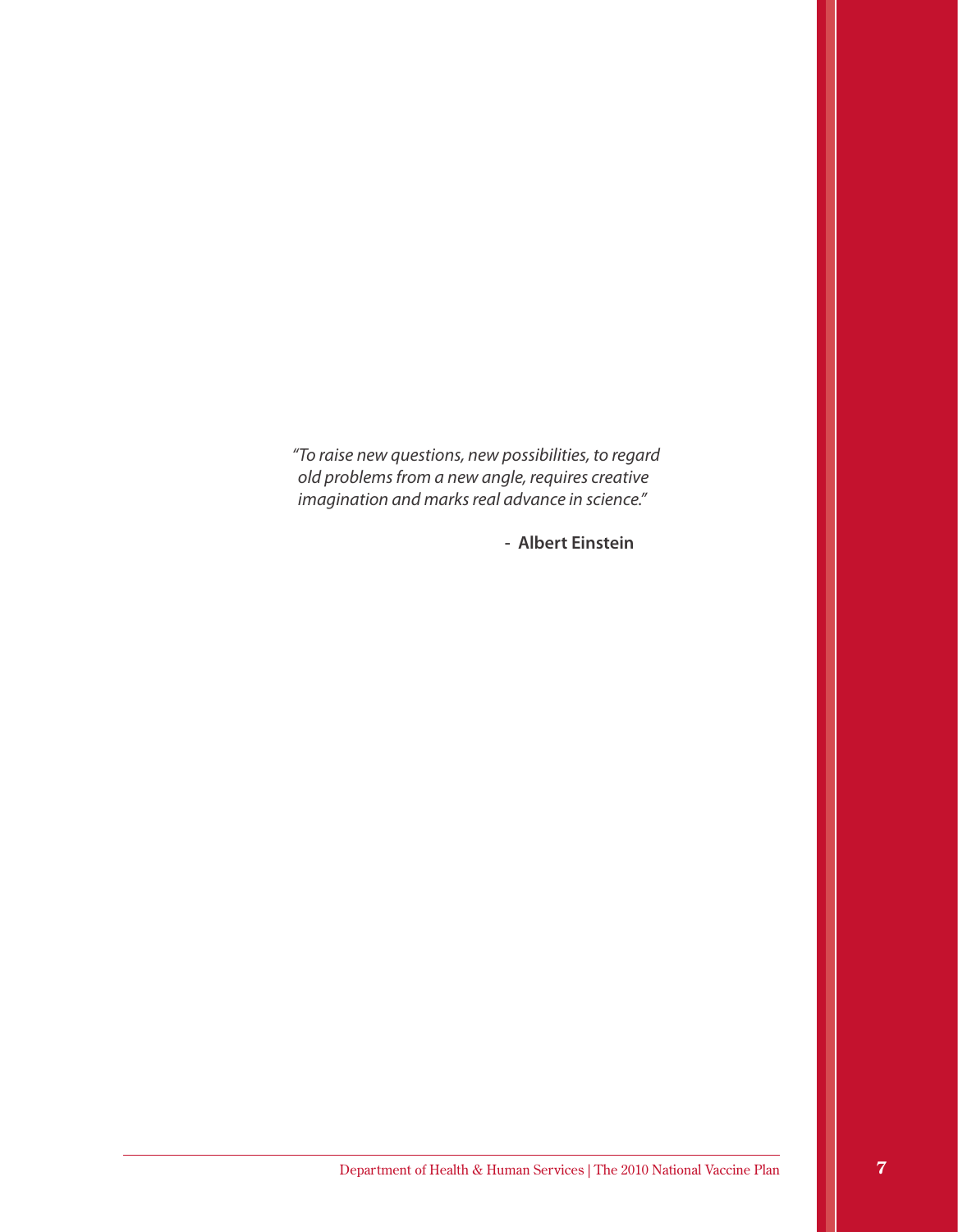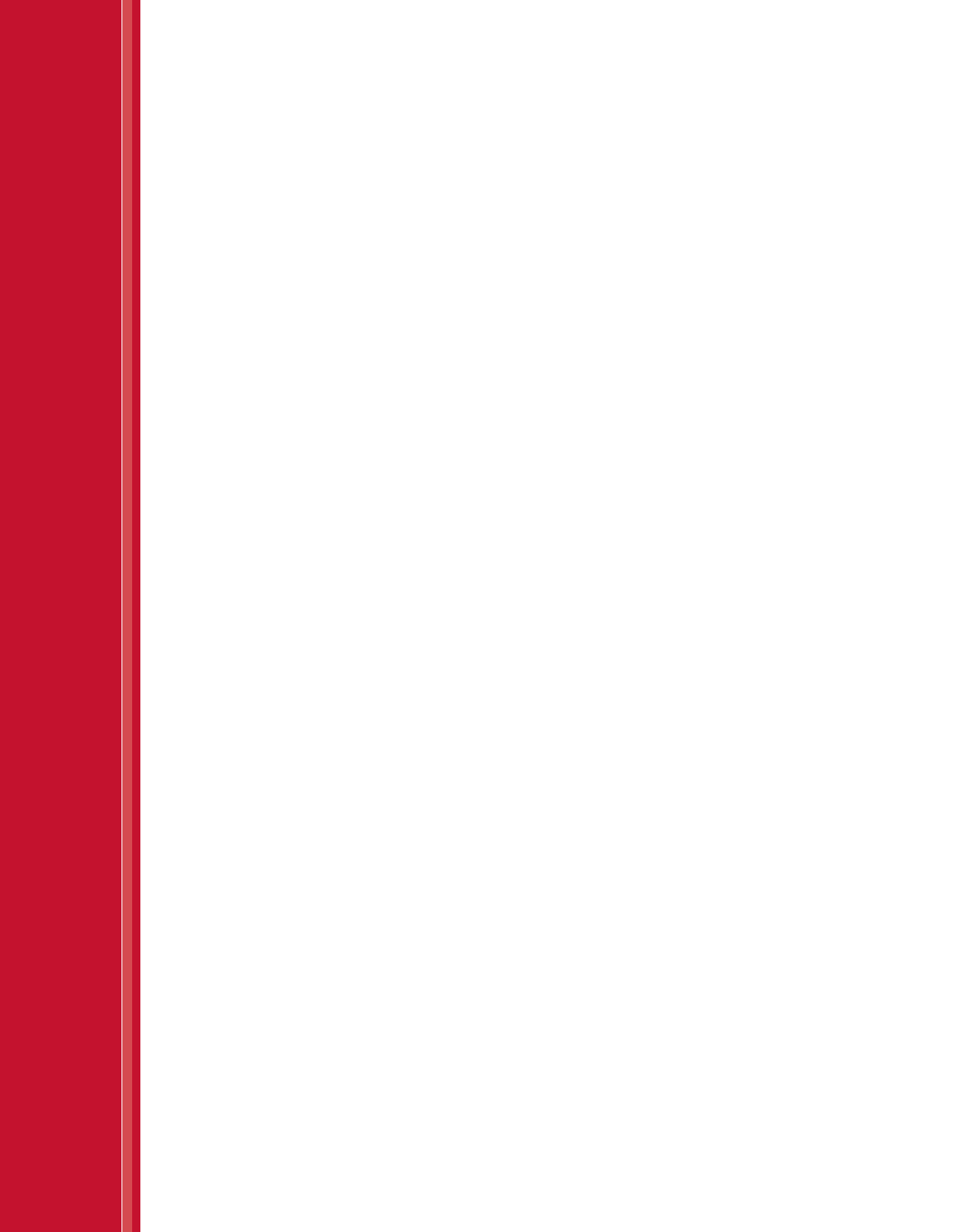# **Executive Summary**

The 20<sup>th</sup> century could be considered the century of vaccines. The life spans of Americans increased by more than thirty years in large part because of vaccines, and mortality from infectious diseases in the United States decreased 14-fold.<sup>(2)</sup> Death or disability from many once-common diseases is now rare in the U.S. A child born in the U.S. today can now be protected against 17 serious diseases and conditions through immunization. The widespread use of vaccines has helped to eradicate smallpox worldwide and eliminate polio, measles and rubella in the U.S. Globally, vaccination saves 2 to 3 million lives per year.<sup>(3)</sup>

Vaccines have the unique quality of protecting both individuals and communities. However, they have been so effective for many years in preventing and eliminating a number of serious infectious diseases that the significant contributions that vaccines make to our society and its health may have faded from public consciousness. Before the development and widespread use of safe and effective vaccines, infectious diseases threatened the lives of millions of children and adults in this country and abroad. What were once referred to as the common diseases of childhood are now vaccine-preventable diseases (VPDs). In the U.S., children are no longer crippled cases by polio nor killed by infections such as diphtheria or *Haemophilus influenzae* type B (Hib). Vaccines also help prevent cancers caused by human papillomavirus (HPV) and hepatitis B virus (HBV).

The 2010 National Vaccine Plan provides a vision for the U.S. vaccine and immunization enterprise for the next decade. The Plan articulates a comprehensive strategy to enhance all aspects of vaccines and vaccination including: research and development, supply, financing, distribution, safety, informed decision making by consumers and health care providers, VPD surveillance, vaccine effectiveness and use monitoring, and global cooperation. The actions contained in the strategies of the Plan are conditional and are subject to the availability of resources.

The scope of the Plan is broad and addresses vaccines and key vaccine-related issues for the U.S. and its global partners. It provides a strategic approach for preventing infectious diseases and improving the public's health through vaccination for the coming decade. Although vaccines are being developed to treat diseases and conditions (therapeutic vaccines) and for non-infectious diseases, the focus of this Plan is on vaccines for the prevention of infectious diseases as guided by the law that established the National Vaccine Program (NVP).<sup>(4)</sup>

- 2. American Academy of Pediatrics. Prologue. In: Pickering LK, ed. Red Book: 2009 Report of the Committee on Infectious Diseases. 28th ed. Elk Grove Village, IL: American Academy of Pediatrics; 2009:1-2.
- 3. World Health Organization and United Nations Children's Fund. Global Immunization Vision and Strategy, 2006--2015. Geneva, Switzerland: World Health Organization and United Nations Children's Fund; 2005. Available at www.who.int/vaccines/GIVS/english/GIVS\_Final\_17Oct05.pdf.
- 4. Public Law (P.L.) 99-660 established the National Vaccine Program, and required the National Vaccine Program to focus on prevention of infectious diseases and adverse reactions to vaccines.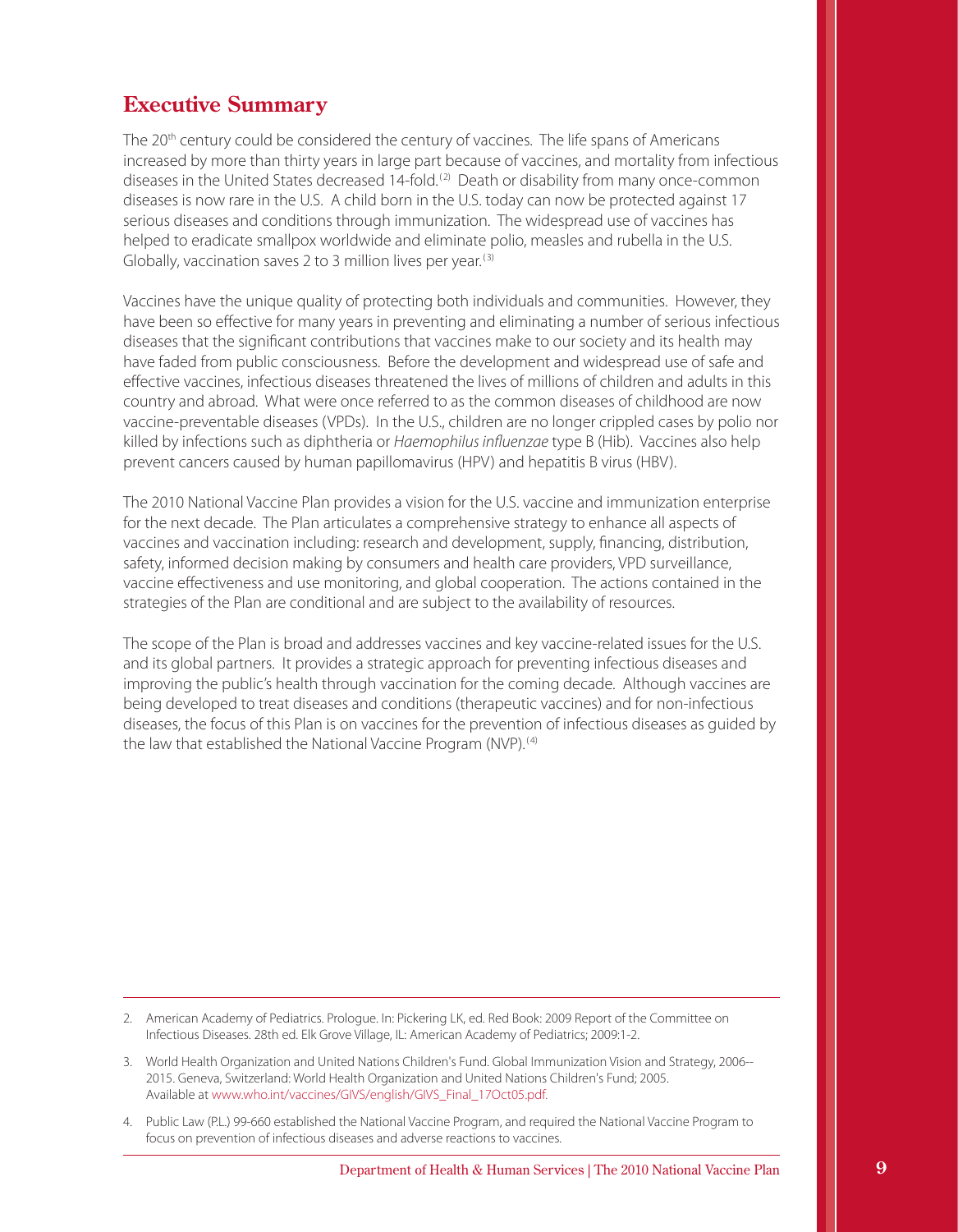The Plan has five broad goals:

#### **Goal 1:**

Develop new and improved vaccines.

#### **Goal 2:**

Enhance the vaccine safety system.

#### **Goal 3:**

Support communications to enhance informed vaccine decision-making.

#### **Goal 4:**

Ensure a stable supply of, access to, and better use of recommended vaccines in the United States.

#### **Goal 5:**

Increase global prevention of death and disease through safe and effective vaccination.

Existing national and global vaccine-related initiatives, such as improvements in regulatory science, the development of medical countermeasures for emergencies, and global health partnerships are embedded within the Plan. Strategies of this Plan will also be coordinated with those developed through other federal efforts. One example is the National Prevention, Health Promotion and Public Health Council, established in the 2010 Affordable Care Act (ACA). The Council will coordinate federal prevention, wellness, and public health activities, and develop a national strategy to improve the nation's health.

In conjunction with other federal efforts like the National Prevention and Health Promotion Strategy, Healthy People (HP) 2020, and the Public Health Emergency Medical Countermeasures Enterprise Review, the 2010 National Vaccine Plan provides the strategic guidance to build a stronger preventive health system. It will help bridge disparities in use of, and access to vaccines, and will provide innovative strategies to guide the nation's vaccine enterprise across the next decade and beyond.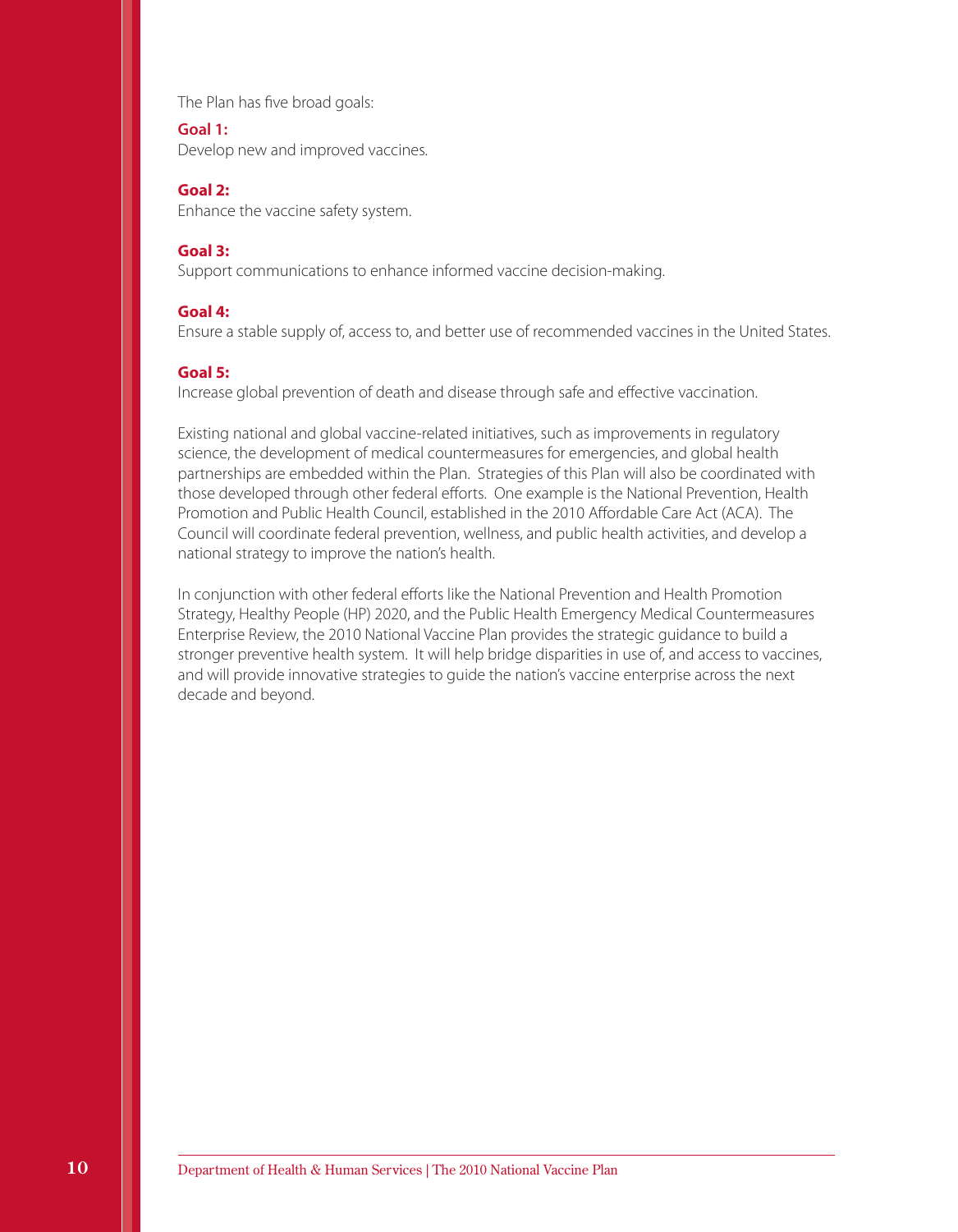# **Purpose and Background**

The purpose of the 2010 National Vaccine Plan is to provide strategic direction for the coordination of the vaccine and immunization enterprise for the NVP. The Program's goals are to prevent infectious diseases and their sequelae and reduce adverse reactions to vaccines in the U.S. The Plan will achieve this through coordinated implementation of a strategic vision implemented by vaccine and immunization stakeholders across and outside of the federal government.

#### *Background*

Federal involvement in vaccination programs targeting civilian and military populations has a rich history that includes research and development, assuring safety and effectiveness, supporting delivery, and developing mechanisms for reporting adverse events following immunization. Recognizing the need for increased coordination of these activities, the NVP was established by Congress in 1986.<sup>(5)</sup> Congress called for the development of a National Vaccine Plan to guide activities in pursuit of program goals. The initial Plan, completed in 1994, defined activities to achieve the program's mission through coordinated action by federal agencies, state and local governments, and private sector partners including manufacturers and health care providers.

The nation's vaccine enterprise has made considerable progress since the first National Vaccine Plan. Through routine vaccination, a child born today can be protected against 17 diseases and conditions while one born in 1995 could be protected against only nine. Growing scientific knowledge coupled with advances in biotechnology provides possibilities for new and improved vaccines. Many of the financial barriers that once limited widespread use of vaccines have been overcome. A myriad of enhanced tools are available for communicating accurate information about vaccines and for ensuring that vaccines are safe and effective. A broad range of public and private stakeholders have become essential to the vaccine enterprise.

Ironically, the public health victory witnessed from the use of vaccines has created a public health challenge: because vaccines have reduced the impact and awareness of many infectious diseases, some have begun to question the value and need for vaccines. In addition, the long-term effects (e.g., cancer) of some VPDs (e.g., HBV and HPV) may not be visible to the public, thus diminishing the perceived value of vaccination. Thus, this Plan comes at a critical time for this nation and its health as it engages on these issues and as there is an increased focus on the importance of preventive health for the U.S. and its citizens.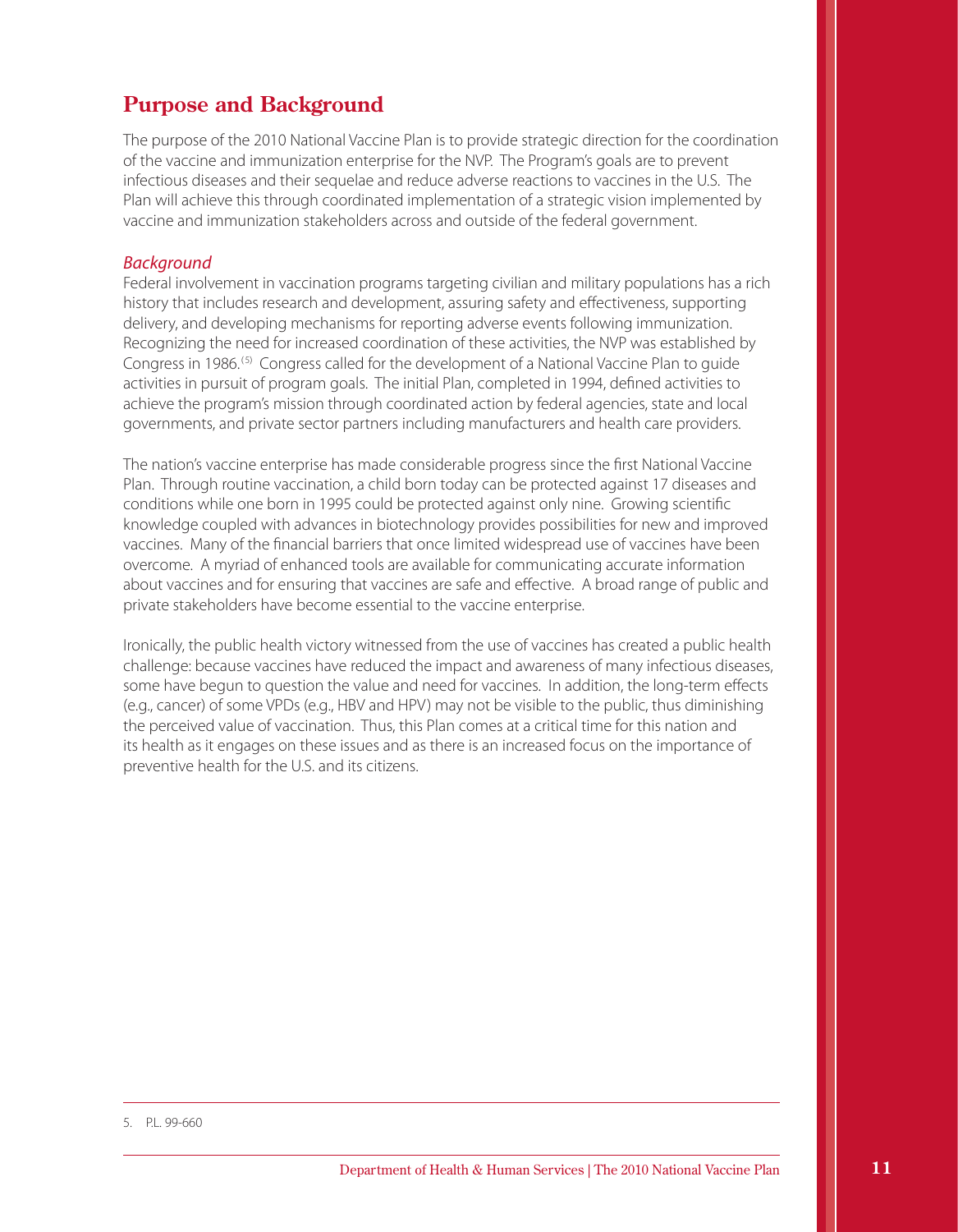#### *Mission, Perspective, and Scope*

The 2010 National Vaccine Plan provides a strategic approach for preventing infectious diseases and improving the public's health through vaccination.

The scope of the Plan is broad, including vaccines and vaccine-related issues for the U.S. and global communities. As guided by the statute that established the NVP, the focus for this Plan is prevention of infectious diseases and adverse reactions to vaccines.<sup>(6)</sup> The Plan incorporates current initiatives, such as the long recognized need to develop vaccines against human immunodeficiency virus/acquired immune deficiency syndrome (HIV/AIDS), tuberculosis (TB), and malaria, and programs to enhance medical countermeasures, regulatory science, and vaccine production. A ten-year horizon was set for the Plan to align with HP 2020 goals (see Appendix 1 for more details $(7)$ .

#### *2010 National Vaccine Plan Structure*

The 2010 National Vaccine Plan provides a comprehensive approach to reduce infectious diseases and their sequelae and reduce adverse reactions to vaccines through coordinated efforts of federal, state, local, multinational and non-governmental stakeholders. Recognizing that success is facilitated by careful planning that includes defining specific activities, milestones and measurable outcomes, an implementation plan will be developed based on this plan and released in 2011. With a ten-year horizon, this framework recognizes and anticipates that emerging science, new opportunities, and changing circumstances will guide the course of the Plan. Annual monitoring of progress and a mid-course review will promote both accountability and flexibility.

The Plan is built around five broad goals:

# **Goal 1:**

Develop new and improved vaccines.

#### **Goal 2:**

Enhance the vaccine safety system.

#### **Goal 3:**

Support communications to enhance informed vaccine decision-making.

#### **Goal 4:**

Ensure a stable supply of, access to, and better use of recommended vaccines in the United States.

#### **Goal 5:**

Increase global prevention of death and disease through safe and effective vaccination.

Each goal is supported by objectives that will be pursued through a defined set of strategies. Reaching goals and objectives generally requires action by many stakeholders in the vaccine and immunization enterprise. The Implementation Plan, to be written during 2011, will describe the action steps and measurable indicators for key Plan objectives and strategies.

6. P.L. 99-660

<sup>7.</sup> Please note that the Appendices can be found on the National Vaccine Plan website at www.hhs.gov/nvpo/vacc\_ plan/index. As the Plan is a "living document," the Appendices will be updated on an ongoing basis.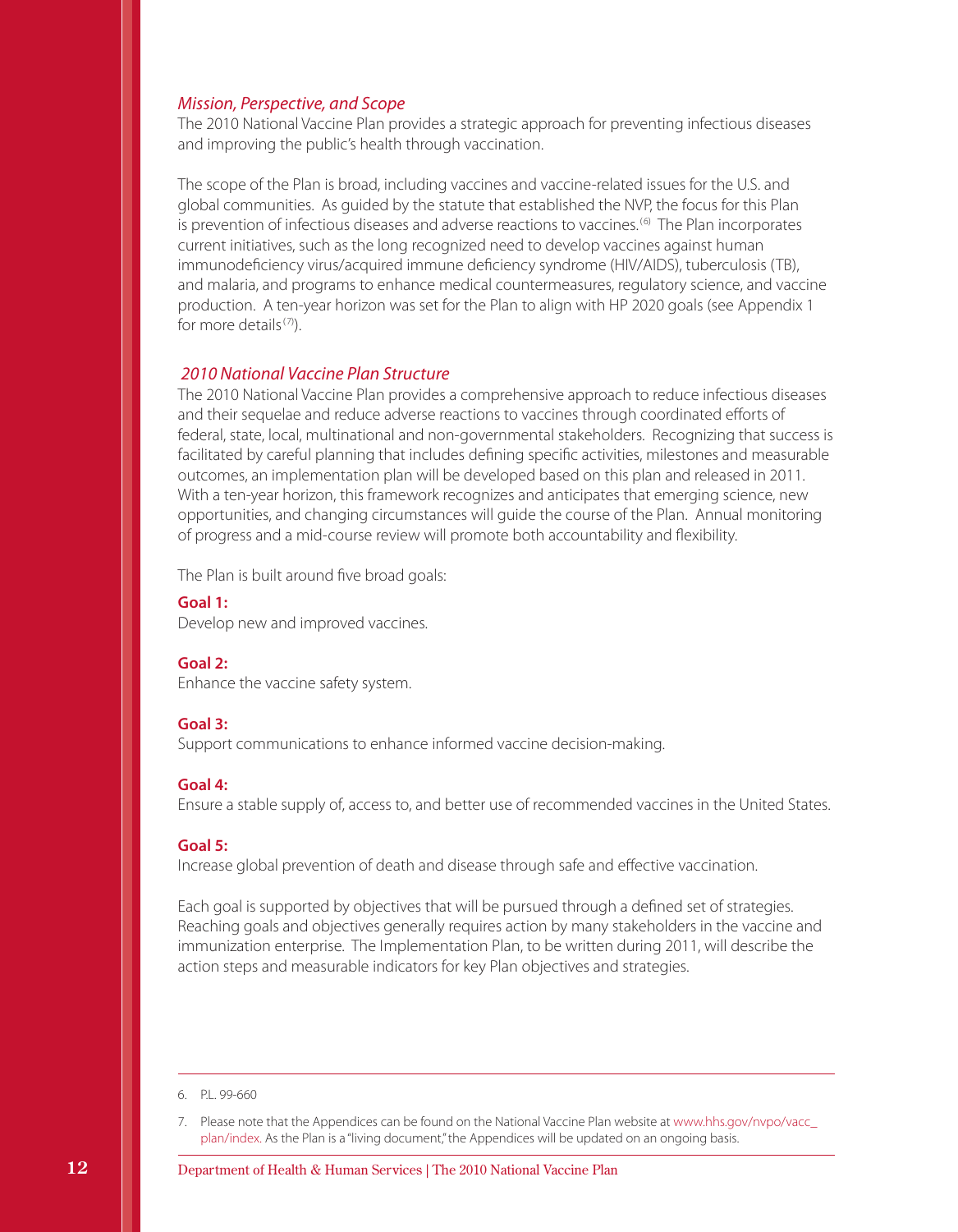# *Progress Since the 1994 Plan*

The 2010 National Vaccine Plan builds on the many achievements of the vaccine and immunization enterprise prior to and since the establishment of the NVP in 1986 and the completion of the first National Vaccine Plan in 1994. New vaccines have been licensed to expand the number of infections that can be prevented, and more effectively and safely prevent some diseases for which earlier generation vaccines already existed. In addition, federal immunization financing programs have reduced or eliminated many financial barriers to vaccination, particularly for children. The number of infections caused by VPDs has decreased significantly while vaccination coverage in the U.S. has increased, and coverage for many vaccines has reached record levels. More robust systems have been developed to identify adverse events following immunization and to assess potential associations of those events with vaccination. Globally, the U.S. has worked with multilateral and bilateral partners and non-governmental organizations (NGOs) in contributing to improvements in child health status and the prevention of hundreds of thousands of child deaths each year through improved vaccine coverage and introduction of new vaccines. Of the fourteen anticipated outcomes included in the 1994 National Vaccine Plan, most were substantially or fully achieved (see Appendix 2).

Unfortunately, many of the challenges that stimulated establishment of the NVP and the development of the 1994 National Vaccine Plan remain relevant today. Vaccine shortages and interruptions have occurred for many routinely recommended vaccines. Despite improved vaccination coverage among children, recent VPD outbreaks in the U.S. serve as reminders that these diseases still occur. Among older adults both vaccination coverage and the effectiveness of some routinely recommended vaccines remain sub-optimal. Disparities exist in adult vaccination rates between racial and ethnic groups. As the cost of vaccination has increased, financial barriers to vaccination have emerged for health departments, health care providers, and the public. Significant scientific challenges remain in the development of safe and effective vaccines against existing global health threats, such as HIV, TB and malaria. Vaccines that have been developed and are in use in industrialized countries have the potential to make major contributions to health in developing countries, but are currently underused in many places. Additionally, emerging infections and the persistent threat of natural and intentional infectious disease pose new challenges for vaccine development and regulation, manufacturing, vaccine delivery and access in the U.S. and abroad.

#### *U.S. Immunization Framework*

Disease prevention and enhanced vaccine safety are ultimate outcomes of a successful vaccination program. Identifying objectives and strategies that lead to and sustain these outcomes is facilitated by understanding the many processes or determinants of these outcomes.

To protect individuals and communities from VPDs, vaccines must be administered to the public. Vaccination begins with the identification of public health priorities, which are informed by disease surveillance data and information on the public health burden of the diseases that vaccines can effectively and safely prevent. Vaccine research and licensure follows. After the licensure of a vaccine and the Advisory Committee on Immunization Practices (ACIP) and medical organizations' recommendation for its use, a vaccine must be distributed, stored, and handled appropriately. Vaccine payment and reimbursement policies are important for ensuring receipt and use of the vaccine. Communications and public and provider outreach help support informed decisionmaking about vaccination. Attitudes, vaccination coverage and the effectiveness of disease prevention also are influenced by issues related to vaccine safety and effectiveness.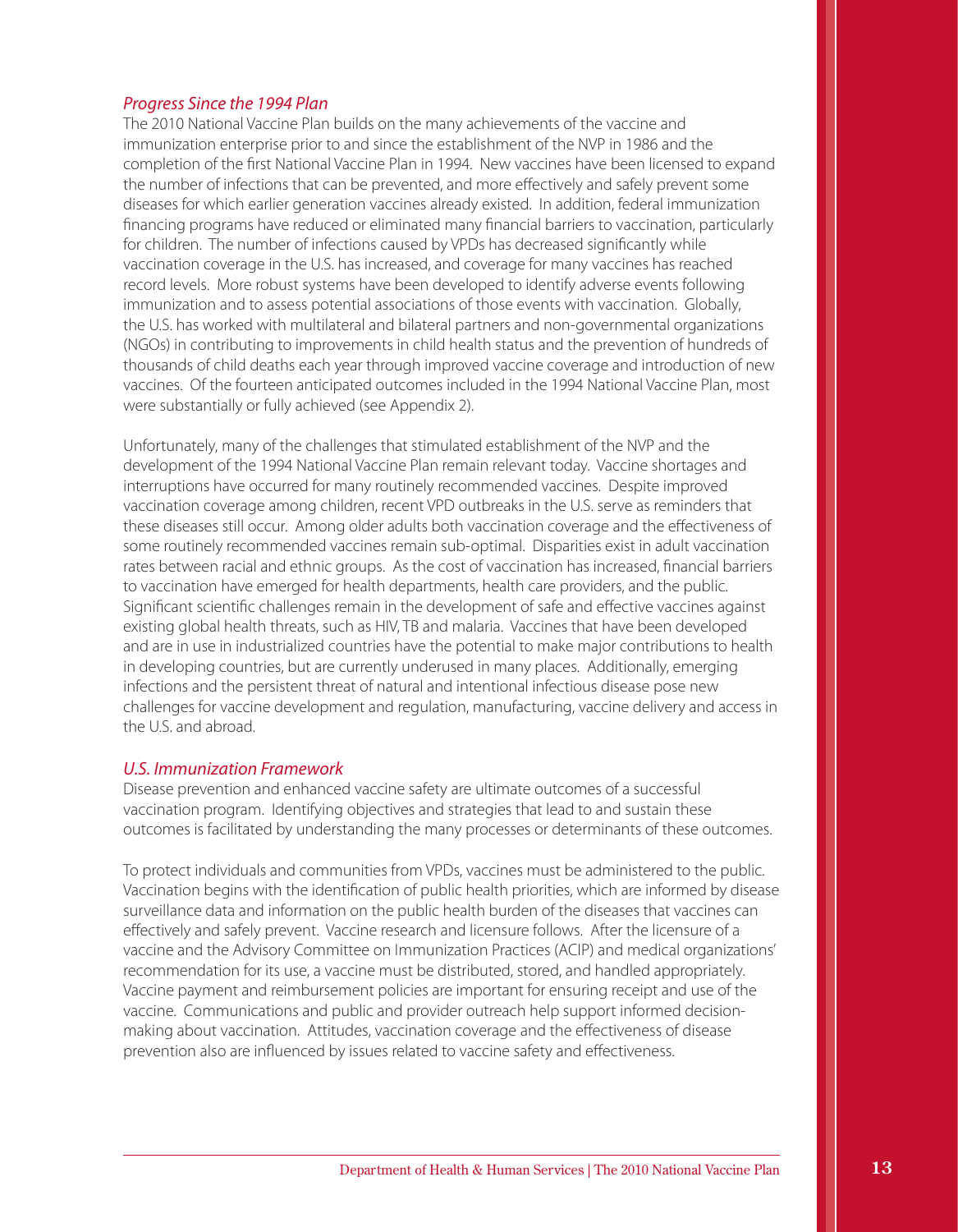#### *Development of the 2010 National Vaccine Plan*

The 2010 National Vaccine Plan, under the coordination of the U.S. Department of Health and Human Services (HHS) National Vaccine Program Office (NVPO), is the product of deliberation, analysis, and input from multiple federal agencies, and it incorporates broad public and stakeholder input. NVPO is the principal coordinating office for the NVP and is responsible for providing leadership, facilitating coordination, and monitoring progress of the 2010 National Vaccine Plan during implementation.

Relevant federal government agencies (see Appendix 3) identified key objectives and strategies as pathways to success for each of the five goals. NVPO consulted with the National Vaccine Advisory Committee (NVAC), federal agencies, domestic and international stakeholders, and the public regularly about the development of the Plan. A national stakeholder meeting was convened to discuss the first draft of the Plan. In addition to the national stakeholder meeting, NVPO obtained input through several mechanisms:

- Comments gathered by an Institute of Medicine (IOM) committee<sup>(8)</sup> at five public meetings that focused on the different goals in the Plan;
- $\cdot$  The IOM committee's final report;<sup>(9)</sup>
- Input from federal vaccine advisory committee members;
- Meetings with domestic and international stakeholders; and
- Input from the public in three public meetings and through public comment in response to a notice in the Federal Register.

Additional information about the development of the National Vaccine Plan is available at *www.hhs.gov/nvpo/vacc\_plan/index.*

#### *Coordination with Other Federal Initiatives*

The 2010 National Vaccine Plan will support relevant strategic health priorities and key interagency collaborations for the nation issued by the Secretary of HHS, which include the following: to promote early childhood health and development, to accelerate the process of scientific discovery to improve patient care, and to improve global health.<sup>(10)</sup> Global health plays an important role in the national security of the U.S. population and populations worldwide, and as such the Plan is of import to all agencies involved in global health activities, including the Department of State and the U.S. Agency for International Development (USAID). U.S. involvement in global vaccine issues can reduce worldwide transmission of VPDs, strengthen health systems, and foster bilateral and international partnerships.

In addition, the 2010 National Vaccine Plan has direct relevance to the goals of the ACA, the comprehensive health care reform law enacted in March 2010, which expands access to preventive care, including vaccines, by requiring health plans to cover preventive services without charging a deductible, copayment, or coinsurance. Individuals enrolled in these new group or individual health plans will have access to the vaccines recommended by the ACIP prior to

- 9. Available at www.iom.edu/Reports/2009/Priorities-for-the-National-Vaccine-Plan.
- 10. U.S. Department of Health and Human Services. Secretary's Strategic Initiatives & Key Inter-Agency Collaborations. Available at www.hhs.gov/secretary/about/priorities.

<sup>8.</sup> HHS requested the formation of an IOM committee specifically to gather public input and provide recommendations on priorities for the 2010 National Vaccine Plan.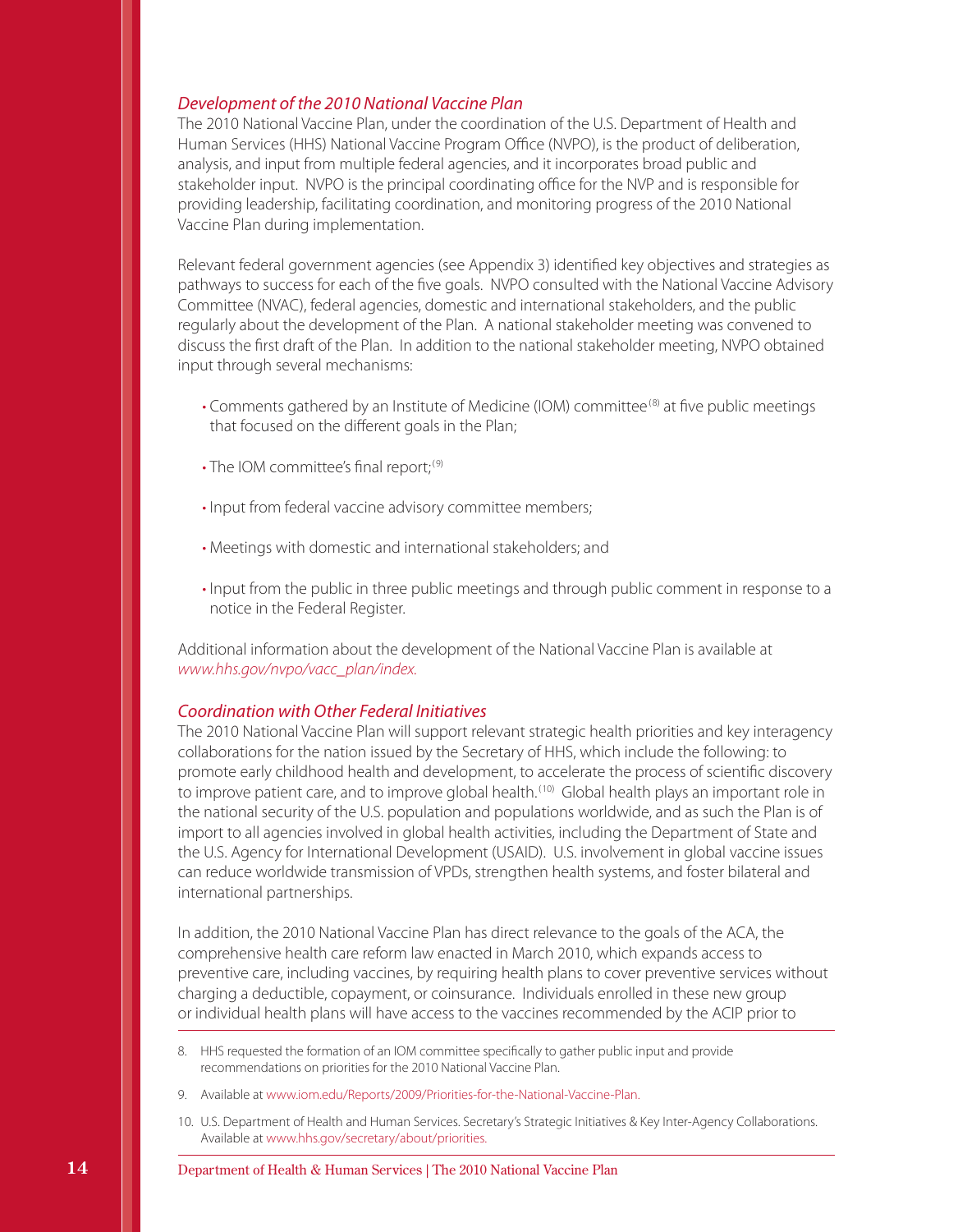September 2009 with no co-payments or other cost-sharing requirements when those services are delivered by an in-network provider. These new health plans will be required to cover new ACIP recommendations made after September 2009 without cost-sharing in the next plan year that occurs one year after the date of the recommendation. In addition to expanding access to immunization under the preventive services rules, the ACA includes the following immunizationrelated provisions:

- Provides authority to states to purchase adult vaccines with state funds from federallynegotiated contracts.
- • Reauthorizes the Section 317 Immunization Grant Program, which makes available federally purchased vaccines and grants to all 50 states, the District of Columbia, five large urban areas, and territories and protectorates to provide immunization services to priority populations.
- • Requires a General Accountability Office study and report to Congress about Medicare beneficiary access to recommended vaccines under the Medicare Part D benefit.

More information about the new preventive services requirements can be found at: *www.healthcare.gov/center/regulations/prevention/recommendations.* 

Strategies identified in the Plan will be coordinated with those in the National Health Security Strategy, the Global Health Initiative (GHI), the National Strategy for Pandemic Influenza, and other national strategic plans that relate to immunization and vaccines. In particular, this work will be coordinated with the National Prevention, Health Promotion and Public Health Council's priorities, which will integrate federal prevention, wellness, and public health activities, and develop the National Prevention and Health Promotion Strategy to improve the nation's health. All of these efforts will complement the National Strategy for Quality Improvement in Health Care, also described in the ACA.

The Plan aligns with quality of care improvement initiatives under the Children's Health Insurance Program Reauthorization Act and complements the Centers for Medicare and Medicaid (CMS)'s work to improve access to and measurement of mandatory health care services delivered children enrolled in Medicaid through the Early and Periodic Screening, Diagnostic, and Treatment Program. The Plan also supports the GHI, which focuses on improving the health of women, newborns, and children worldwide through strengthened health systems and through coordinated, resultsoriented, country-led approaches. Additionally, the Plan complements other initiatives including the U.S. President's Emergency Plan For AIDS Relief, which assists countries in strengthening their health systems and providing comprehensive prevention, care, and treatment to combat the global epidemic of HIV/AIDS and diplomatic efforts to build global partnerships in preparation for pandemic influenza and other pandemic diseases. For a full list of relevant plans please see Appendix 4.

Understanding the extensive scope of the vaccine and immunization enterprise, the Plan also encompasses relevant strategic visions within other federal agencies. These include the HP 2020 objectives as well as the full spectrum of strategies articulated in the effort to develop medical countermeasures against bioterrorist threats, the threat of pandemics, and new and emerging infectious disease threats.<sup>(11)</sup>

<sup>11.</sup> For example, see BARDA strategic plan at www.hhs.gov/aspr/barda/phemce/enterprise/strategy/index.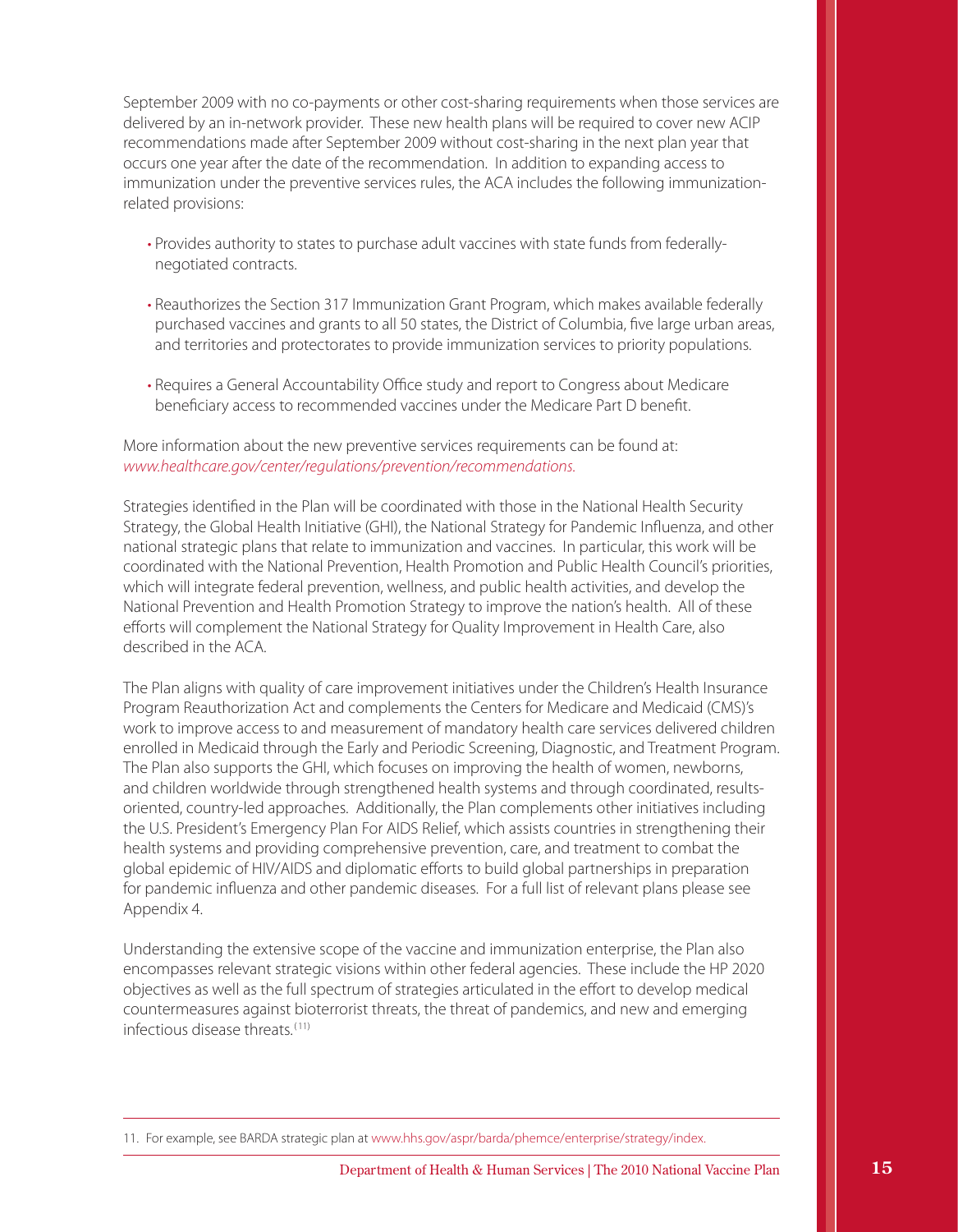#### *Implementation Opportunities and Challenges*

Many factors may affect achievement of the 2010 National Vaccine Plan. Opportunities may emerge that facilitate rapid progress and achievement of objectives sooner than anticipated. Scientific, technological, health care financing, or communications advances also could emerge, enabling rapid achievement of the vision laid forth by the Plan, superseding its objectives and goals. Conversely, existing challenges and barriers may be more difficult to overcome than anticipated and new challenges may surface.

The 2010 National Vaccine Plan will rely on sound science and includes measurable goals, timelines, and accountability measures for the elements that have been identified as highest priority as noted in Table 1. These priorities take into account the suggestions of the IOM, the NVAC, and the agencies involved in developing, implementing and evaluating the 2010 National Vaccine Plan. These priorities also provide strategic action steps to ensure that the nation has a robust immunization program; they are not however intended to be a comprehensive list of all activities related to vaccines and immunizations. The actions described in the Plan are conditional, serve as a guideline for future development, and are subject to the availability of resources.

Indicators for tracking progress in meeting each of these priorities are under development and will be included in an Implementation Plan to be released in 2011. These indicators will represent the federal government's plan for measuring progress toward meeting the Plan's goals and include immediate, short-term, and longer-term actions. In 2011, NVPO will consult with federal agencies to implement these priorities and develop indicators for 2012 and beyond and update them as necessary. Additionally, as federal agencies begin to implement the Plan and as discussions continue with stakeholders, new indicators may also be developed.

Implementing the 2010 National Vaccine Plan does not fall to the federal government alone. The success of this plan will require states, tribal and local governments, components of the health care delivery system, communities and other stakeholders to work together to ensure a coordinated and comprehensive immunization program. See Appendix 5 for a list of immunization stakeholders. The priorities and the Plan are intended to serve as a catalyst for all stakeholders to develop their own implementation plans for achieving the goals of the 2010 National Vaccine Plan.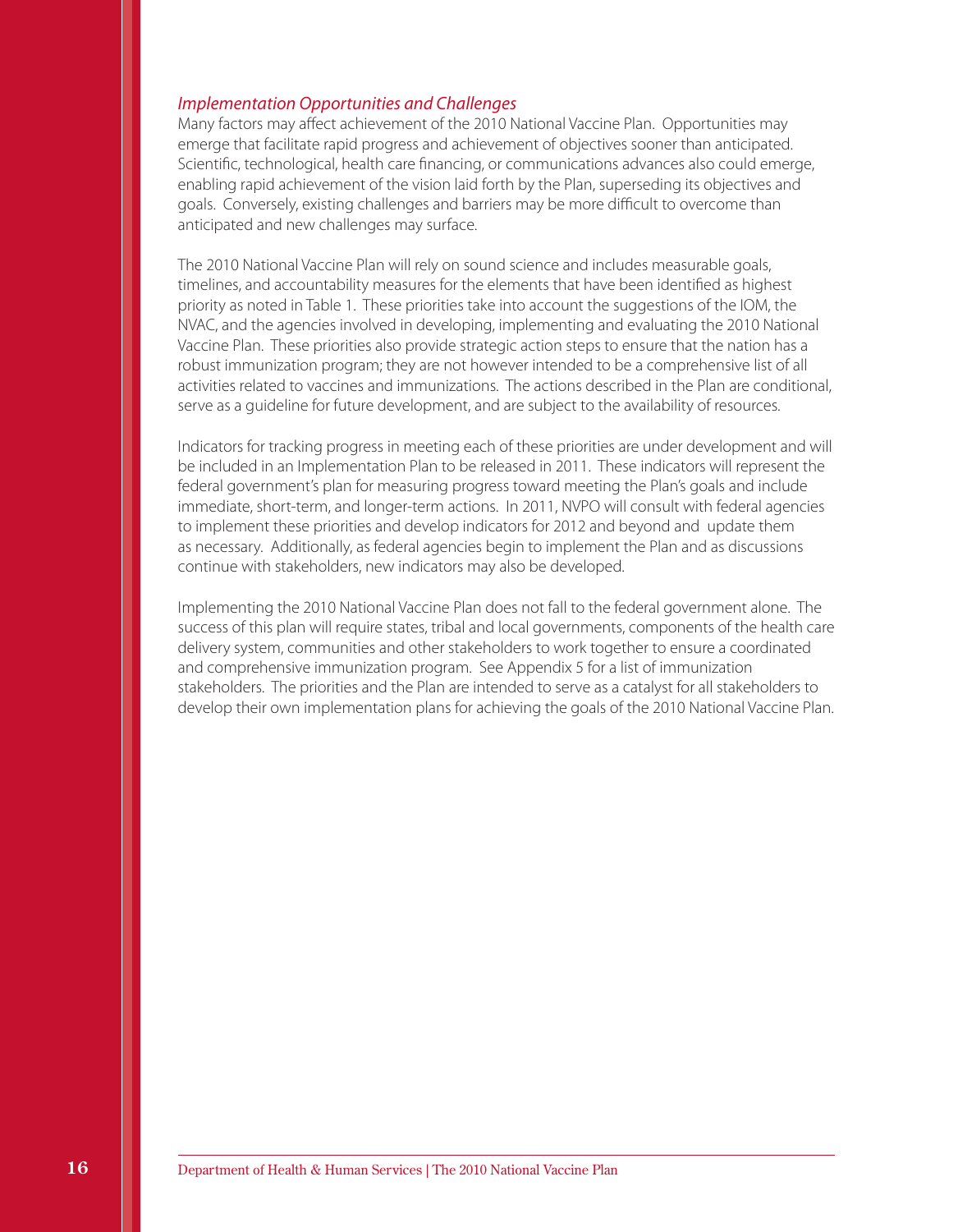# **Table 1:** *National Vaccine Plan Priorities for Implementation*

| Α.             | Develop a catalogue of priority vaccine targets of domestic and global<br>health importance (Goal 1).                                                                                |
|----------------|--------------------------------------------------------------------------------------------------------------------------------------------------------------------------------------|
| <b>B.</b>      | Strengthen the science base for the development and licensure of<br>new vaccines (Goals 1 and 2).                                                                                    |
| C.             | Enhance timely detection and verification of vaccine safety signals and develop a<br>vaccine safety scientific agenda (Goal 2).                                                      |
| D.             | Increase awareness of vaccines, vaccine-preventable diseases, and<br>the benefits/risks of immunization among the public, providers, and<br>other stakeholders (Goal 3).             |
| Ε.             | Use evidence-based science to enhance vaccine-preventable disease<br>surveillance, measurement of vaccine coverage, and measurement<br>of vaccine effectiveness (Goal 4).            |
| F.             | Eliminate financial barriers for providers and consumers to facilitate<br>access to routinely recommended vaccines (Goal 4).                                                         |
| G.             | Create an adequate and stable supply of routinely recommended<br>vaccines and vaccines for public health preparedness (Goal 4).                                                      |
| Η.             | Increase and improve the use of interoperable health information<br>technology and electronic health records (Goal 4).                                                               |
| $\mathsf{I}$ . | Improve global surveillance for vaccine-preventable diseases<br>and strengthen global health information systems to monitor vaccine<br>coverage, effectiveness, and safety (Goal 5). |
| J.             | Support global introduction and availability of new and under-utilized<br>vaccines to prevent diseases of public health importance (Goal 5).                                         |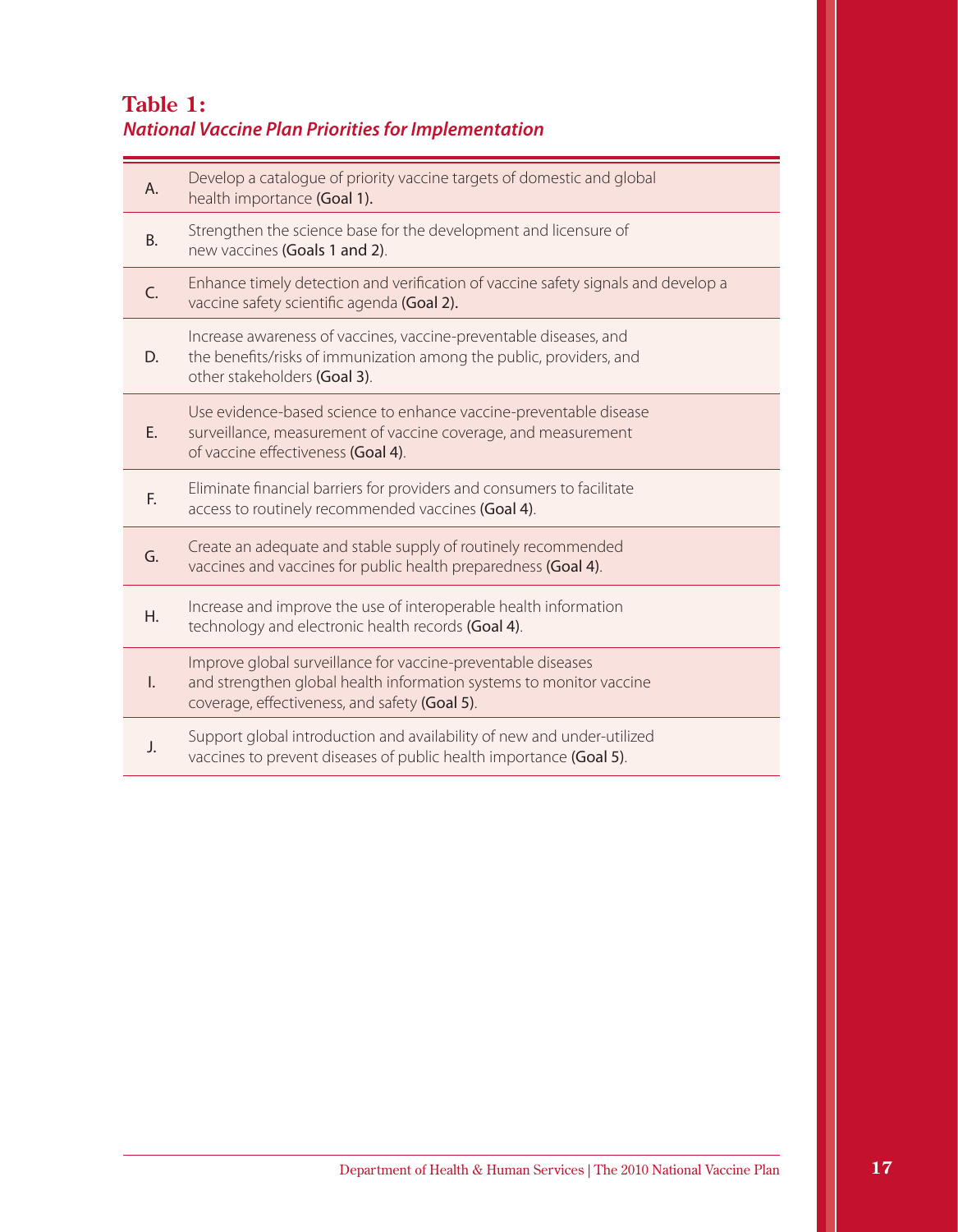# **Goal 1:** *Develop new and improved vaccines*

#### **Introduction**

The greatest and most rapid changes in health occurred during the last century, primarily attributed to a higher standard of living, improved public health measures, and the application of science-based medicine. In addition to clean water, sanitation, and the use of antibiotics, vaccines are an essential part of these public health achievements. Vaccine research and development as well as the implementation of effective vaccine delivery programs has led to the eradication and elimination of several once-common serious infectious diseases.

Discovery begins with the recognition of an infectious disease burden and the opportunity to prevent it through immunization. Basic scientific research brings ideas forward into the product development pathway toward the ultimate goal of translating these ideas into safe and effective medical products. Safety and efficacy testing are conducted at every step of this product development pathway. Both basic and targeted research is the basis for the development of vaccine candidates and new vaccine platforms that offer greater flexibility in vaccine development and production. New tools, such as efficient antigen identification techniques, coupled with a profoundly greater understanding of the immune response are available to define basic mechanisms of disease to support design and development of novel and improved vaccines. Determining "proof of concept" regarding immunogenicity and safety follows – initially in preclinical studies in animals and then in humans to further evaluate safety and efficacy. Finally, researchers conduct scientific characterization of the vaccine and the process for producing it, including scaling the manufacturing process to commercial levels before vaccines are moved into human testing.

Vaccines are developed through public-private partnerships – including researchers, government, manufacturers, purchasers, and policy-makers – who have been successful at bringing new vaccines to licensure for broad use. These partnerships are central to the success of vaccine innovations. Through targeted investments in science and technology, such partnerships have led to the development of hundreds of vaccine candidates at various stages of maturity in the development pipeline. The Global HIV Enterprise is an example of unprecedented collaboration among organizations worldwide, including the National Institutes of Health (NIH), the International AIDS Vaccine Initiative, USAID, the Bill and Melinda Gates Foundation, and many others working together to accelerate the development of a preventive HIV vaccine.

Because vaccine development is time- and resource-intensive, establishing and understanding priorities for development and encouraging collaboration between stakeholders is essential in addressing the challenges of developing new and improved vaccines. Fostering continued investment from all sectors is critical as technological approaches and disease threats expand amid increasing costs to develop, license, and deliver vaccines.

The aim of Goal 1 is to develop new and improved vaccines and to address the upstream research and development aspects of vaccines for domestic and global health priorities. The research needs of other aspects of the vaccine enterprise (e.g., program implementation, distribution logistics, communication) are included within other goals in the Plan.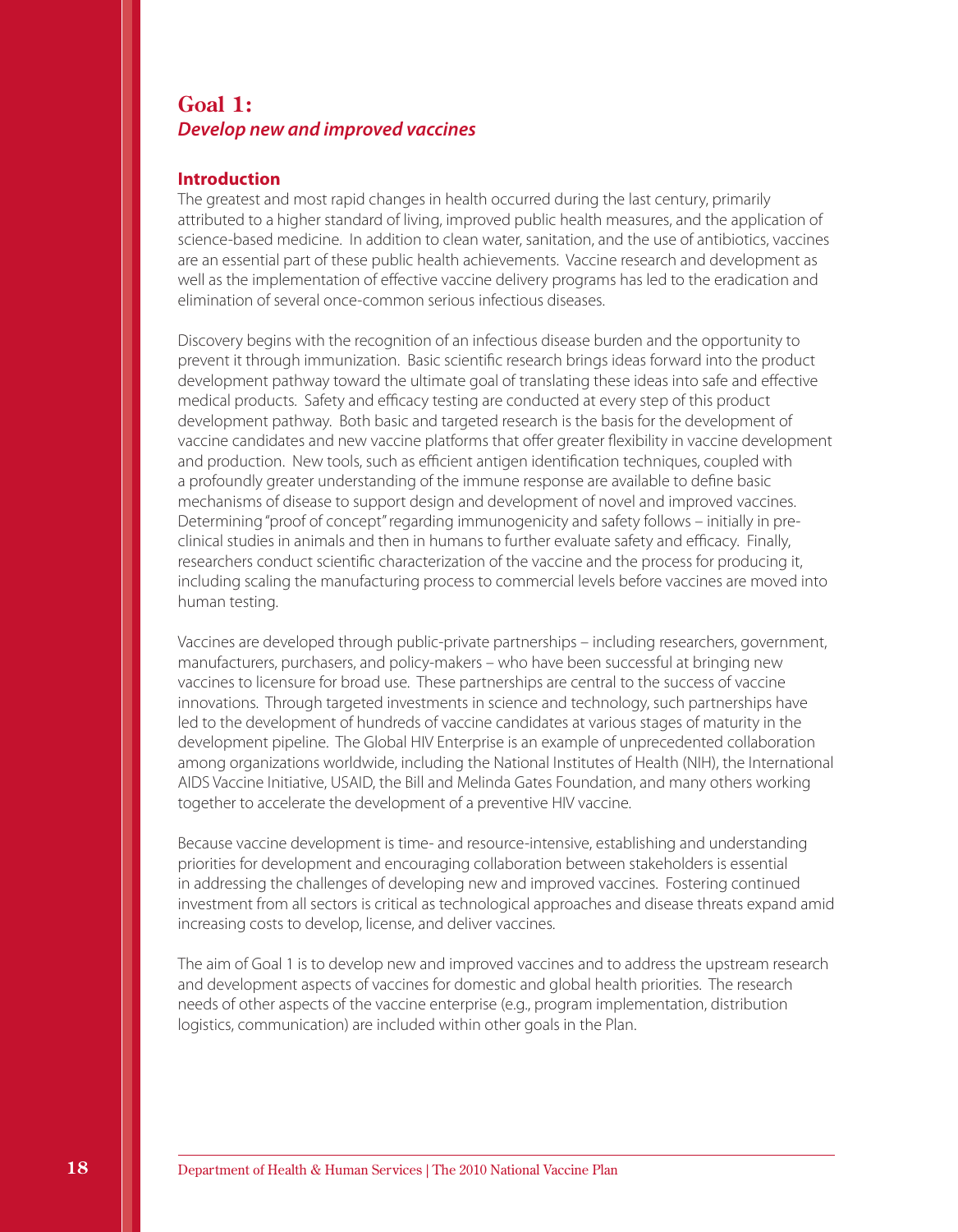# **Objectives**

# **Objective 1.1**

Prioritize new vaccine targets of domestic and global public health importance.

# **Strategies:**

# **1.1.1**

Develop and implement a process for prioritizing and evaluating new vaccine targets of domestic and global public health importance. This catalogue of vaccine targets (including improved vaccines) should include an analysis of barriers to development.

# **1.1.2**

Conduct and improve disease surveillance of existing pathogens and optimize methods to detect new pathogens to continuously inform the priorities for potential new vaccines.

# **Objective 1.2**

Support research to develop and manufacture new vaccine candidates and improve current vaccines to prevent infectious diseases.

# **Strategies:**

# **1.2.1**

Conduct and support expanded vaccine research to meet medical and public health needs. Establish surveillance systems or studies to better assess disease burden in specific target populations including neonates, infants, children, older adults, pregnant women, immunocompromised individuals, and other at-risk individuals.

# **1.2.2**

Advance research and development toward new and/or improved vaccines that prevent infectious diseases and their sequelae, including those that protect against emerging, reemerging, and important biodefense-related pathogens.

# **1.2.3**

Advance the science of neonatal and maternal immunity including immunization and the development of immunological models to study maternal immunization and effects on offspring.

# **1.2.4**

Develop a process that identifies current vaccines that would benefit from improved performance characteristics (e.g., effectiveness, safety, number of doses, stability, and/or vaccine administration characteristics) that can be used in the evaluation and licensure process.

# **1.2.5**

Develop new approaches to vaccine manufacturing (e.g., rapid, flexible, and cost-effective) to meet demands for efficient, expandable vaccine production capacity while also meeting needs related to other public health emergency threats such as international emerging diseases.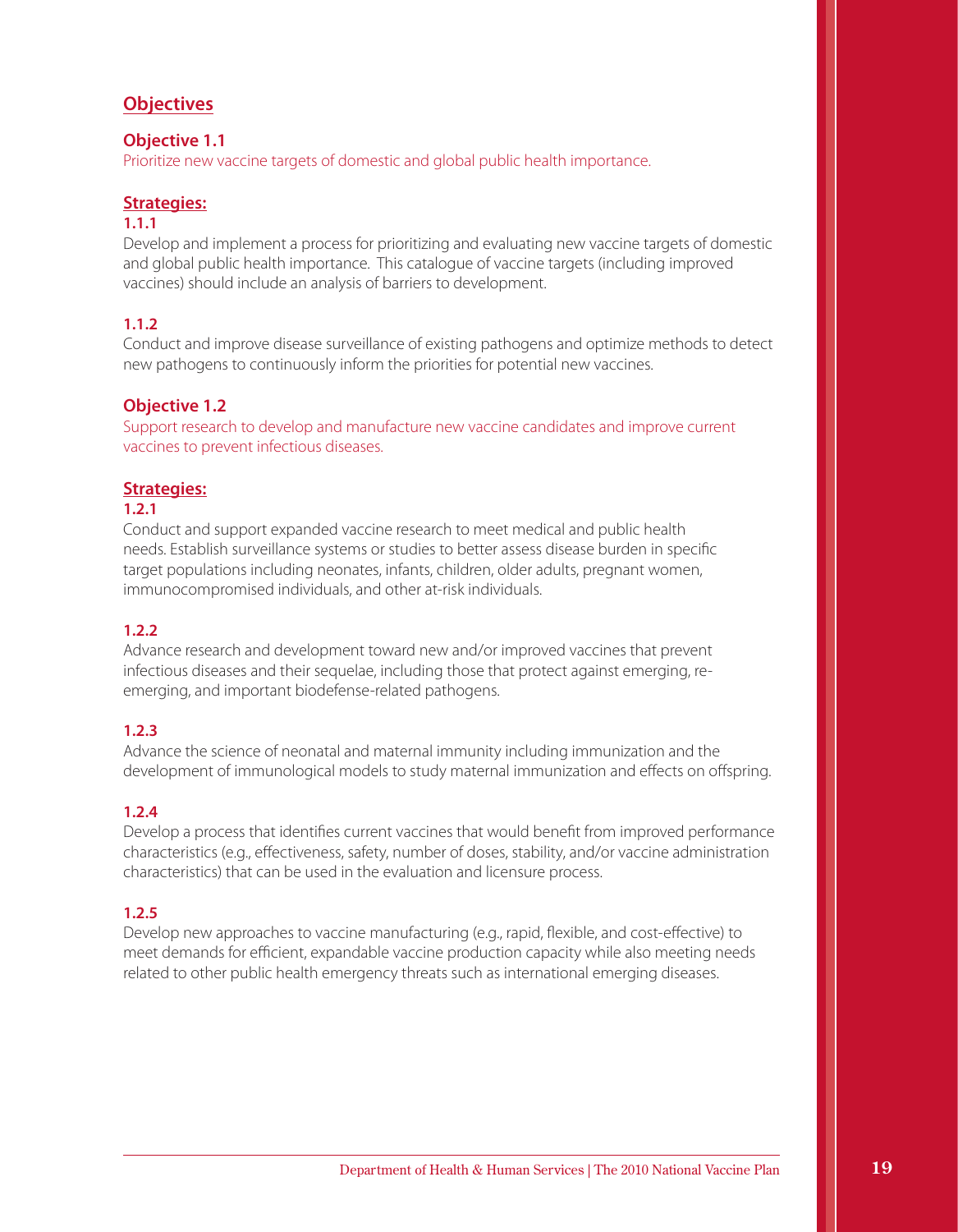#### **Objective 1.3**

Support research on novel and improved vaccine delivery methods.

# **Strategies:**

# **1.3.1**

Develop and evaluate new and improved alternate delivery methods of vaccine administration to optimize the protective immune response, safety, effectiveness, and/or efficiency (e.g., number of doses).

# **1.3.2**

Expand knowledge regarding the induction and maintenance of vaccine immune responses via different routes of administration (e.g., mucosal surfaces).

# **Objective 1.4**

Increase understanding of the host immune system.

# **Strategies**

# **1.4.1**

Define the capacity and quality of innate and adaptive human immune response to infections among diverse gender, ethnic, racial, age (childhood, adolescence, and adulthood), and health condition status (e.g., autoimmune compromised individuals) populations in order to advance the understanding of immune protection.

# **1.4.2**

Gain a better understanding of how induction and recall of immune memory may inform the development of vaccines that provide life-long protection.

#### **1.4.3**

Support development of immunomodulators including vaccine adjuvants that facilitate the appropriate cell-mediated and antibody responses for protection against pathogens with distinct effector requirements.

#### **1.4.4**

Expand knowledge of host-related factors that impact severity of disease and vaccine-induced host immune response, and use this information to inform vaccine development.

#### **1.4.5**

Develop a database of gene-expression and immunologic responses to selected currently licensed vaccines with a focus on signals that correlate with mechanism of action, protection, safety, and adverse events. Utilize this compendium to inform development of new candidate vaccines and adjuvants.

#### **1.4.6**

Study mucosal immunity following vaccination in order to better understand vaccine mechanisms and to provide new, potentially more relevant, correlates of protection against respiratory, enteric, genital, and urinary pathogens.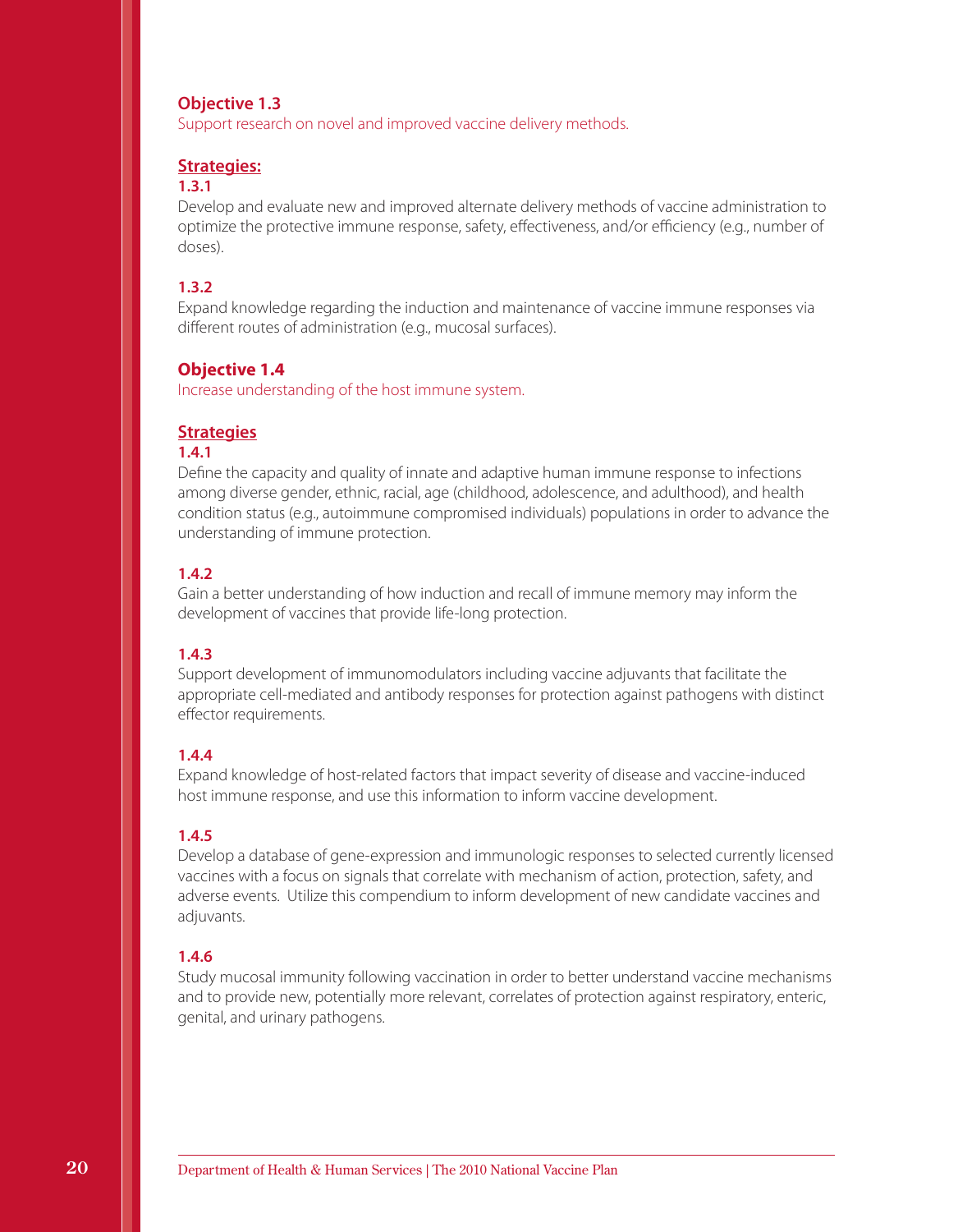# **Objective 1.5**

Support product development, evaluation, and production techniques of vaccine candidates and the scientific tools needed for their evaluation.

# **Strategies**

# **1.5.1**

Support applied research to develop rapid and cost-efficient production, and optimize formulations and stability profiles of currently available vaccines.

# **1.5.2**

Support research on and development of more flexible and agile approaches to product development, manufacturing production techniques including multi-use technologies such as platforms, and quality testing procedures (e.g., potency and safety testing).

# **1.5.3**

Improve access to pilot lot manufacturing facilities that produce clinical grade material for evaluating promising vaccine candidates.

# **1.5.4**

Support translational research that accelerates the development of information that can be used in the evaluation and licensure process.

# **1.5.5**

Establish and strengthen public and private partnerships to address urgent needs in vaccine research and development.

# **Objective 1.6**

Improve the tools, standards, and approaches to assess the safety, efficacy, and quality of vaccines.

# **Strategies**

# **1.6.1**

Improve assay development for characterization of novel cell substrates.

#### **1.6.2**

Improve efforts to develop, refine, and validate new biomarkers and correlates of immunity.

#### **1.6.3**

Develop and improve methods to better assess vaccine efficacy and safety including assessment of new technologies and development of better animal models.

#### **1.6.4**

Improve methods for assessing and evaluating vaccine quality, potency, safety, and effectiveness.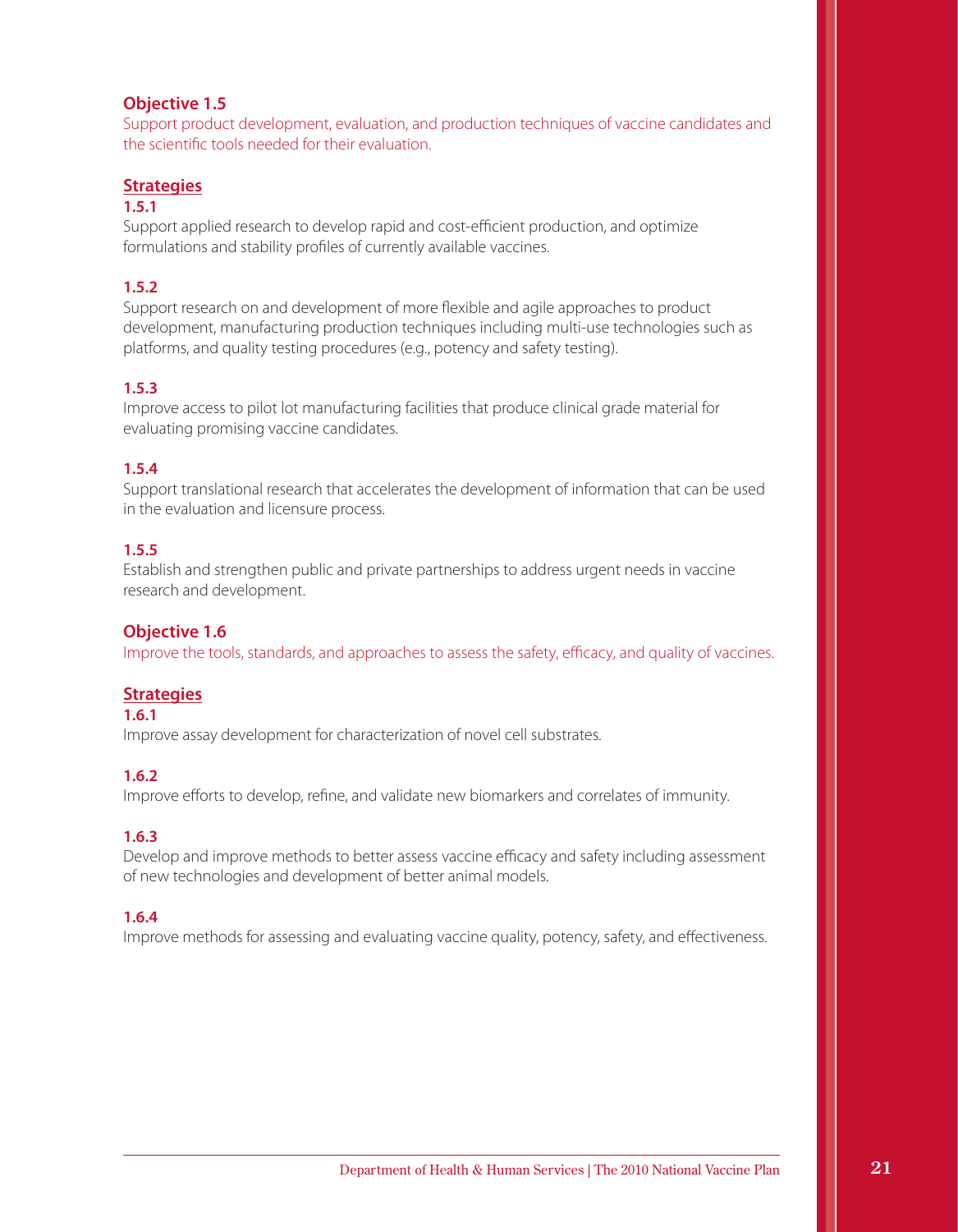# **Goal 2:** *Enhance the vaccine safety system*

#### **Introduction**

The U.S. has a robust vaccine safety system. The goal of this system is to identify in a timely manner and minimize the occurrence of adverse events from vaccines. Past successes and challenges offer insights into areas where the existing vaccine safety system can be enhanced. Advances in information technology enhance the ability to conduct active surveillance. Improvements in understanding of immunology and genomics create opportunities to better comprehend the immune response and biological mechanisms important for understanding the safety of vaccines.

Vaccine safety is a key element of any immunization program. The vision of Goal 2 is to specifically address safety-related issues, strengthen the system that monitors the safety of vaccines throughout production and use, and advance the safety profile of vaccines.<sup>(12)</sup> Specifically, this goal aims to prevent adverse events and fully characterize the safety profile of vaccines in a timely manner.

Vaccine safety science is often challenging because it may require studying very rare outcomes. However, tools have been developed that help detect and quantify exceedingly rare events. Importantly, a vaccine safety monitoring system should have the capacity to distinguish a potential increased risk of a vaccine adverse reaction from an adverse event following immunization<sup>(13)</sup> that is occurring because of other diseases or exposures. Every day, people suffer from heart attacks, severe headaches and other health problems and some of these will naturally coincide with vaccination. Moreover, as the ability of epidemiology to rule out a very rare event is difficult, new technologies and multi-disciplinary research can help elucidate biological mechanisms and subpopulations at increased risk for adverse events and help address these scientific challenges.

Several important vaccine safety issues are addressed in other goals of the 2010 National Vaccine Plan. For example, Goal 1 addresses vaccine research and development that includes the importance of safety assessments in pre-clinical and clinical vaccine evaluation. Issues related to education, risk communications, behavioral science research, and stakeholder engagement on vaccine safety are included in Goal 3. Because vaccine safety is an important component of every immunization program, whether in the U.S. or globally, it is also featured in Goals 4 and 5.

12. Throughout Goal 2, the following terms are frequently used: "signal" and "vaccine adverse reaction." These terms as are defined as:

*Signal:* While there are multiple definitions of signals, in this document a signal refers to a concern that a vaccine adverse event could be temporally occurring more often than anticipated based on chance alone (i.e., that the event could be related to the receipt of the vaccine). A signal is not proof of causation; rather it represents the need for further evaluation. Signals may arise from a variety of sources, including from pre-licensure clinical trials, case series, surveillance, clinical experience, the literature, expert committee reviews, the media and/or the public.

*Vaccine adverse reaction* is an adverse event caused by a vaccine. Vaccine adverse reactions are defined as minor, such as a sore arm or low grade fever, or can be more severe such as anaphylaxis. Vaccine adverse reactions are dichotomized as local (e.g., sore arm, swelling at site of injection) or systemic (e.g., fever, irritability).

13. *Adverse event following immunization* (AEFI) is an adverse event temporally associated with an immunization that may or may not be causally related to the immunization. The term"vaccine adverse event"is also commonly used to convey the same meaning.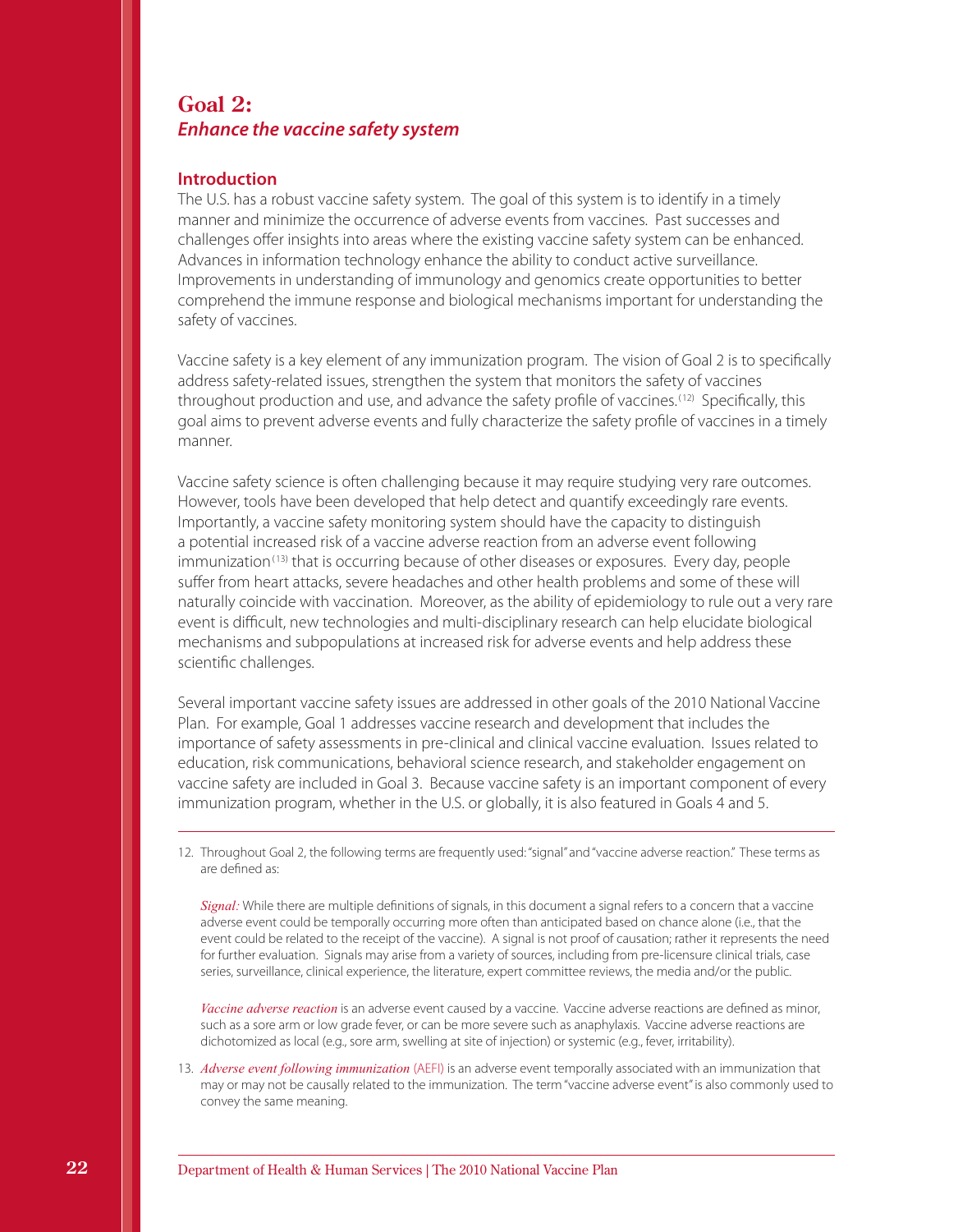# **Objectives**

# **Objective 2.1**

Ensure a robust vaccine safety scientific system that focuses on high priority areas.

# **Strategies:**

#### **2.1.1**

Develop, prioritize, and regularly update a national vaccine safety scientific agenda.

# **2.1.2**

Retain current and recruit additional highly trained vaccine safety scientists and clinicians.

# **2.1.3**

Improve laboratory, epidemiological, and statistical methods used in vaccine safety research.

# **Objective 2.2**

Facilitate the timely integration of advances in manufacturing sciences and regulatory approaches relevant to manufacturing, inspection, and oversight to enhance product quality and patient safety.

# **Strategies:**

#### **2.2.1**

Facilitate the enhancement of vaccine manufacturing sciences and quality systems, including production technologies, in-process controls and testing, and identification of best practices in preventive quality systems and oversight.

#### **2.2.2**

Develop, implement, and periodically reassess risk-based scientific approaches to identify inspectional priorities and best practices.

#### **2.2.3**

Develop new scientific methods for both industry and the Food and Drug Administration (FDA) for product quality testing.

#### **2.2.4**

Assure that regulations, guidance documents, policies, and procedures that are relevant to vaccine manufacturing, laboratory testing, and quality control incorporate the most current relevant scientific information to promote and enhance product safety.

#### **Objective 2.3**

Enhance timely detection and verification of vaccine safety signals.

# **Strategies**

#### **2.3.1**

Improve the effectiveness and timeliness of signal identification and assessment through coordinated use of passive and active surveillance systems, and from providers and the public.

#### **2.3.2**

Improve the process for assessing AEFI signals to determine which signals should be evaluated further in epidemiological and clinical studies.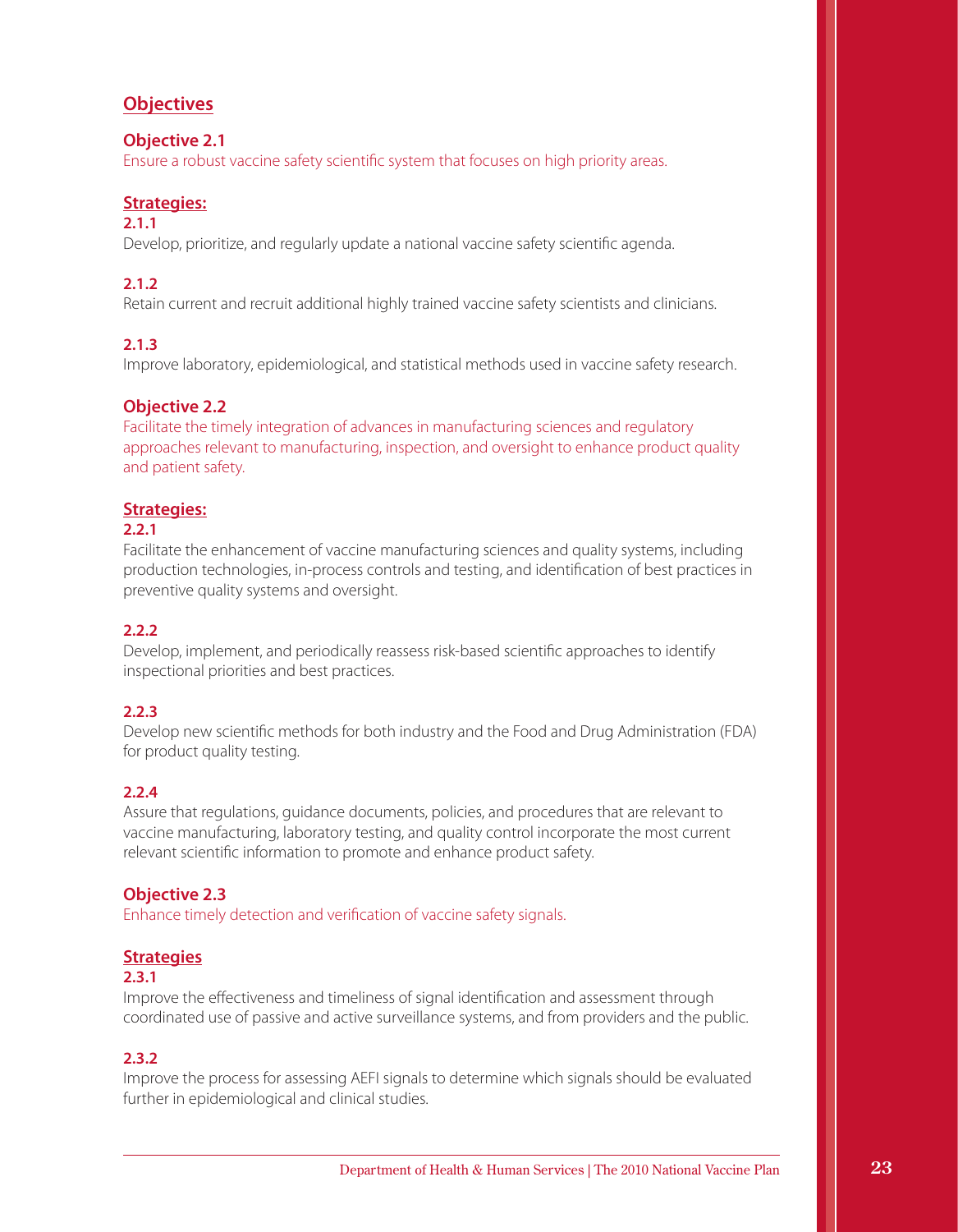#### **Objective 2.4:**

Improve timeliness of the evaluation of vaccine safety signals, especially when 1) a high-priority new vaccine safety concern emerges or 2) when a new vaccine is recommended, vaccination recommendations are expanded, or during public health emergencies such as in an influenza pandemic or other mass vaccination campaign.

# **Strategies**

#### **2.4.1**

Expand collaboration with clinical, laboratory, genetic, statistical, and bioinformatics experts to conduct clinical research studies to investigate the role of host genetics in AEFIs.

#### **2.4.2**

Increase the size, representativeness, and utility of the population under active surveillance for serious AEFIs that can be included in timely, high quality, rigorously conducted epidemiological studies to assess vaccine safety questions.

#### **Objective 2.5**

Improve causality assessments of vaccines and related AEFIs.

#### **Strategies**

# **2.5.1**

Build upon new scientific developments in areas such as genetics, systems biology and bioinformatics, and immunology to develop and validate tools which aid in (or enable) the identification of individual risk factors for AEFIs for which a causal relationship has been established.

#### **2.5.2**

Assess the evidence for a causal relationship between certain vaccines and specific clinically important AEFIs and, as the need arises, conduct an independent review of available evidence.

#### **Objective 2.6**

Improve scientific knowledge about why and among whom vaccine adverse reactions occur.

# **Strategies**

#### **2.6.1**

Identify host risk factors that may be associated with increased risk for specific vaccine adverse reactions through basic, clinical, or epidemiological research.

#### **2.6.2**

Identify the biological mechanism(s) for vaccine adverse reactions.

#### **2.6.3**

Assess whether the risk of specific AEFIs is increased in specific populations such as pregnant women, premature infants, older adults, those with immunocompromising or other medical conditions, based on gender or race/ethnicity, or other at-risk individuals.

#### **2.6.4**

Develop a robust system to enhance collection of medical histories and biological specimens from selected persons experiencing serious AEFIs to enhance study of biological mechanisms and individual risk factors.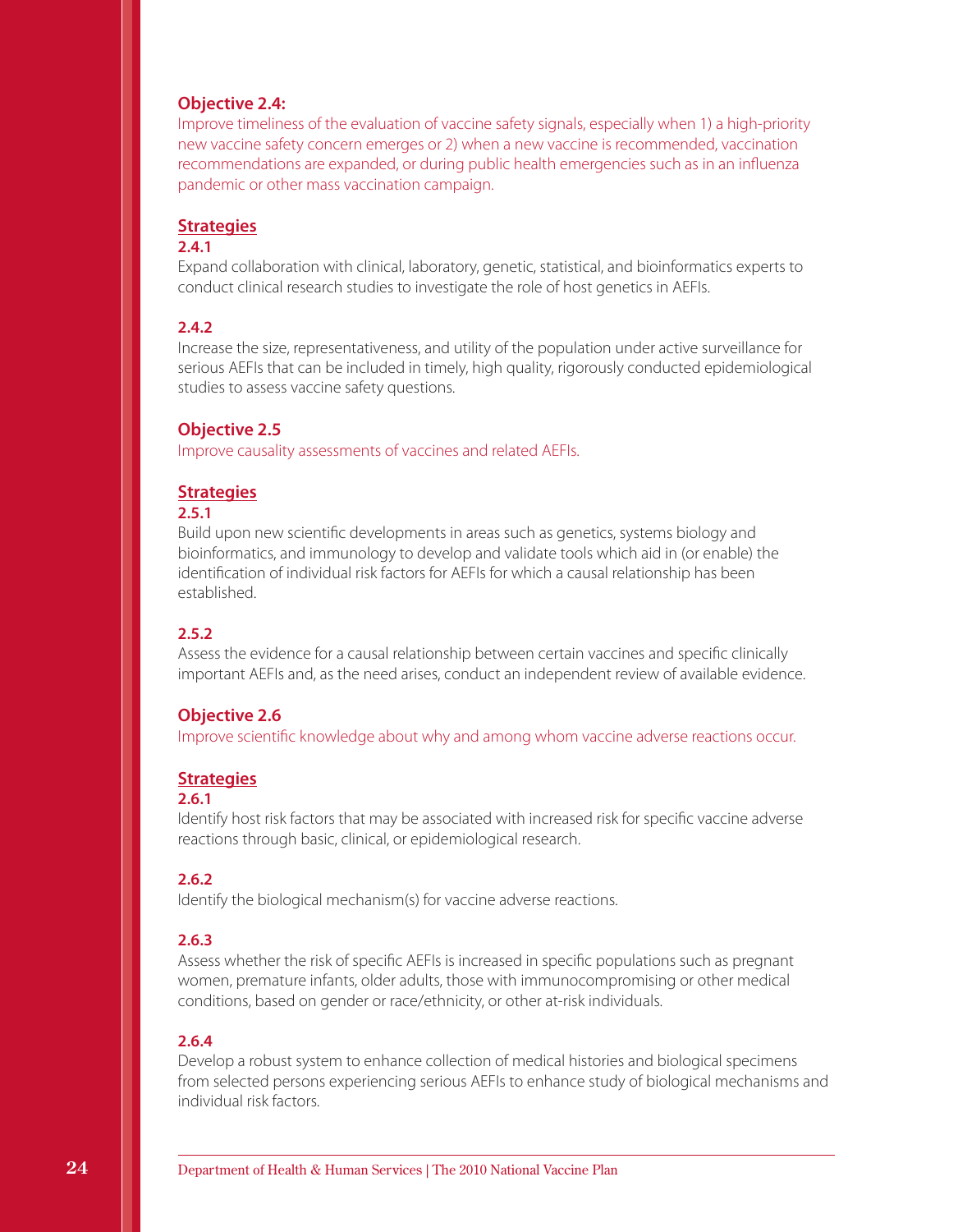# **Objective 2.7**

Improve clinical practice to prevent, identify and manage vaccine adverse reactions.

# **Strategies**

# **2.7.1**

Improve training, availability of, and access to vaccine safety clinical and communication experts to provide consultation to health care providers and public health practitioners.

# **2.7.2**

Develop and disseminate evidence-based guidelines for vaccination or revaccination, as appropriate, especially for persons who may be at increased risk for vaccine adverse events. Use this information to clarify contraindications and precautions to vaccination.

# **Objective 2.8**

Enhance collaboration of vaccine safety activities.

# **Strategies**

#### **2.8.1**

Improve collaboration, such as data sharing arrangements, across federal agencies, departments, and with non-federal partners.

# **2.8.2**

Improve information and data sharing with international partners (e.g., national vaccine safety programs) consistent with ethical and human subjects protections and applicable law, including confidentiality protections.

#### **2.8.3**

Develop additional standard case definitions for AEFIs for use in immunization safety surveillance and research, vaccine safety standards such as concept definitions, standardized abbreviations, and standardized study designs.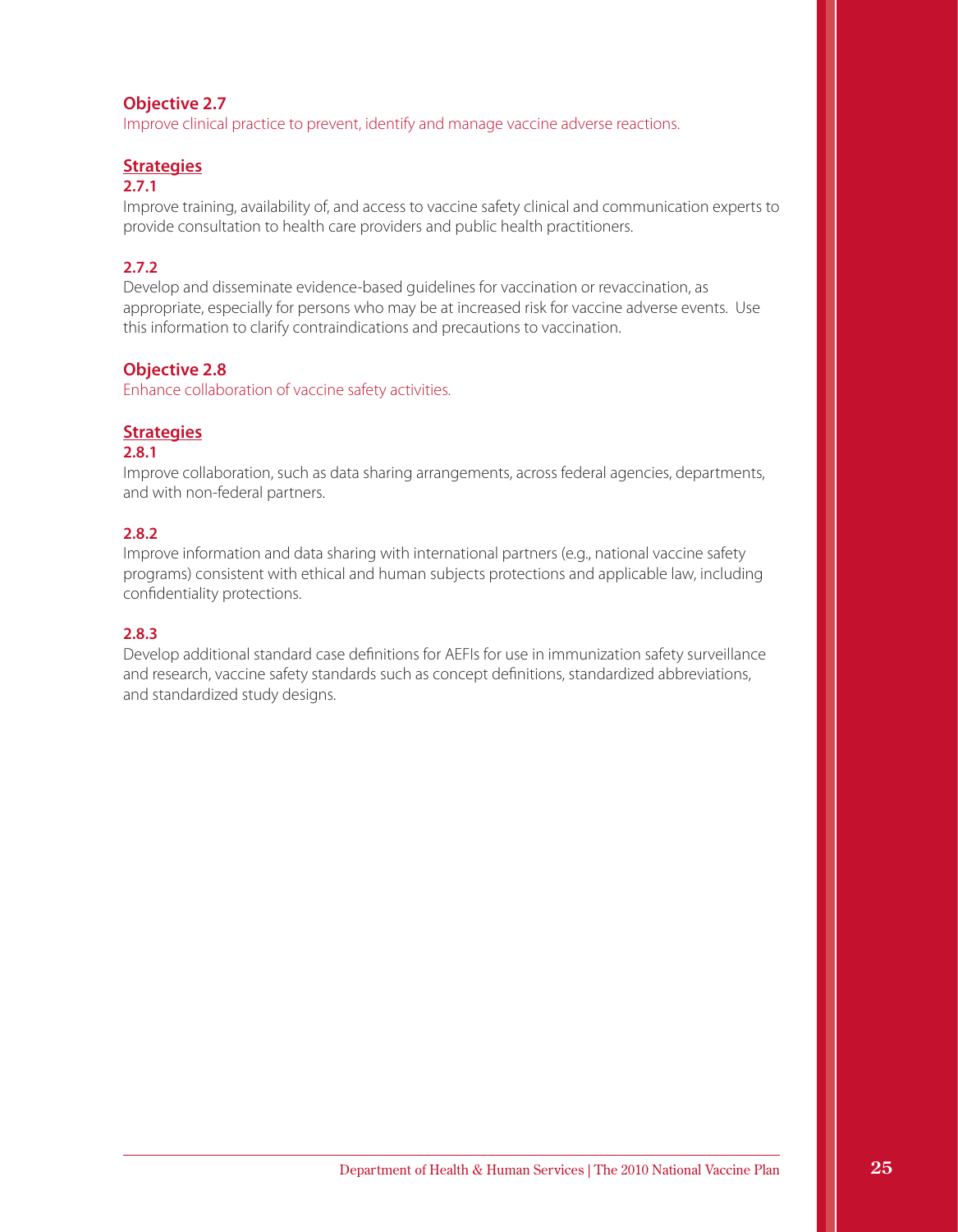# **Goal 3:** *Support communications to enhance informed vaccine decision-making*

#### **Introduction**

HHS is committed to providing accurate, timely, transparent, complete, and audience-appropriate information about immunizations and vaccines. This information is designed for parents making vaccination decisions for their children (birth through age 18); adults considering vaccines for themselves; public health partners; providers; policy-makers and others.

Communication tools and channels used to disseminate immunization and vaccine information span a broad spectrum: publication of evidence-based recommendations; use of mass media and new media; provider education and training; and support of partner organizations and state immunization programs through provision of resources, trainings, updates, and announcements.

Current communication efforts are informed by research as well as the principles of effective risk communication, social marketing, and social mobilization. Research should be enhanced to better understand the nature of informed decision-making and the elements that support such decisions. Improved communications research can facilitate development of more targeted messages and methods for clearly and effectively communicating about the benefits and risks of vaccines, and to address information needs unique to various audiences. The combined efforts of communication scientists, health services researchers, and others can enhance the development and implementation of long-term, sustainable plans for gathering reliable real-time data about facilitators of and barriers to vaccine acceptance, translating those data into practical solutions. This research also enhances efforts to promote the adoption of vaccine recommendations to prevent disease and improve the public's health.

The 2010 National Vaccine Plan recognizes the importance of communication activities that are strategic, science-based, transparent, and culturally appropriate. Communication strategies should reflect the health literacy level and English proficiency of specific target population groups, as well as considerations of the accessibility of information to individuals with hearing, visual, cognitive, or other limitations. Related to these goals are the roles and responsibilities of various stakeholders engaged in vaccine communications and education. Policy-makers, such as federal, state, and local legislators; health departments; employers; third-party payors and others, are critical stakeholders in the vaccine enterprise. Collaborating with public health decision makers across the health sector is critical to realizing the full vision of the plan. Health care providers, advocacy groups, the public health community, and community and faith-based organizations can serve as strong and credible immunization advocates about the risk of VPDs, the benefits of vaccination, recommended schedules, the supply and financing of vaccines, and the possible risks associated with vaccination. Public-private collaboration on communication and education activities will be critical to achieving the goal and objectives set forth by the Plan.

While the focus of Goal 3 is on communication and education issues relevant to informed decision-making, these issues are also relevant to each of the other goals of the 2010 National Vaccine Plan. Topic-specific communications and education activities are described in Goals 2, 4, and 5.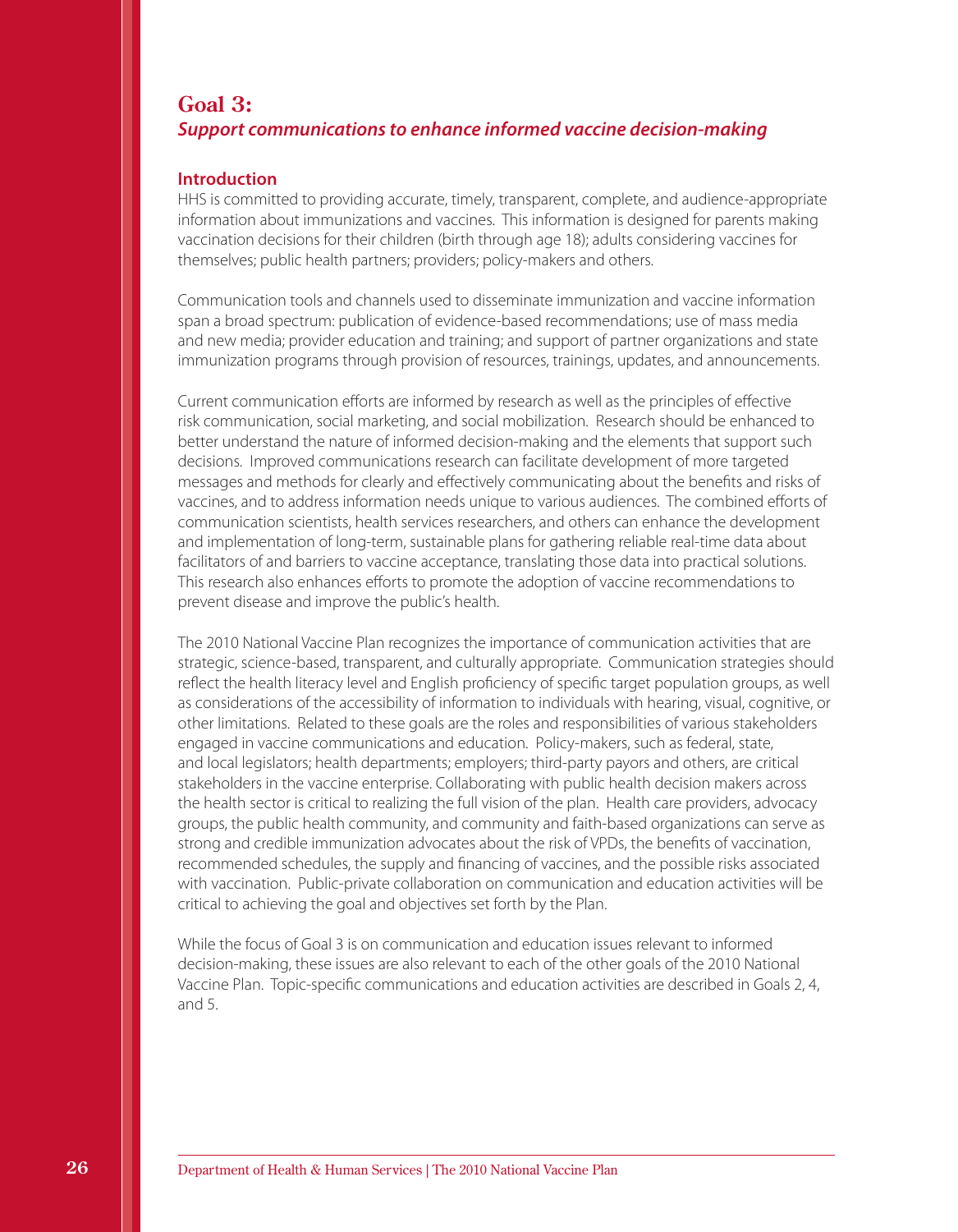# **Objectives**

# **Objective 3.1**

Utilize communication approaches that are based on ongoing research.

# **Strategies**

# **3.1.1**

Conduct research regularly to understand the public's knowledge, beliefs, and concerns about vaccines and VPDs.

# **3.1.2**

Conduct research on factors that affect decision-making about vaccination for individuals and families, providers, and policy-makers.

# **3.1.3**

Identify, develop, and test educational strategies that better enable policy-makers to read, understand, and use information about vaccine benefits and risks.

# **3.1.4**

Evaluate the effectiveness of messages and materials in addressing the information needs and concerns of the public and under-immunized populations.

# **3.1.5**

Develop evidence-based tools to assist individuals, parents, and providers with relevant information to make informed decisions regarding vaccination.

# **Objective 3.2:**

Build and enhance collaborations and partnerships for communication efforts.

# **Strategies**

#### **3.2.1**

Strengthen existing partnerships and coalitions and build relationships with new partners to support relevant immunizations across the lifespan.

# **3.2.2**

Use cross-agency and intra-agency collaboration to inform development of communication research agendas, protocols, campaigns and messages.

# **3.2.3**

Collaborate with partners and stakeholders to communicate vaccine benefits, risks, and recommendations in accessible formats and in culturally appropriate languages, methods, and literacy levels.

# **3.2.4**

Utilize state and local venues to educate on vaccine and immunization issues to expand the reach of messages outside of the traditional clinical setting.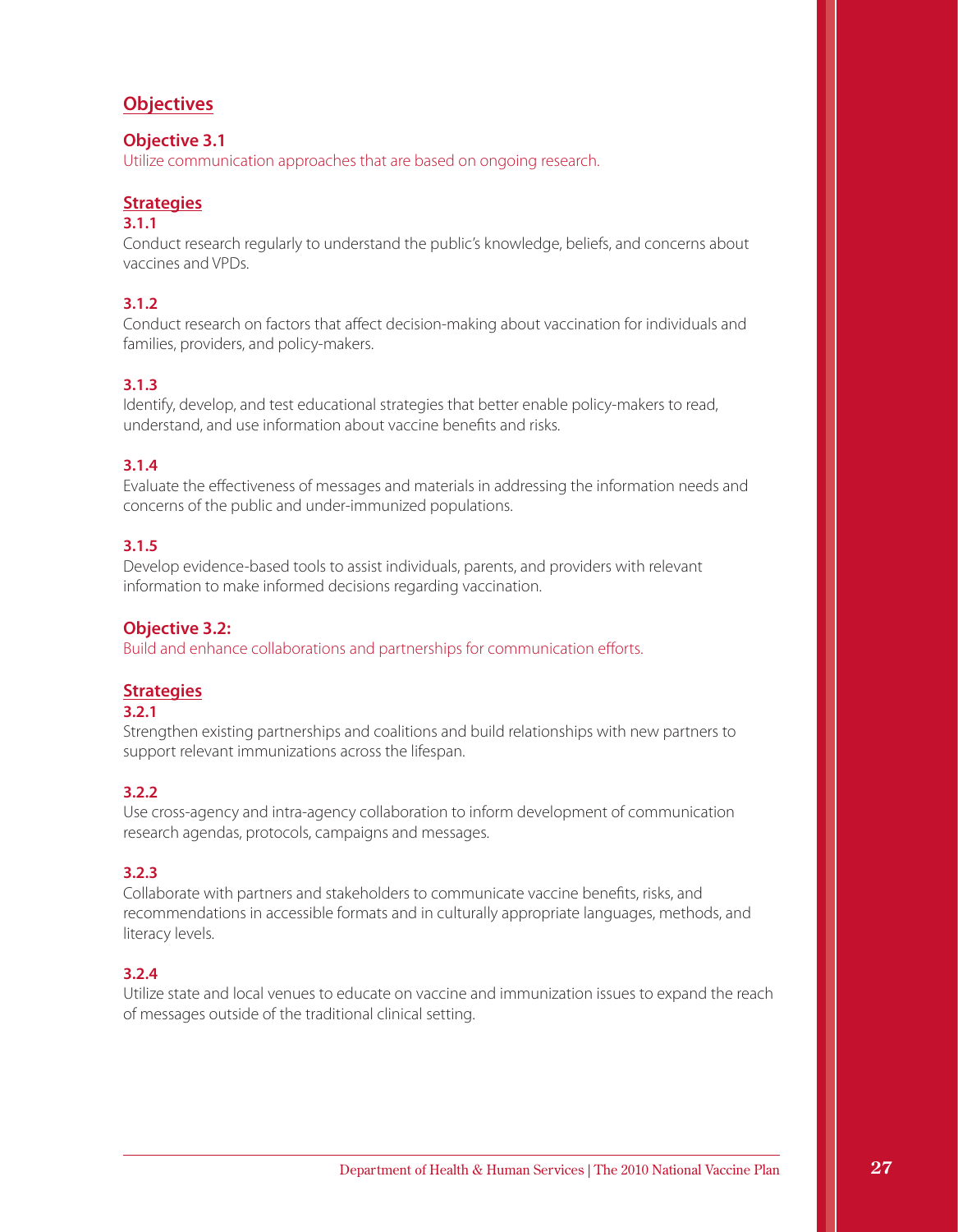# **Objective 3.3**

Enhance delivery of timely, accurate, and transparent information to public audiences and key intermediaries (such as media, providers, and public health officials) about what is known and unknown about the benefits and risks of vaccines.

#### **Strategies**

#### **3.3.1**

Enhance communication of new findings about vaccine effectiveness, safety, and administration studies to the public, partners and providers in a clear, transparent and timely manner.

# **3.3.2**

Respond in a rapid, coordinated, consistent, and effective manner to emerging vaccine issues and concerns (e.g., supply, safety, or public health emergencies).

#### **3.3.3**

Rapidly and effectively disseminate communications research findings through peer-reviewed journals, conferences, media, and partner communications to facilitate implementation of evidence-based strategies.

#### **Objective 3.4**

Increase public awareness of the benefits and risks of vaccines and immunization, especially among populations at risk of under-immunization.

# **Strategies**

#### **3.4.1**

Develop, implement, and evaluate a long-term strategic communications plan and program aimed at educating parents, caregivers of children, adolescents, and adults about VPDs; the benefits and risks of vaccines; and vaccine recommendations.

#### **3.4.2**

Maintain current, easily accessible, evidence-based online information on VPDs and vaccines, including benefits and risks and the basis of immunization recommendations, for all audience groups.

#### **3.4.3**

Evaluate new media (such as mobile technologies and social media) and utilize it appropriately to reach target audiences with accurate and timely information about vaccines and to respond to emerging concerns and issues.

#### **3.4.4**

Enhance awareness of the importance of immunization as part of preventive health care among parents, adolescents, and adults.

#### **3.4.5**

Collaborate with the education community to assess opportunities to integrate information on VPDs, recommended vaccines, preventive health care, and public health in existing educational curricula.

#### **3.4.6**

Develop and disseminate vaccine communication tools/materials that are accessible and culturally and literacy-level appropriate for groups at risk of under-immunization.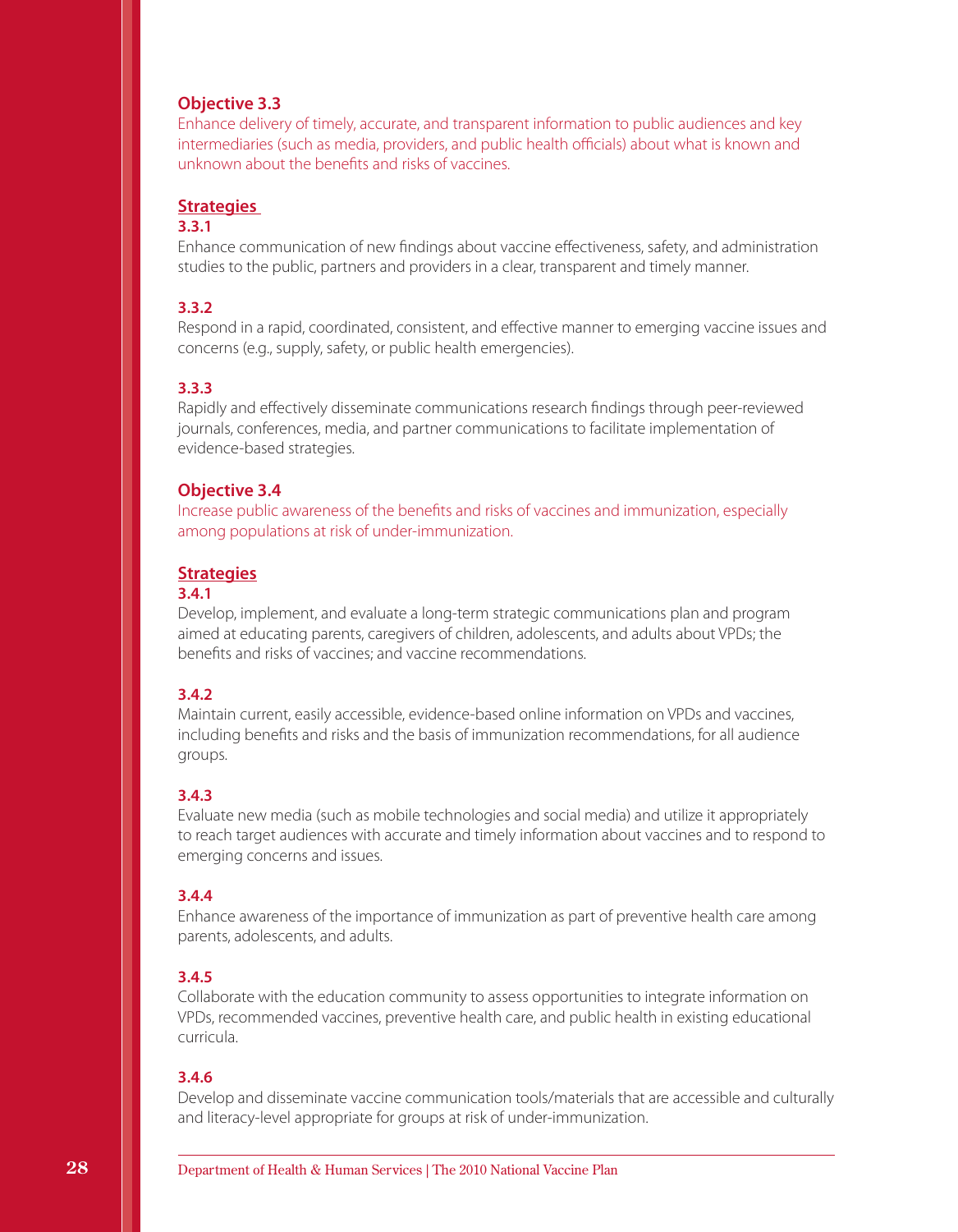# **Objective 3.5:**

Assure that key decision- and policy-makers (e.g., third-party payers, employers, legislators, community leaders, hospital administrators, health departments) receive accurate and timely information on vaccine benefits and risks; economics; and public and stakeholder knowledge, attitudes, and beliefs.

# **Strategies**

#### **3.5.1**

Develop, disseminate, and evaluate broad-based education tools for key groups on the value, risks, and cost-effectiveness of vaccines; the basis of immunization recommendations; business case evidence and guidance; vaccine policy development; the standards of immunization practice and administration; and vaccines as a component of preventive health care.

# **3.5.2**

Select and implement a model for sustained community engagement to inform vaccine policy and program activities.

# **3.5.3**

Provide vaccine program managers and policy-makers information on the direct and indirect costs and benefits of vaccination. This includes, but is not limited to, information on federal and state programs that offer low-cost vaccines.

# **3.5.4**

Provide policy-makers with data necessary to make informed decisions on the utilization of vaccines in mass vaccination programs for public health emergencies.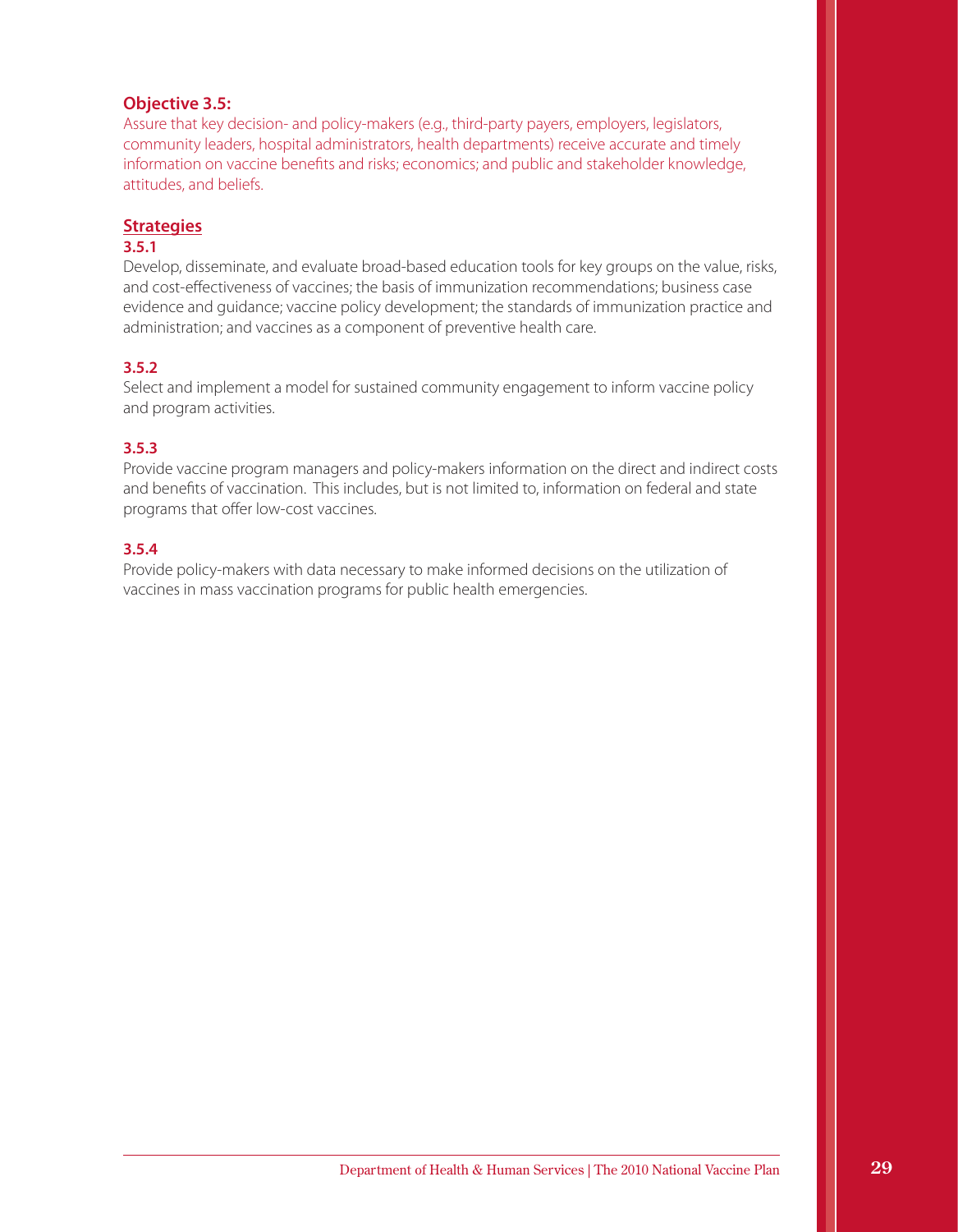# **Goal 4:** *Ensure a stable supply of, access to, and better use of recommended vaccines in the United States*

#### **Introduction**

VPD incidence in the U.S. is at or near record-low levels for most diseases against which children are routinely immunized; infant and child vaccination rates are approaching or meet record levels. However, coverage levels are below HP 2020 targets for many vaccines targeted to adolescents and adults, and substantial disparities exist among racial and ethnic groups in adult and adolescent vaccination levels. Limited knowledge about recommended vaccines and attitudes towards vaccines exist among the public, health care professionals, and health policy- and decision-makers. Lack of health care access and financial barriers also contribute to these disparities and need to be addressed in strategies moving forward. Research on how best to overcome such barriers will dictate strategies and practices. Ongoing partnerships among national, state, local, tribal, private, and public entities are needed to sustain and improve vaccine use and the concomitant individual and public health benefits.

Ensuring a reliable and steady supply of all vaccines is critical in the U.S., where shortages of several commonly used vaccines have occurred since 2000 (e.g., Hib, hepatitis A, and influenza). New 21st-century vaccine supply concerns, such as vaccines for pandemic influenza, emerging diseases and bioterrorism threats, present different challenges for sustainability and may require surge manufacturing capacity compared with traditional vaccine pathways.

Immunization information systems (IIS) and electronic health records (EHR) may become increasingly important components of immunization programs. Jointly they can lead to much better immunization recordkeeping for children and adults, thereby reducing the barrier of unknown immunization status and the receipt of additional unneeded doses of vaccines and enhancing efficiency and cost-effectiveness of national immunization efforts.

Strong public health surveillance to monitor and evaluate VPDs and the effectiveness of licensed vaccines provides the link between vaccination policy and health outcomes. Such public health surveillance is a key component of strategies to overcome barriers and improve use of existing vaccines.

Challenges persist to improve vaccination rates and to incorporate new vaccines into child and adolescent vaccination schedules. Between 2005 and 2010, six new vaccines or vaccine recommendations were added for children and adolescents by the ACIP and the Centers for Disease Control and Prevention (CDC):

- meningococcal conjugate vaccine
- tetanus, diphtheria, acellular pertussis vaccine
- HPV vaccine
- rotavirus vaccine
- universal influenza vaccination
- 13-valent pneumococcal conjugate vaccine.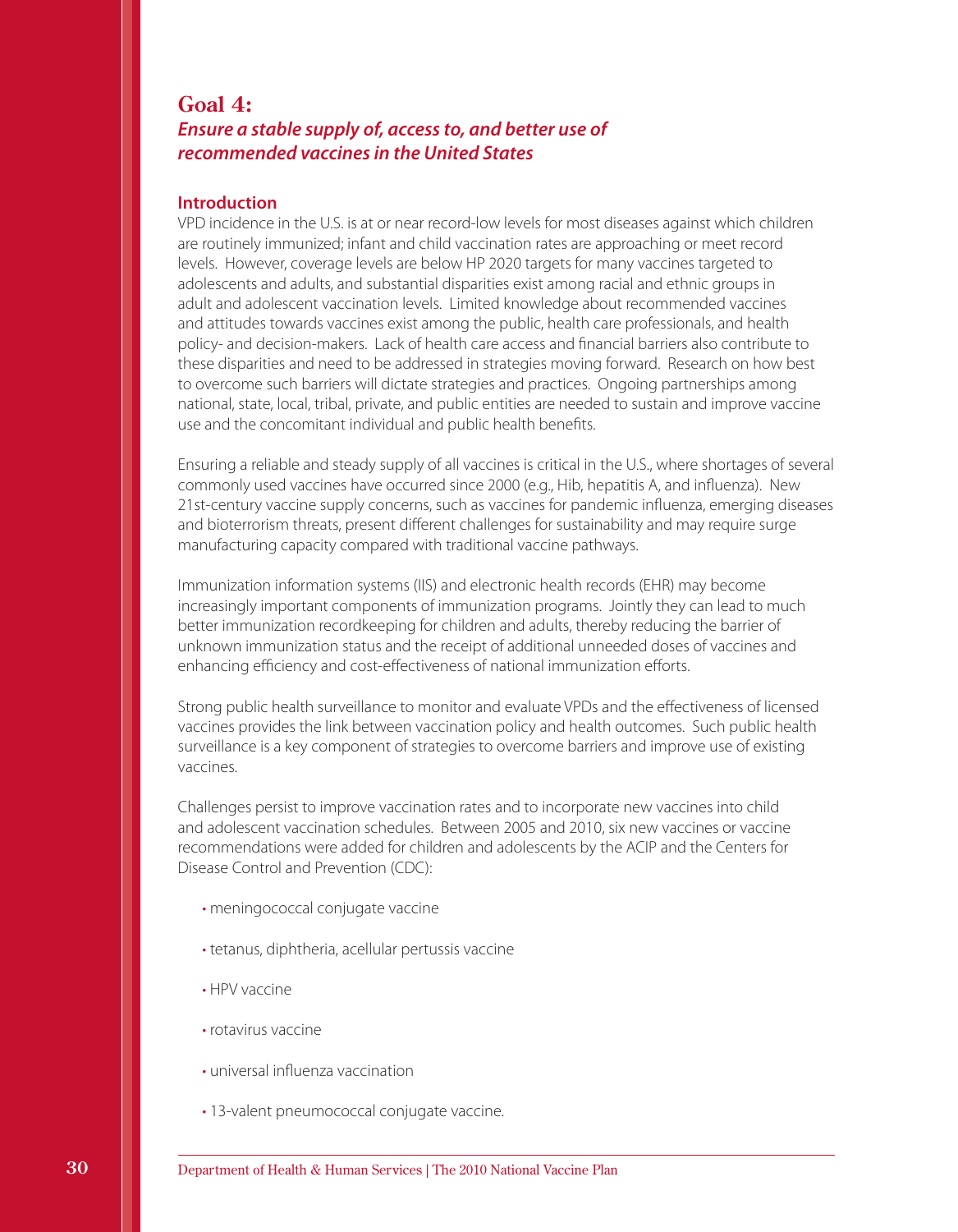Barriers to improved vaccine uptake include persistent cost, awareness and access problems; lack of knowledge of necessary vaccines; and limited use of evidence-based strategies to improve vaccine uptake, such as reminder-recall systems. Community health centers, other community immunization sites (e.g., pharmacies and stores) and school-located clinics offer venues for improving vaccine uptake, in addition to traditional provider sites.

Goal 4 identifies nine objectives and related strategies to strengthen our nation's vaccination program and overcome barriers. Enhancing communication and education activities about vaccination is a key approach to overcome many of the current challenges identified in Goal 4, and is addressed in detail in Goal 3.

# **Objectives**

# **Objective 4.1**

Ensure consistent and adequate supply of vaccines for the U.S.

# **Strategies**

#### **4.1.1**

Determine barriers to having multiple suppliers for each vaccine licensed and recommended for routine use in the U.S.

# **4.1.2**

Promote harmonization of international vaccine regulatory standards for licensure.

# **4.1.3**

Improve vaccine quality and availability through better manufacturing and production oversight.

# **4.1.4**

Optimize use, content, and distribution of vaccine stockpiles and ancillary supplies.

# **4.1.5**

Improve the development of, communication of, and tracking of adherence to recommended changes in vaccine use during national vaccine shortages.

# **Objective 4.2**

Ensure consistent and stable delivery of vaccines for the U.S.

# **Strategies**

#### **4.2.1**

Improve vaccine ordering, distribution and tracking systems for routine use, for public health emergencies, and for management of delivery disruptions.

#### **4.2.2**

Enhance public sector infrastructure to support and sustain adult immunization activities, including addressing disparities in vaccination rates among racial and ethnic minorities and unvaccinated refugees resettling to the U.S.

#### **4.2.3**

Expand access to vaccination at medical care sites for children, adolescents, and adults, such as by increasing hours of operation and establishing specific vaccination clinics at selected times of the year (e.g.,"back to school" campaigns).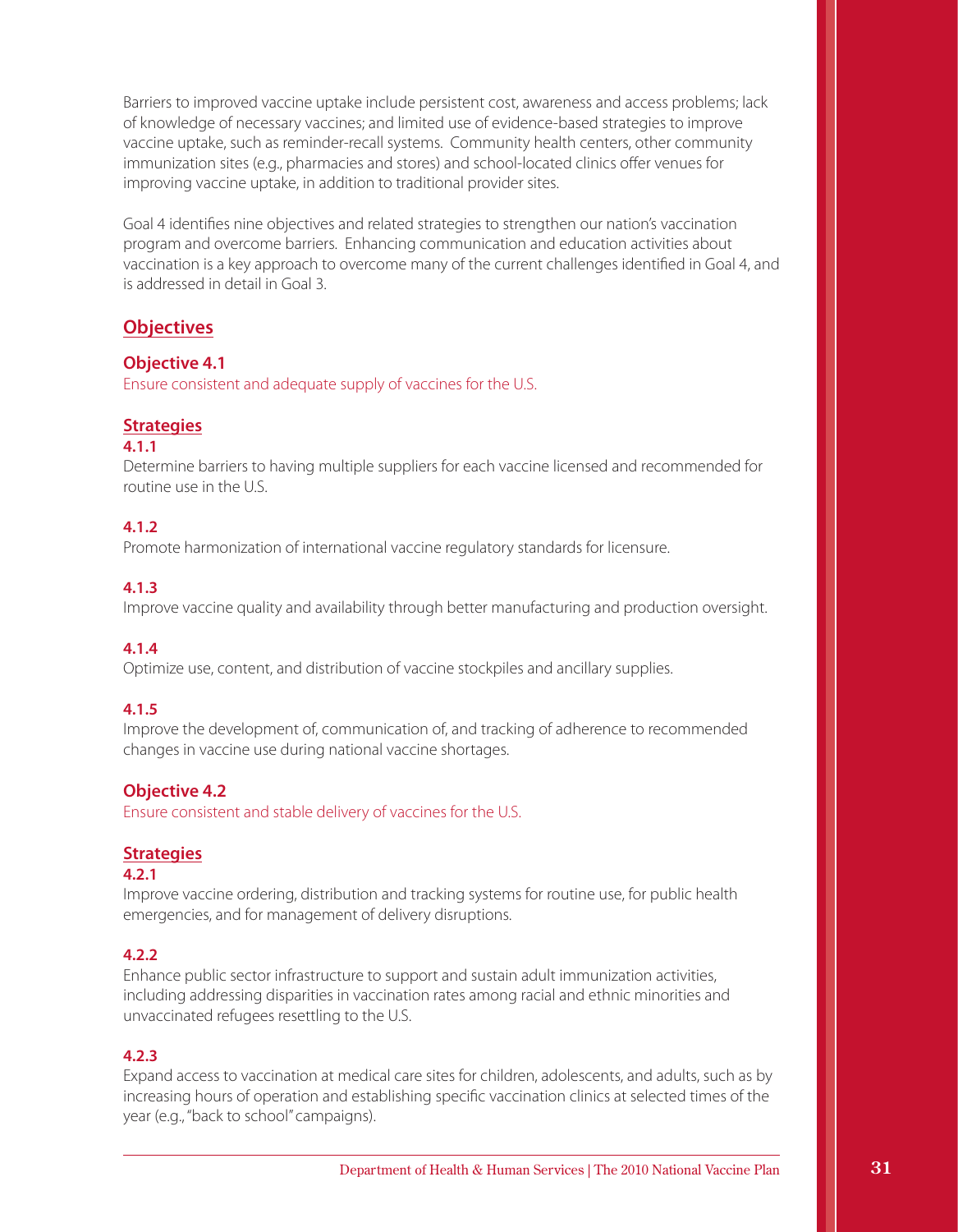# **4.2.4**

Expand access to vaccination in non-health care settings, such as retail outlets, schools, workplaces, and community centers.

# **4.2.5**

Develop, monitor, and evaluate policies promoting vaccination for patients in long-term care facilities and hospitals.

#### **4.2.6**

Develop, implement, and evaluate employer-based immunization programs, which should include free vaccines, convenient access, education, and compliance monitoring, to increase the coverage of employees, including health care workers, with recommended vaccines.

#### **4.2.7**

Implement, monitor, and evaluate evidence-based interventions designed to raise and sustain high vaccination coverage across the lifespan.

# **4.2.8**

Monitor and evaluate the impact of state immunization laws and regulations on vaccine coverage, including childcare, pre-school, school, college prematriculation requirements, employer requirements, and the role of exemptions, insurance mandates, and immunization information systems requirements.

#### **4.2.9**

Prepare, practice, and evaluate mass vaccination activities, including vaccine administration, for scenarios such as an outbreak of a VPD, for a biological attack, for the critical workforce in advance of an influenza pandemic, and for the entire population, prior to and during, an influenza pandemic.

#### **Objective 4.3**

Reduce financial barriers to vaccination.

#### **Strategies**

#### **4.3.1**

Identify and regularly monitor financial barriers to receipt of ACIP-recommended and CDCadopted vaccines.

#### **4.3.2**

Ensure that out-of-pocket costs for purchase and administration of ACIP-recommended and CDCadopted vaccines do not represent a significant financial barrier.

# **4.3.3**

Strengthen the ability of states to purchase, and expand access to, ACIP-recommended and CDCadopted vaccines for those who qualify for publicly supported vaccinations.

#### **4.3.4**

Develop, implement, and evaluate strategies to reduce the financial burden on vaccination providers for purchase of initial and ongoing vaccine inventories.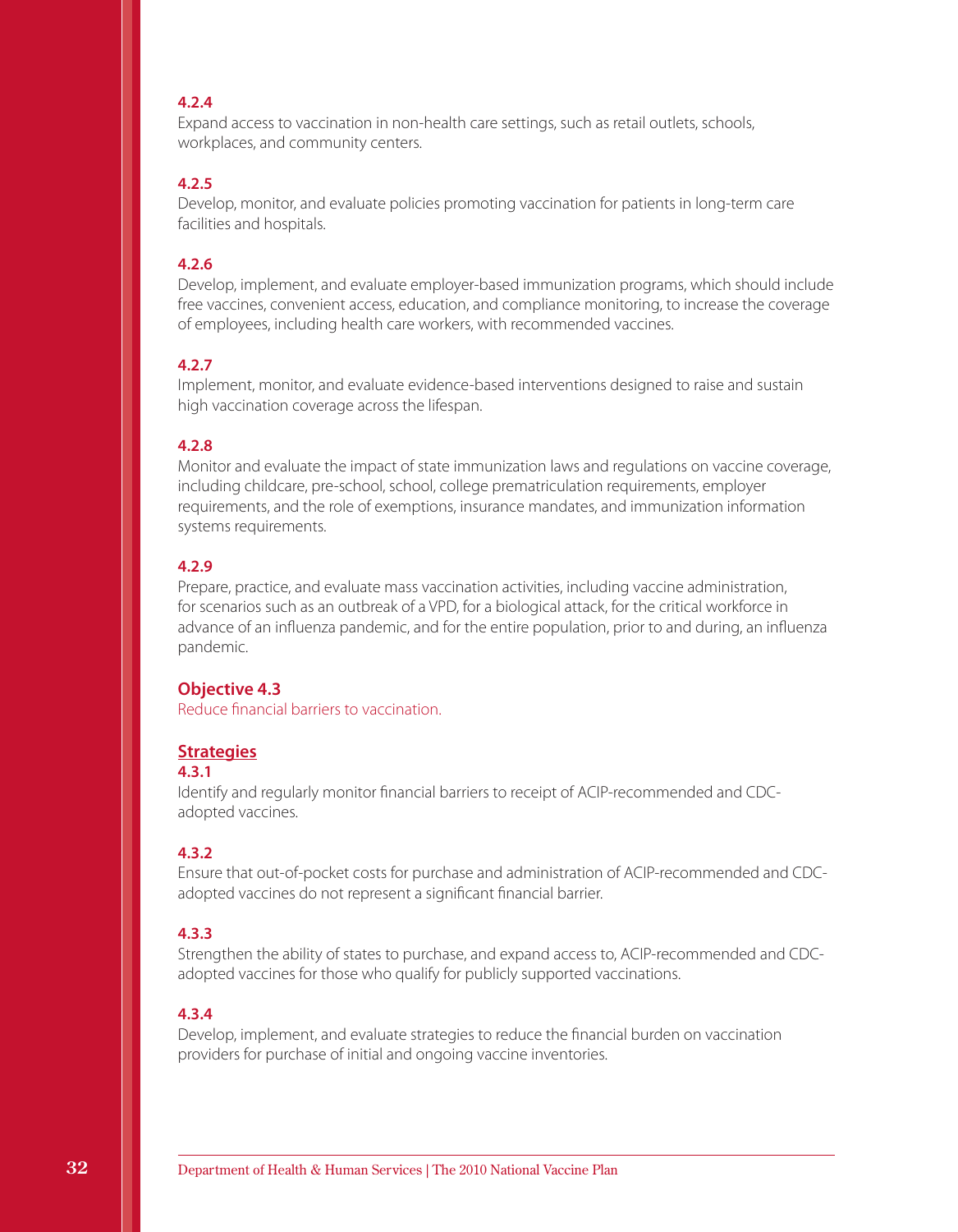# **Objective 4.4**

Maintain and enhance the capacity to monitor immunization coverage for vaccines routinely administered to all age groups.

# **Strategies**

#### **4.4.1**

Identify, implement, and evaluate cost-effective and rapid methods, such as the use of IIS or internet panel surveys, for assessing vaccination coverage by categories, including age groups, groups at risk of under immunization, by type of vaccine, and type of financing.

# **4.4.2**

Improve the completeness of, use of, and communication between, IIS and EHR to monitor vaccination coverage.

# **4.4.3**

Support the adoption of national certified, interoperable health information technology and EHR for immunization.

# **4.4.4**

Support and improve existing surveys assessing immunization coverage (e.g., the National Immunization Survey and the Behavioral Risk Factor Surveillance System), to include more representative samples and timely reporting of data.

# **Objective 4.5**

Enhance tracking of VPDs and monitoring of the effectiveness of licensed vaccines.

# **Strategies**

#### **4.5.1**

Strengthen epidemiologic and laboratory methods and tools to diagnose VPDs, assess population susceptibility, and characterize vaccine effectiveness and the impact of vaccination coverage on clinical and public health outcomes.

# **4.5.2**

Monitor circulating strains of relevant vaccine-preventable and potentially vaccine-preventable pathogens, including emerging and re-emerging diseases.

#### **4.5.3**

Improve monitoring of disease burden and determine epidemiologic and clinical characteristics of cases of VPDs and potential VPDs by supporting traditional surveillance and use of health information technology, interoperable data standards, and new data resources.

#### **4.5.4**

Develop and maintain capacity to rapidly estimate the effectiveness of new vaccines, such as pandemic and pre-pandemic influenza vaccines.

# **4.5.5**

Assure rapid and comprehensive identification, investigation, and response to vaccinepreventable disease outbreaks.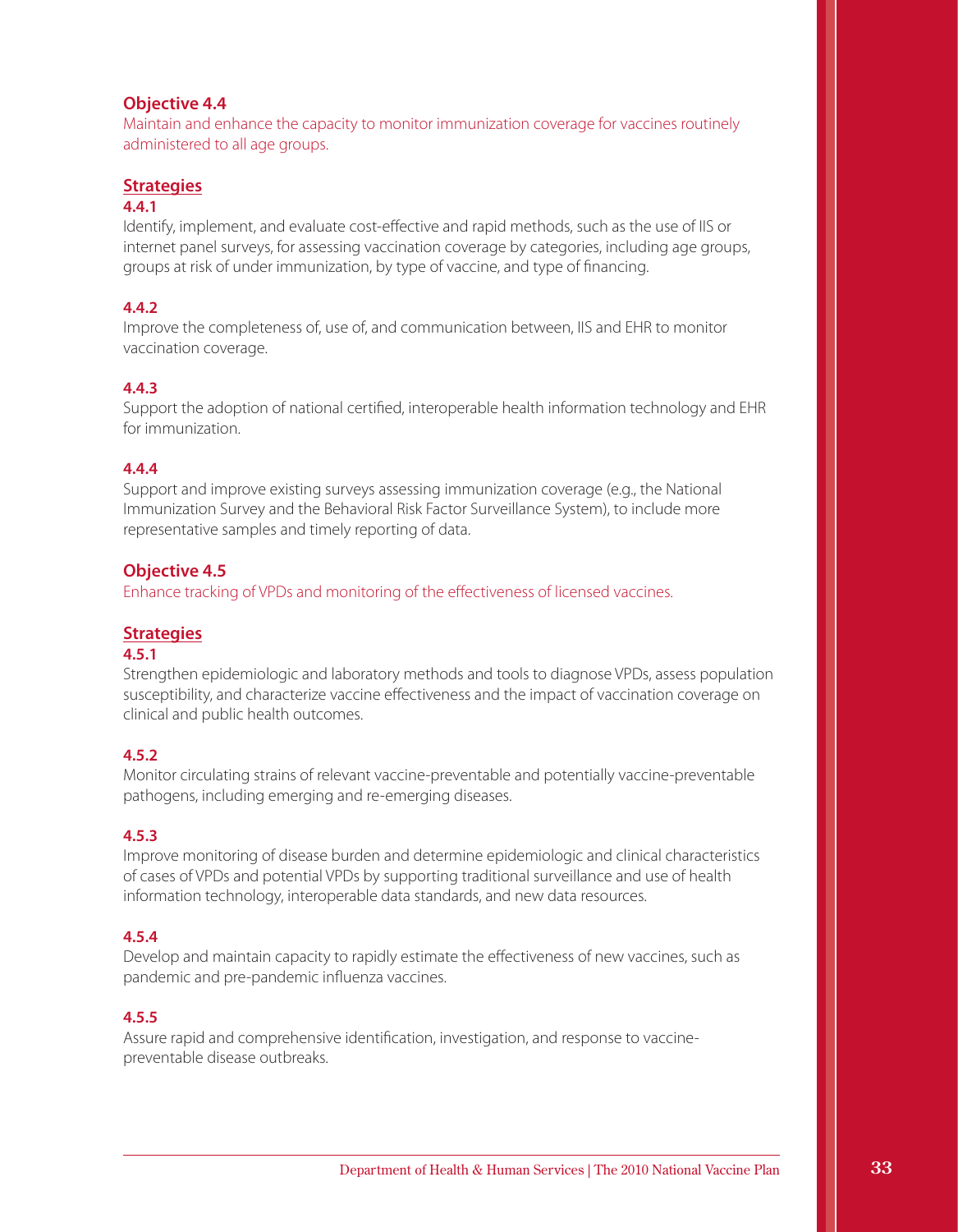#### **4.5.6**

Assure timely evaluation to assess vaccine effectiveness, duration of protection, and indirect (community and herd) protection by current and newly recommended vaccines.

#### **Objective 4.6**

Educate and support health care providers in vaccination counseling and vaccine delivery for their patients and themselves.

# **Strategies**

#### **4.6.1**

Expand and implement training and education of health care providers on VPDs, including diagnosis, modes of transmission, prevention and control, and reporting requirements.

#### **4.6.2**

Expand and implement training and education of immunization providers at all levels of their education on the proper use and administration of vaccines; the proper storage and handling of vaccines; the basis of immunization recommendations; the safety of vaccines; reporting of AEFIs; understanding of the vaccine safety system; and on the standards of immunization practice (e.g., vaccine education modules in primary care and continuing medical education programs).

#### **4.6.3**

Develop a plan to reduce and ultimately eliminate errors in vaccine administration (e.g., wrong vaccine, dose, injection site, or timing).

#### **4.6.4**

Promote and support educational and technical assistance to improve business practices associated with providing immunizations, such as educating providers and enrolling new providers into the Vaccines for Children program, including non-traditional providers.

#### **4.6.5**

Expand the incorporation of vaccinations and the use of IIS into quality improvement programs such as the Healthcare Effectiveness Data and Information Set.

#### **4.6.6**

Support adequate reimbursement for vaccine counseling, administration, storage and handling by providers under public sector and private health plans.

#### **4.6.7**

Support research to evaluate the capacity (accommodating the increased number of patient visits required to receive recommended vaccines) of health care providers to implement vaccine recommendations for all age groups.

#### **4.6.8**

Develop, implement, and evaluate comprehensive programs to ensure health care professionals are appropriately immunized with recommended vaccines.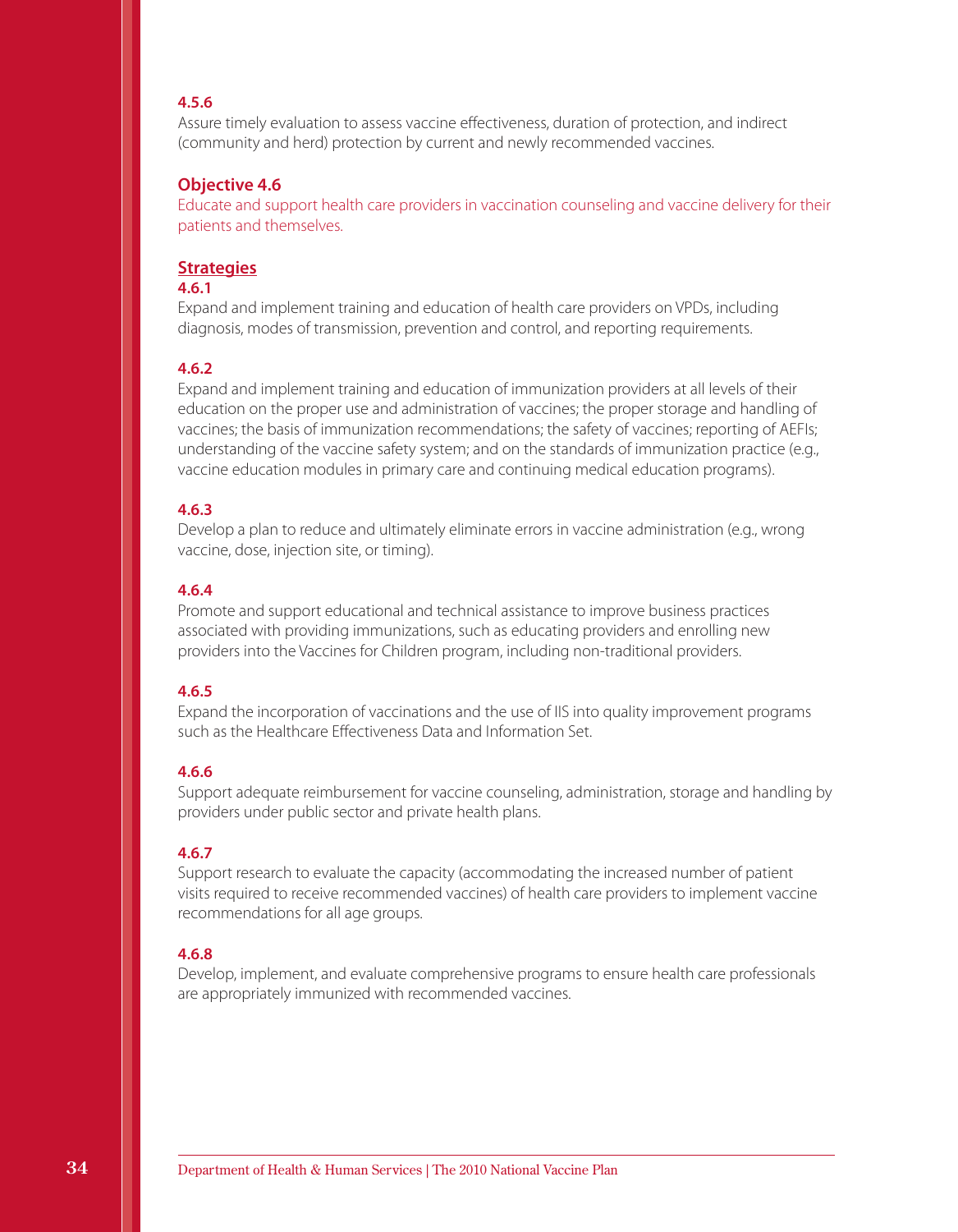# **Objective 4.7**

Maintain a strong, science-based, transparent process for developing and evaluating immunization recommendations.

# **Strategies**

# **4.7.1**

Obtain broad-based input from the public and stakeholders contributing to new immunization policies and the assessment of existing policies.

# **4.7.2**

Assess the impact of new vaccines and vaccine recommendations on the overall immunization schedule, including programmatic implementation, safety, and efficacy.

# **4.7.3**

Evaluate the cost-effectiveness and comparative effectiveness of proposed and existing immunization recommendations.

# **Objective 4.8**

Strengthen the National Vaccine Injury Compensation Program (VICP) and Countermeasures Injury Compensation Program (CICP).

#### **Strategies**

#### **4.8.1**

Increase knowledge about the VICP and CICP among all stakeholders.

#### **4.8.2**

Assure the programs are responsive to evolving science, including regularly updating their Vaccine Injury Tables.

# **4.8.3**

Continue to ensure fair and efficient compensation for vaccine-related injuries.

#### **4.8.4**

Examine alternative approaches, and evaluate and implement those deemed optimal, for adjudication of VICP claims for illnesses not included in the Vaccine Injury Table to the extent permitted by applicable law.

# **Objective 4.9**

Enhance immunization coverage for travelers.

#### **Strategies**

#### **4.9.1**

Define the populations at risk for acquiring international travel-related VPDs, and identify and address barriers to their receiving immunizations.

# **4.9.2**

Assess overall immunization status during travel-related immunization clinics.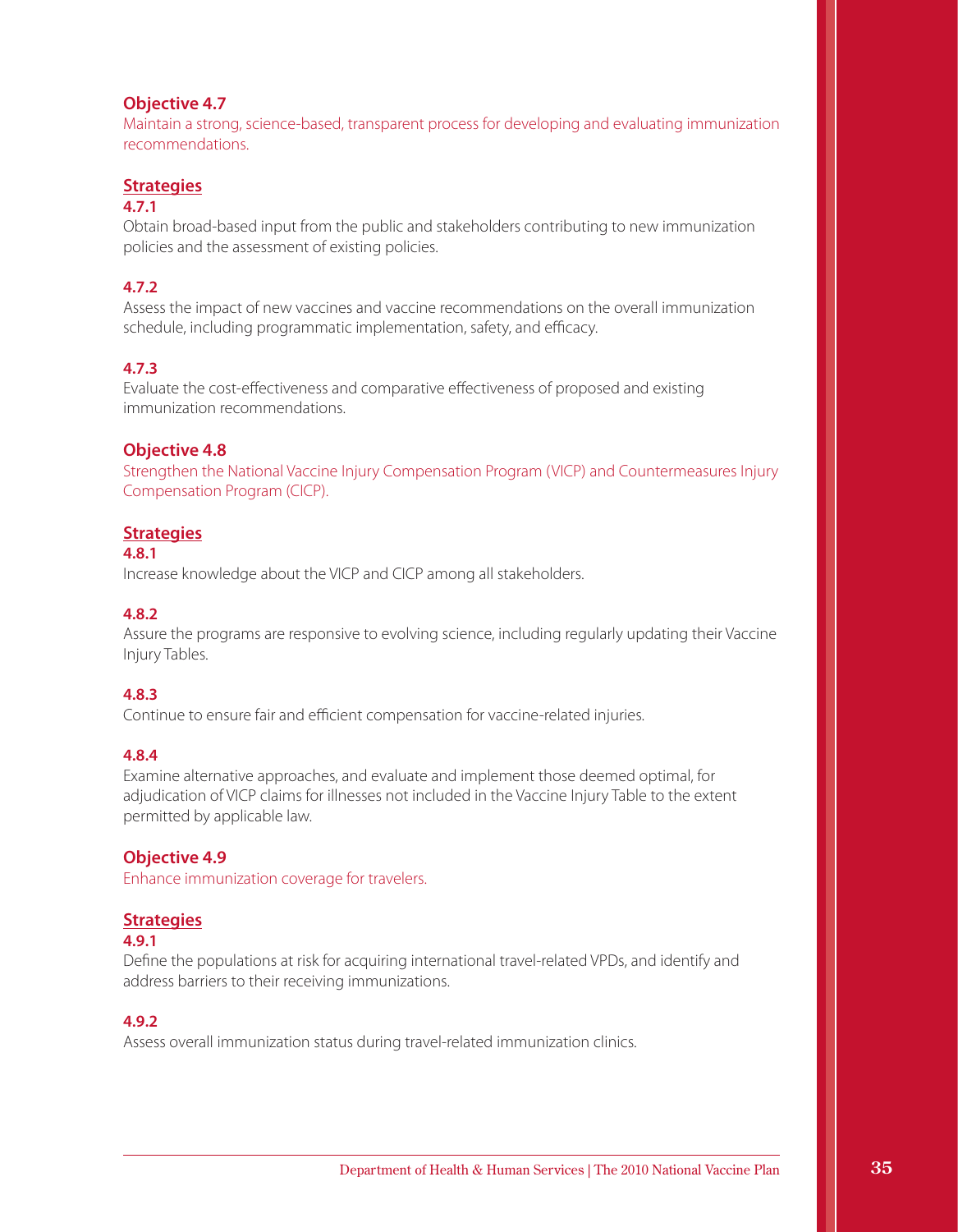# **Goal 5:**  *Increase global prevention of death and disease through safe and effective vaccination*

#### **Introduction**

Infectious diseases are the leading cause of death among children globally and contribute substantially to disease and disability among persons of all ages. Immunization programs have been remarkably successful in preventing millions of childhood deaths, eradicating smallpox, and eliminating circulation of polio and measles from many countries around the world. However, substantial challenges remain. Many diseases for which safe and effective vaccines are available pose a continued burden, as does the underutilization of vaccines in most countries (e.g., pneumococcal, rotavirus and HPV) and diseases for which vaccines are being developed (e.g., HIV, TB, and malaria). Globally mobile populations including refugees, and stateless and internally displaced persons are often difficult to reach and may not be included in national immunization programs. Achieving the United Nations'Millennium Development Goals of reducing the underfive year mortality rate by two thirds by 2015 will require substantive action, including increasing the proportion of one year-old children immunized against measles.

The goals of global vaccination are to control, eliminate, or eradicate infectious diseases in a way that strengthens health systems and is sustainable as new vaccines are introduced. Success in global immunization requires action by the full range of stakeholders involved in the vaccine and immunization enterprise: research and development, regulation and manufacturing, and program implementation and monitoring. New partnerships such as the Global Alliance for Vaccines and Immunizations (GAVI) have led to increased support for immunization worldwide, spurring introduction of new vaccines in low income countries and expanded vaccination coverage. U.S. governmental and NGOs have contributed to progress through vaccine research and development, participation in multilateral and bilateral partnerships, technical assistance, and program support.

Given the breadth of global immunization activities in Goal 5, some of the objectives and strategies relevant to this topic are included elsewhere in this Plan. For example, all vaccine research and development issues are included under Goal 1 because the approach and stakeholders necessary to achieve these objectives are largely the same in the U.S. and the rest of the world. Similarly, issues related to vaccine safety, communications and program implementation are included under this goal, as well as under other goals of the Plan, as there are unique intellectual perspectives for them. While many of the objectives in these areas are similar for the U.S. and abroad, the strategies differ internationally because U.S. stakeholders focus on partnerships and providing assistance rather than on direct implementation.

In the era of global pandemics and mass travel, the public health of U.S. citizens is closely related to diseases occurring in other countries. Even though many VPDs such as polio, measles, and rubella have been eliminated in this country, the U.S. remains vulnerable to importations as long as these diseases continue to persist elsewhere. Support for overseas (pre-departure) vaccination of mobile populations, including refugees and immigrants migrating to the U.S., will reduce the likelihood of importation. Support for developing and introducing new vaccines to address diseases in other countries and assisting with strengthening and enhancing capacity of their immunization programs contributes toward providing an"umbrella of protection"for the U.S. and fulfilling the U.S. government's broader commitment to global public health.

Meeting this commitment to support global immunization is also reflected in other federal public health initiatives and development initiatives beyond the Plan. The GHI – currently led by the U.S.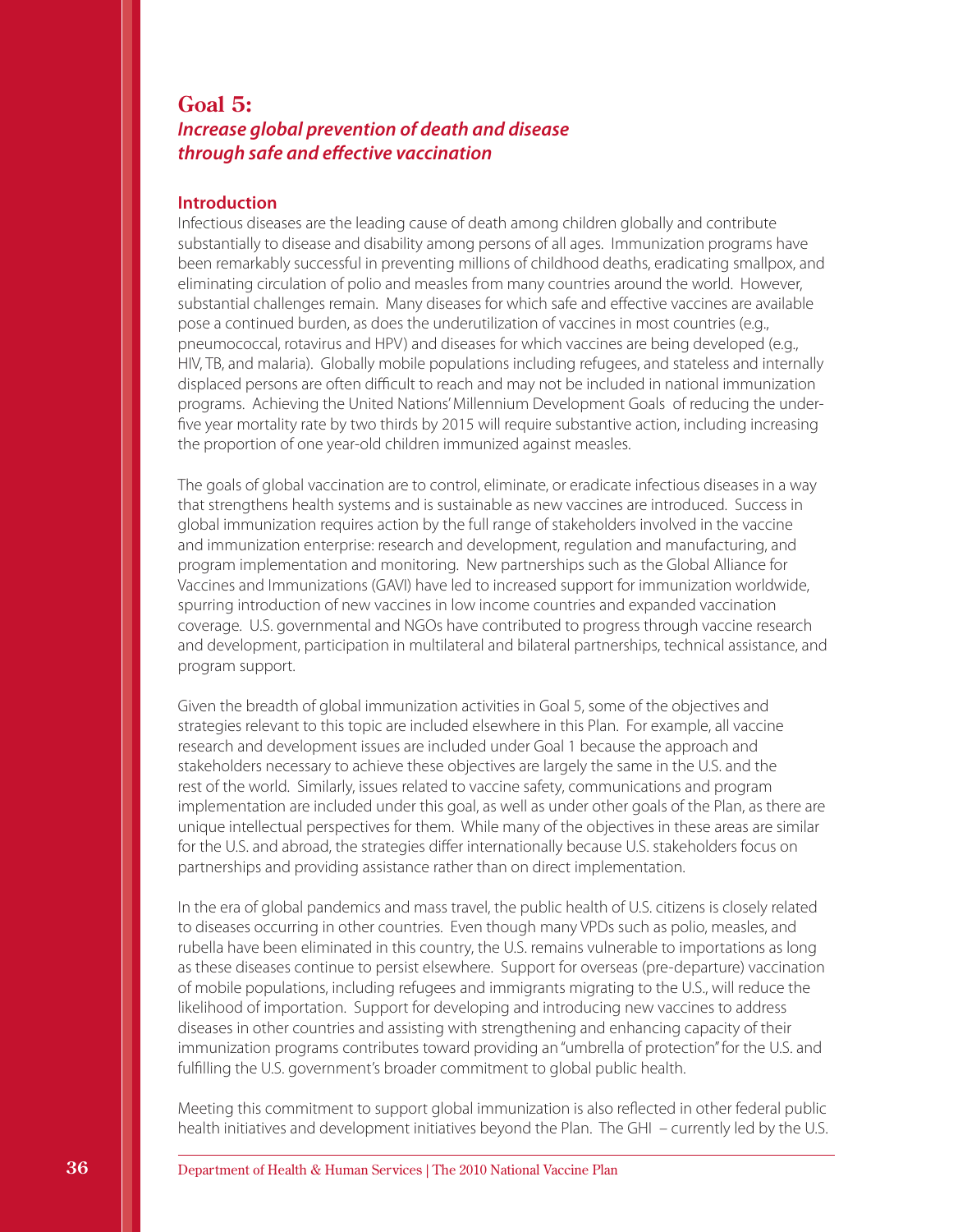Department of State, USAID, and the CDC, with active engagement of other agencies, including the Department of Defense (DoD), NIH, and the Health Resources Services Administration (HRSA) – and FDA's global vaccine regulatory capacity building efforts through the World Health Organization (WHO) are two examples of federal initiatives that incorporate immunization as a component of a broad U.S. interest to improve maternal and child health. Additionally, the CDC has a Global Immunization Strategic Framework that focuses on how the agency will support immunization programs around the world. These and other initiatives are consistent with the objectives outlined in the Plan.

# **Objectives**

# **Objective 5.1**

Support international organizations and countries to improve global surveillance for VPDs and strengthen health information systems to monitor vaccine coverage, effectiveness, and safety.

# **Strategies**

#### **5.1.1**

Achieve sustainable WHO certification quality surveillance for eradication of targeted VPDs.

# **5.1.2**

Expand and improve sustainable surveillance systems for all diseases having WHO-recommended vaccines and diseases for which vaccine introduction is being considered.

# **5.1.3**

Strengthen all levels of global laboratory networks (including national, regional, and global reference laboratories) to sustain and improve VPD diagnosis in order to establish baseline disease burden, detect outbreaks, detect newly emerging variants of VPDs, and monitor the impact of new vaccines. This laboratory capacity should also be developed for surveillance of potential public health emergencies of international concern.

# **5.1.4**

Enhance assessments of emerging variants or strains of VPD agents.

# **5.1.5**

Develop new diagnostic tests, tools and procedures to improve both field-based and laboratory confirmation of diagnoses.

# **Objective 5.2**

Support international organizations and countries to improve and sustain immunization programs as a component of health care delivery systems and promote opportunities to link immunization delivery with other priority health interventions, where appropriate.

# **Strategies**

#### **5.2.1**

Provide technical support to countries, multilateral institutions, and other partners to strengthen key components of immunization program management and implementation, including epidemiological analysis, comprehensive planning, vaccine distribution and safe administration, monitoring, information systems, and program evaluation.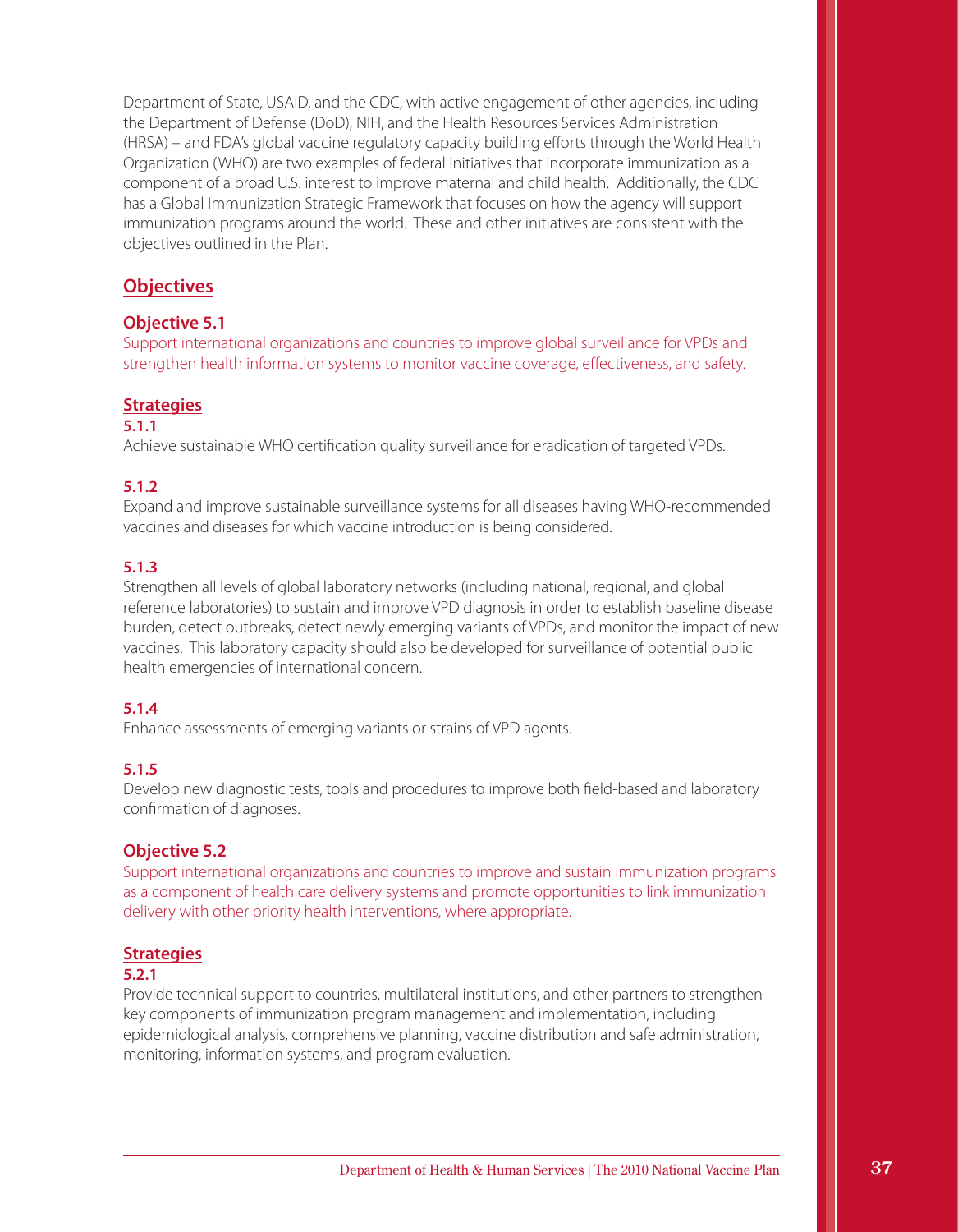# **5.2.2**

Provide technical support to countries and multilateral institutions as appropriate to introduce, sustain, and monitor recommended safe injection practices for all vaccinations, including the use of auto disable syringes or needle-free devices.

# **5.2.3**

Improve coverage monitoring of vaccines and other health services linked with the vaccination program and the use of information at district and local levels.

# **5.2.4**

Introduce and improve programs that evaluate AEFIs.

# **5.2.5**

Develop standardized methods for monitoring and evaluating the efficiency, effectiveness and impact of combined interventions to improve coverage, and support linking delivery of immunization and other health services in ways that do not jeopardize immunization coverage.

# **5.2.6**

Encourage establishment of programs, as appropriate, for vaccination beyond the traditional infant target age groups (e.g., among older children, adolescents, adults, and health care providers), including unvaccinated mobile populations of various age groups since the epidemiology in some mobile populations may differ from other populations where the diseases are normally spreading in certain age-groups.

# **5.2.7**

Provide technical support to countries, multilateral institutions as appropriate, and other partners to develop sustainable vaccine financing mechanisms and adequate global supplies of vaccines, including through economic and supply and demand analyses.

# **Objective 5.3**

Support international organizations and countries to introduce and make available new and underutilized vaccines to prevent diseases of public health importance.

#### **Strategies**

#### **5.3.1**

Strengthen capacity at the country level, and in multilateral institutions as appropriate, to make informed decisions on introduction of new vaccines based on evaluation of epidemiology, financial sustainability, safety, and programmatic considerations, including support to national advisory committees.

# **5.3.2**

Collaborate with global organizations and partners to accelerate clinical testing and licensure in developing countries of vaccines already licensed in developed countries, where appropriate.

# **5.3.3**

Support the integration of new and underutilized vaccines into each GAVI-eligible country's multiyear national plan of action and provide training and logistical support necessary to successfully incorporate new vaccines into routine programs.

#### **5.3.4**

Support post-licensure evaluations of new vaccines with regard to immunization programs, disease patterns, and vaccine safety.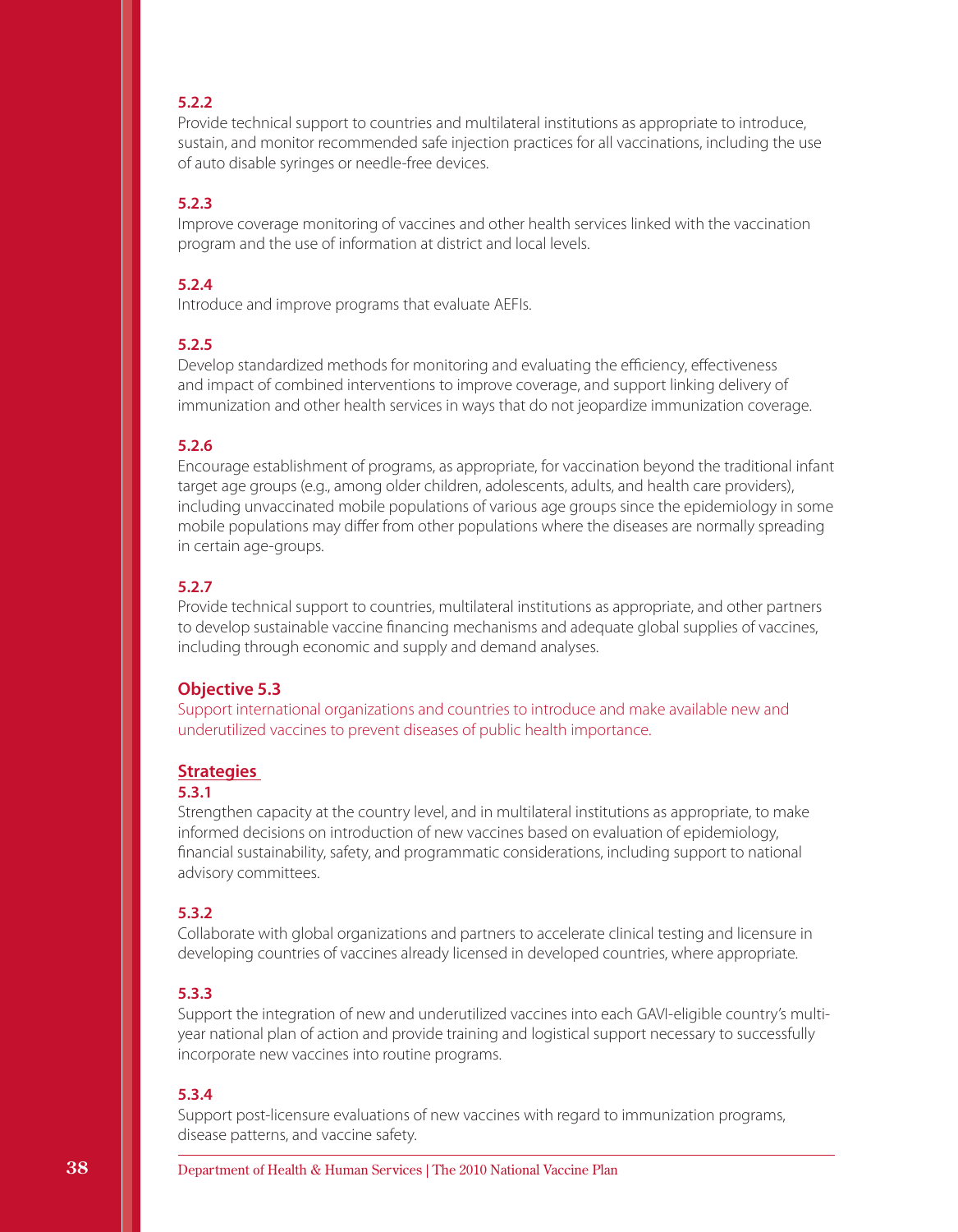# **5.3.5**

Work with global partners to establish an international system that facilitates rapid response to emerging infections through the development of vaccine reference strains and candidate vaccines.

# **5.3.6**

Work with global partners to secure and maintain adequate stockpiles/strategic reserves of vaccines to maintain uninterrupted supply and for emergency response to outbreaks.

# **5.3.7**

Support and develop mechanisms for rapidly making vaccines available to developing countries for public health emergencies such as pandemic influenza, including exploring options for sharing of vaccines and tiered pricing.

# **Objective 5.4**

Support international organizations and countries to improve communication of evidence-based and culturally and linguistically appropriate information about the benefits and risks of vaccines to the public, providers, and policy-makers.

# **Strategies**

#### **5.4.1**

Support appropriate economic studies to inform key decision- and policy-makers'understanding of the benefits and costs of immunization.

# **5.4.2**

Support the development of capabilities to communicate vaccine benefits and risks and to respond to emerging vaccine safety issues.

# **5.4.3**

Support national systems to improve reporting of adverse events.

# **5.4.4**

Assist countries to develop and implement sustainable communication research to gather timely and reliable data from the public and providers on knowledge, attitudes and beliefs about the benefits and risks of vaccines.

#### **5.4.5**

Assist countries to develop communication plans to increase provider and public awareness of VPDs and promote immunization recommendations, especially among populations at risk of under-immunization.

# **5.4.6**

Provide technical assistance and training to behavioral and communications scientists and promote their participation on Technical Advisory Groups.

#### **5.4.7**

Support and participate with partners to create and implement a global vaccine advocacy strategy.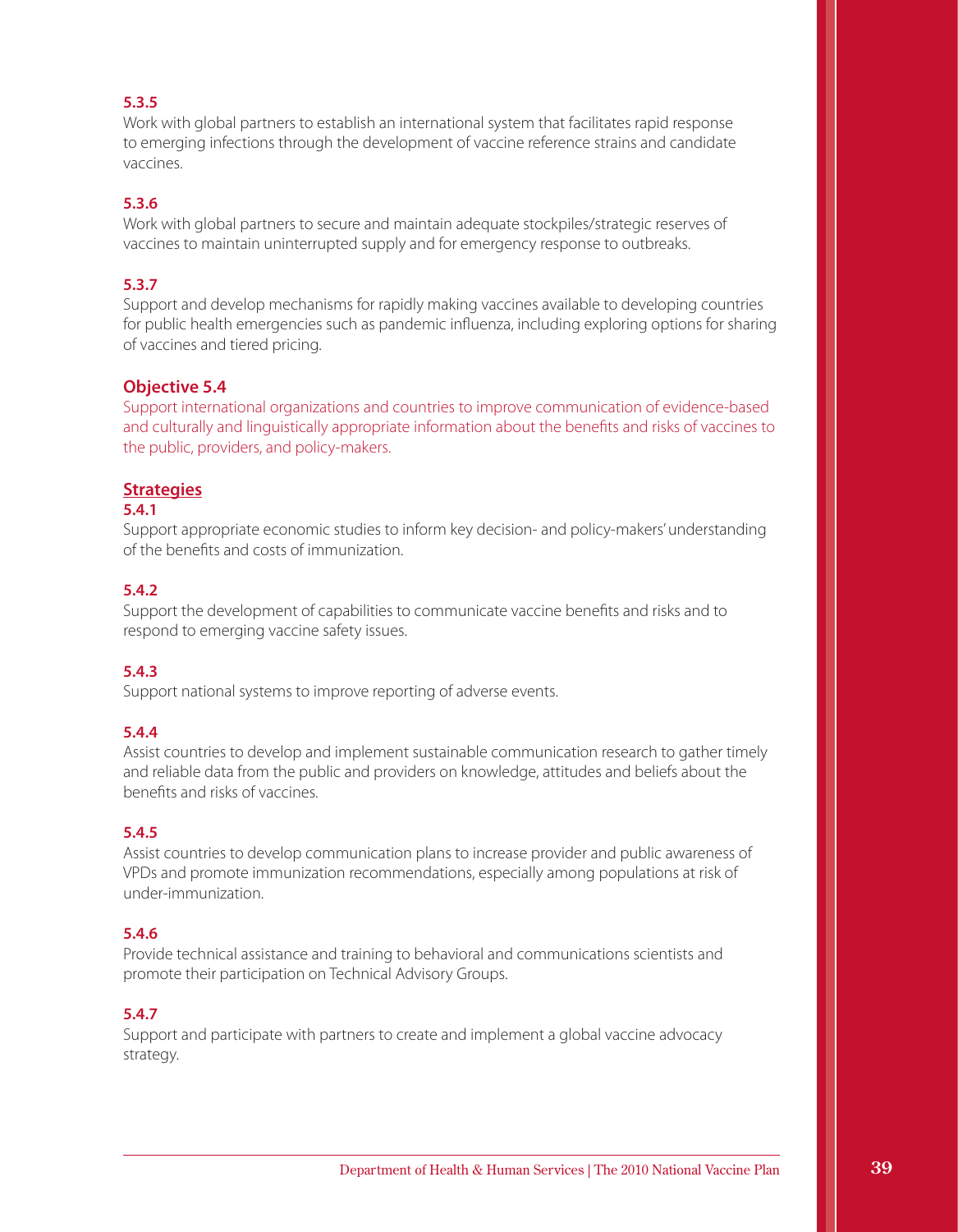#### **Objective 5.5**

Support the development of regulatory environments and manufacturing capabilities that facilitate access to safe and effective vaccines in all countries.

# **Strategies**

# **5.5.1**

Promote and support the efforts of WHO and other global partners to develop and harmonize international standards for vaccine development and licensure.

#### **5.5.2**

Promote and support the efforts of WHO and others to improve regulatory capacity in countries with limited infrastructures to assure vaccine quality, evaluate new vaccines when appropriate, and assure that clinical trials are conducted in accordance with Good Clinical Practices.

#### **5.5.3**

Provide technical assistance to developing country vaccine manufacturers to support development and production of safe and effective vaccines.

#### **Objective 5.6**

Build and strengthen multilateral and bilateral partnerships and other collaborative efforts to support global immunization and eradication programs.

# **Strategies**

# **5.6.1**

Participate in establishing global immunization priorities, goals and objectives and provide technical assistance at global, regional, and national levels.

#### **5.6.2**

Strengthen international collaborations for basic and applied research and related training of next generation researchers, especially in disease endemic areas, to include improving the stability and performance of current vaccines.

#### **5.6.3**

Contribute to development and implementation of a plan establishing the scientific basis for VPD eradication/elimination, identifying optimal vaccination approaches, and developing strategies to minimize risks in the post-eradication period.

#### **5.6.4**

Participate in regional immunization initiatives, such as those adopted by the Pan American Health Organization and other WHO regions.

#### **5.6.5**

Strengthen vaccination of globally mobile populations through targeted programs (e.g., predeparture vaccination of US bound refugees).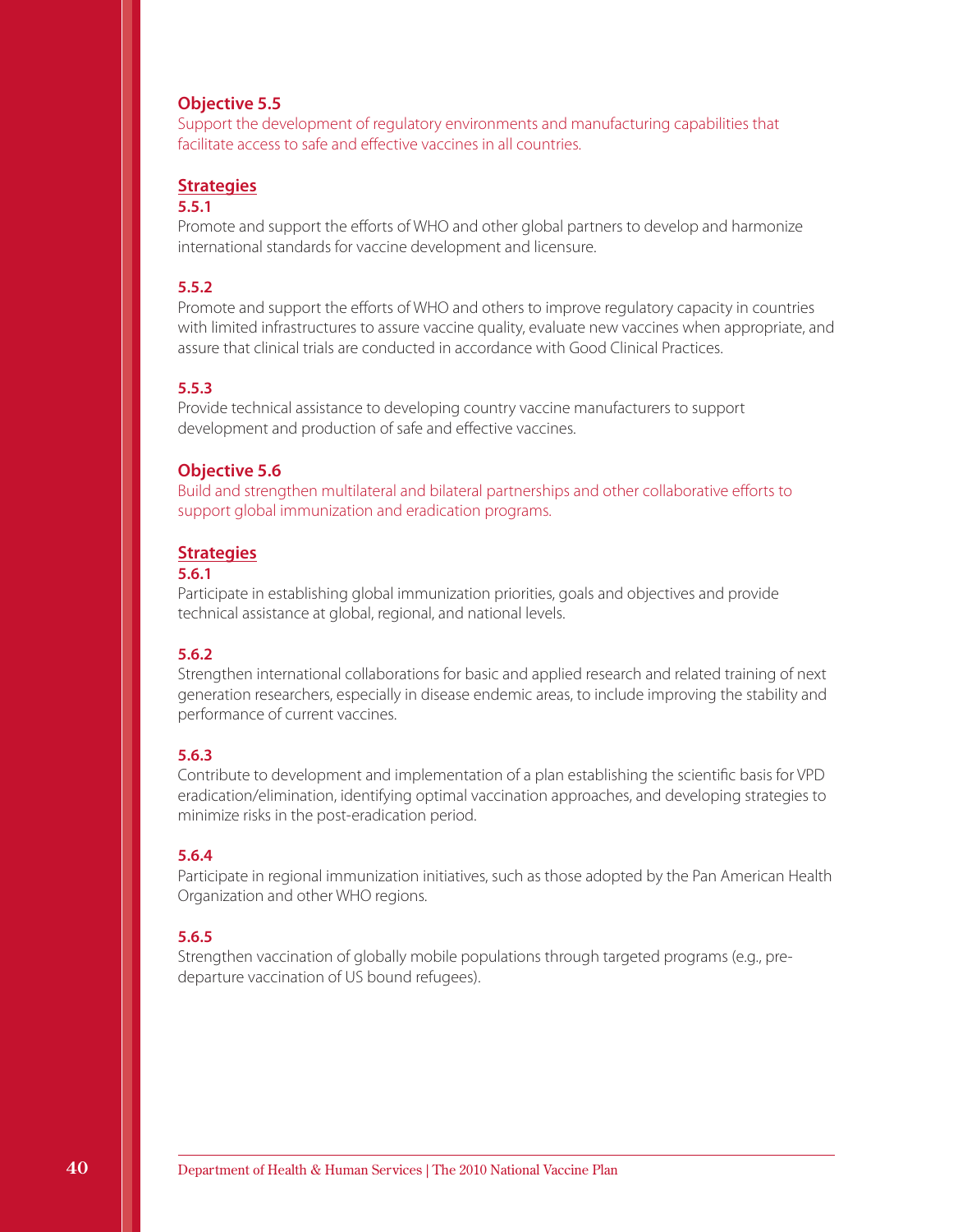# **Monitoring and Evaluation**

NVPO will be responsible for assuring coordination and for monitoring federal actions and accomplishments on the 2010 National Vaccine Plan on an ongoing basis. NVPO and NVAC will report their findings to the Assistant Secretary for Health annually. This report will include a summary of progress, identify areas where progress is lagging, and propose corrective action where needed. The report also will be presented at an NVAC meeting, which is open to the public and is attended by many stakeholders not represented directly on the Committee.

Key federal stakeholders in global immunization include CDC, the Department of State and USAID. Many of the global immunization targets included in the Plan were established by international organizations (e.g., WHO) in consultation with U.S. stakeholders. However, the role of those stakeholders in achieving these targets most often involves providing technical assistance and support rather than direct implementation.

Many factors may affect the ability to achieve National Vaccine Plan objectives. Opportunities may emerge that facilitate rapid progress and achievement of objectives sooner than anticipated. Scientific, technological, health care financing, or communications advances also could emerge and enable rapid achievement of the vision laid forth by the Plan, superseding its objectives and goals. On the other hand, existing challenges and barriers may be more difficult to overcome than anticipated and new challenges may emerge. For example, a range of scientific and technical issues may delay development and licensure of new vaccines; safety concerns may affect vaccine uptake; financial constraints may affect vaccination delivery. Recognizing these uncertainties, NVPO will coordinate a mid-course review of the Plan after five years allowing changes to be made which respond to the reality of the environment. Modified indicators, strategies, actions, and milestones will guide subsequent annual evaluation through the overall ten-year horizon of the Plan.

# **Conclusion**

The overriding goal of this plan is to invigorate national coordination and planning on vaccines and immunizations. HHS will lead this national effort, leveraging existing resources and expertise, to maximize the control of VPDs in this country and with global partners. Given that this is intended to be not just a federal plan but represent a national strategy, it will require the partnership of stakeholders involved in all aspects of the vaccine enterprise. The goals, objectives, and strategies outlined in this document, when fully implemented, will markedly enhance the control of VPDs and the health of the public in this nation.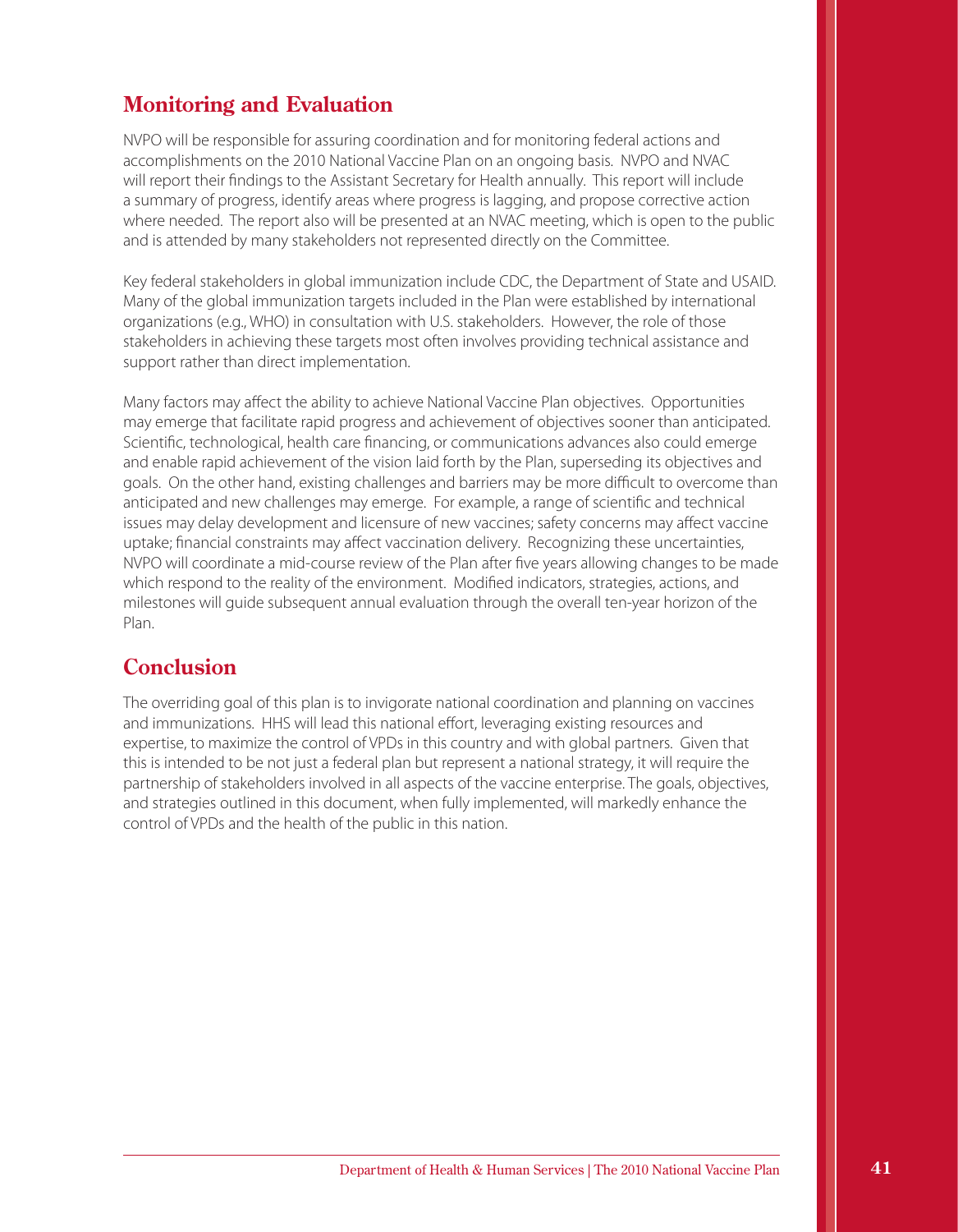**Table 2:**  *National Vaccine Plan Objectives: Responsible Stakeholders*

|                |                       |                                                                                                |                              |                              |                              |                              |                              |                              |                                 | Federal      |                              |              |              |                              |              |                                   |                              |                                                                                                          |  |
|----------------|-----------------------|------------------------------------------------------------------------------------------------|------------------------------|------------------------------|------------------------------|------------------------------|------------------------------|------------------------------|---------------------------------|--------------|------------------------------|--------------|--------------|------------------------------|--------------|-----------------------------------|------------------------------|----------------------------------------------------------------------------------------------------------|--|
|                |                       |                                                                                                |                              |                              |                              | <b>HHS</b>                   |                              |                              |                                 |              |                              |              |              |                              |              |                                   |                              |                                                                                                          |  |
| Objective      | ACF                   | AHRQ                                                                                           | ASPR (BARDA)                 | CDC                          | CMS                          | FDA                          | HRSA                         | $\widetilde{\Xi}$            | $\frac{\texttt{I}}{\texttt{Z}}$ |              | NVPO                         | ONC          | <b>DHS</b>   | DoD                          | Lod          | <b>State</b><br>$\sigma$<br>Dept. | USAID                        | $\lesssim$                                                                                               |  |
|                |                       | Goal 1: Develop new and improved vaccines                                                      |                              |                              |                              |                              |                              |                              |                                 |              |                              |              |              |                              |              |                                   |                              |                                                                                                          |  |
| 1.1            |                       |                                                                                                | $\checkmark$                 | $\checkmark$                 |                              | $\checkmark$                 |                              |                              | $\checkmark$<br>$\checkmark$    |              | $\checkmark$                 |              |              | $\checkmark$                 |              |                                   | $\checkmark$                 | $\checkmark$                                                                                             |  |
| 1.2            |                       |                                                                                                | $\checkmark$<br>$\checkmark$ | $\checkmark$<br>$\checkmark$ |                              | $\checkmark$                 |                              |                              | $\checkmark$<br>$\checkmark$    |              |                              |              |              | $\checkmark$<br>$\checkmark$ |              |                                   | $\checkmark$<br>$\checkmark$ | $\checkmark$<br>$\checkmark$                                                                             |  |
| 1.3<br>1.4     |                       |                                                                                                |                              | $\checkmark$                 |                              | $\checkmark$                 |                              |                              | $\checkmark$                    |              |                              |              |              | $\checkmark$                 |              |                                   |                              | $\checkmark$                                                                                             |  |
| 1.5            |                       |                                                                                                | $\checkmark$                 | $\checkmark$                 |                              |                              |                              |                              | $\checkmark$                    |              | $\checkmark$                 |              | $\checkmark$ | $\checkmark$                 |              |                                   | $\checkmark$                 |                                                                                                          |  |
| 1.6            |                       |                                                                                                |                              | $\checkmark$                 |                              | $\checkmark$                 |                              |                              | $\checkmark$                    |              |                              |              |              | $\checkmark$                 |              |                                   |                              |                                                                                                          |  |
|                |                       | Goal 2: Enhance the vaccine safety system                                                      |                              |                              |                              |                              |                              |                              |                                 |              |                              |              |              |                              |              |                                   |                              |                                                                                                          |  |
| 2.1            |                       |                                                                                                |                              | $\checkmark$                 |                              | $\checkmark$                 | $\checkmark$                 |                              |                                 | $\checkmark$ | $\checkmark$                 |              |              | $\checkmark$                 |              |                                   |                              | $\checkmark$                                                                                             |  |
| 2.2            |                       |                                                                                                |                              |                              |                              | $\checkmark$                 |                              |                              |                                 |              |                              |              |              | $\checkmark$                 |              |                                   |                              |                                                                                                          |  |
| 2.3<br>2.4     |                       |                                                                                                | $\checkmark$                 | $\checkmark$<br>$\checkmark$ | $\checkmark$<br>$\checkmark$ | $\checkmark$<br>$\checkmark$ | $\checkmark$<br>$\checkmark$ | $\checkmark$<br>$\checkmark$ |                                 |              | $\checkmark$<br>$\checkmark$ |              |              | $\checkmark$<br>$\checkmark$ |              |                                   |                              |                                                                                                          |  |
| 2.5            |                       |                                                                                                |                              | $\checkmark$                 | $\checkmark$                 | $\checkmark$                 | $\checkmark$                 | $\checkmark$                 |                                 |              | $\checkmark$                 |              |              | $\checkmark$                 |              |                                   |                              | $\checkmark$                                                                                             |  |
| 2.6            |                       |                                                                                                |                              | $\checkmark$                 |                              | $\checkmark$                 | $\checkmark$                 | $\checkmark$                 | $\checkmark$                    |              |                              |              |              | $\checkmark$                 |              |                                   |                              |                                                                                                          |  |
| 2.7            |                       |                                                                                                |                              | $\checkmark$                 | $\checkmark$                 | $\checkmark$                 |                              | $\checkmark$                 |                                 |              | $\checkmark$                 |              |              | $\checkmark$                 |              |                                   |                              | $\checkmark$                                                                                             |  |
| 2.8            |                       | $\checkmark$                                                                                   |                              | $\checkmark$                 | $\checkmark$                 | $\checkmark$                 | $\checkmark$                 |                              |                                 |              | $\checkmark$                 |              |              | $\checkmark$                 |              |                                   | $\checkmark$                 |                                                                                                          |  |
|                |                       | Goal 3: Support communications to enhance informed vaccine decision-making                     |                              |                              |                              |                              |                              |                              |                                 |              |                              |              |              |                              |              |                                   |                              |                                                                                                          |  |
| 3.1            | $\checkmark$          |                                                                                                |                              | $\checkmark$                 | $\checkmark$                 | $\checkmark$                 |                              | $\checkmark$                 | $\checkmark$                    |              | $\checkmark$                 |              |              | $\checkmark$                 |              |                                   |                              | $\checkmark$                                                                                             |  |
| 3.2            | $\checkmark$          |                                                                                                |                              | $\checkmark$                 | $\checkmark$                 | $\checkmark$                 | $\checkmark$                 | $\checkmark$                 | $\checkmark$                    |              | $\checkmark$                 |              |              | $\checkmark$                 |              |                                   |                              | $\checkmark$                                                                                             |  |
| 3.3            | $\checkmark$          |                                                                                                |                              | $\checkmark$                 | $\checkmark$                 | $\checkmark$                 | $\checkmark$                 | $\checkmark$                 | $\checkmark$                    |              | $\checkmark$                 |              |              | $\checkmark$                 |              |                                   |                              |                                                                                                          |  |
| $3.4$          | $\checkmark$          |                                                                                                |                              | $\checkmark$                 | $\checkmark$                 | $\checkmark$                 | $\checkmark$                 | $\checkmark$                 | $\checkmark$                    |              | $\checkmark$                 |              |              | $\checkmark$                 |              |                                   |                              |                                                                                                          |  |
| 3.5            | $\checkmark$          |                                                                                                |                              | $\checkmark$                 |                              |                              |                              | ✓                            | $\checkmark$                    |              | ✓                            |              |              | $\checkmark$                 |              |                                   |                              |                                                                                                          |  |
|                |                       |                                                                                                |                              |                              |                              |                              |                              |                              |                                 |              |                              |              |              |                              |              |                                   |                              | Goal 4: Ensure a stable supply of, access to and better use of recommended vaccines in the United States |  |
| 4.1            |                       |                                                                                                | $\checkmark$                 | $\checkmark$                 |                              | $\checkmark$                 | $\checkmark$                 | $\checkmark$                 |                                 |              | $\checkmark$                 |              |              | $\checkmark$                 |              |                                   |                              | $\checkmark$                                                                                             |  |
| 4.2            |                       |                                                                                                | $\checkmark$                 | $\checkmark$<br>$\checkmark$ | $\checkmark$<br>$\checkmark$ |                              | $\checkmark$                 | $\checkmark$<br>$\checkmark$ |                                 |              | $\checkmark$                 |              |              | $\checkmark$                 |              |                                   | $\checkmark$<br>$\checkmark$ | ✓                                                                                                        |  |
| 4.3<br>$4.4\,$ |                       |                                                                                                |                              | $\checkmark$                 | $\checkmark$                 |                              | $\checkmark$                 | $\checkmark$                 |                                 |              |                              | $\checkmark$ |              | $\checkmark$                 |              |                                   | $\checkmark$                 | $\checkmark$                                                                                             |  |
| 4.5            |                       |                                                                                                |                              | $\checkmark$                 | $\checkmark$                 | $\checkmark$                 | $\checkmark$                 |                              | $\checkmark$<br>$\checkmark$    |              |                              |              |              | $\checkmark$                 |              |                                   | $\checkmark$                 | $\checkmark$                                                                                             |  |
| 4.6            |                       |                                                                                                | $\checkmark$                 | $\checkmark$                 | $\checkmark$                 | $\checkmark$                 | $\checkmark$                 | $\checkmark$                 |                                 |              | $\checkmark$                 |              |              | $\checkmark$                 |              |                                   | $\checkmark$                 |                                                                                                          |  |
| 4.7            |                       |                                                                                                | $\checkmark$                 | $\checkmark$                 |                              | $\checkmark$                 | $\checkmark$                 | $\checkmark$                 |                                 |              | $\checkmark$                 |              |              |                              |              |                                   |                              |                                                                                                          |  |
| 4.8            | $\checkmark$          |                                                                                                | $\checkmark$                 | $\checkmark$                 |                              |                              | $\checkmark$                 | $\checkmark$                 |                                 |              |                              |              | $\checkmark$ | $\checkmark$                 | $\checkmark$ |                                   |                              | $\checkmark$                                                                                             |  |
| 4.9            | $\overline{\sqrt{2}}$ |                                                                                                |                              | $\checkmark$                 |                              |                              |                              |                              |                                 |              |                              |              |              | $\checkmark$                 |              | $\checkmark$                      | $\checkmark$                 | $\checkmark$                                                                                             |  |
|                |                       | Goal 5: Increase global prevention of death and disease through safe and effective vaccination |                              |                              |                              |                              |                              |                              |                                 |              |                              |              |              |                              |              |                                   |                              |                                                                                                          |  |
| 5.1            |                       |                                                                                                |                              | $\checkmark$                 |                              |                              |                              |                              | $\checkmark$                    |              |                              |              |              | $\checkmark$                 |              | $\checkmark$                      | $\checkmark$                 |                                                                                                          |  |
| $5.2$          |                       |                                                                                                |                              | $\checkmark$                 |                              |                              |                              |                              |                                 |              |                              |              |              | $\checkmark$                 |              | $\checkmark$                      | $\checkmark$                 |                                                                                                          |  |
|                |                       |                                                                                                |                              | $\checkmark$                 |                              | $\checkmark$                 |                              |                              | $\checkmark$                    |              |                              |              |              |                              |              | $\checkmark$                      | $\checkmark$                 |                                                                                                          |  |
| 5.3            |                       |                                                                                                |                              |                              |                              |                              |                              |                              |                                 |              |                              |              |              |                              |              | $\checkmark$                      | $\checkmark$                 |                                                                                                          |  |
| $5.4\,$        |                       |                                                                                                |                              | $\checkmark$                 |                              |                              |                              |                              |                                 |              |                              |              |              |                              |              |                                   |                              |                                                                                                          |  |
| 5.5<br>5.6     |                       |                                                                                                | $\checkmark$                 | $\checkmark$<br>$\checkmark$ |                              | $\checkmark$<br>$\checkmark$ |                              |                              | $\checkmark$                    |              |                              |              |              | $\checkmark$                 |              | $\checkmark$<br>$\checkmark$      | $\checkmark$<br>$\checkmark$ |                                                                                                          |  |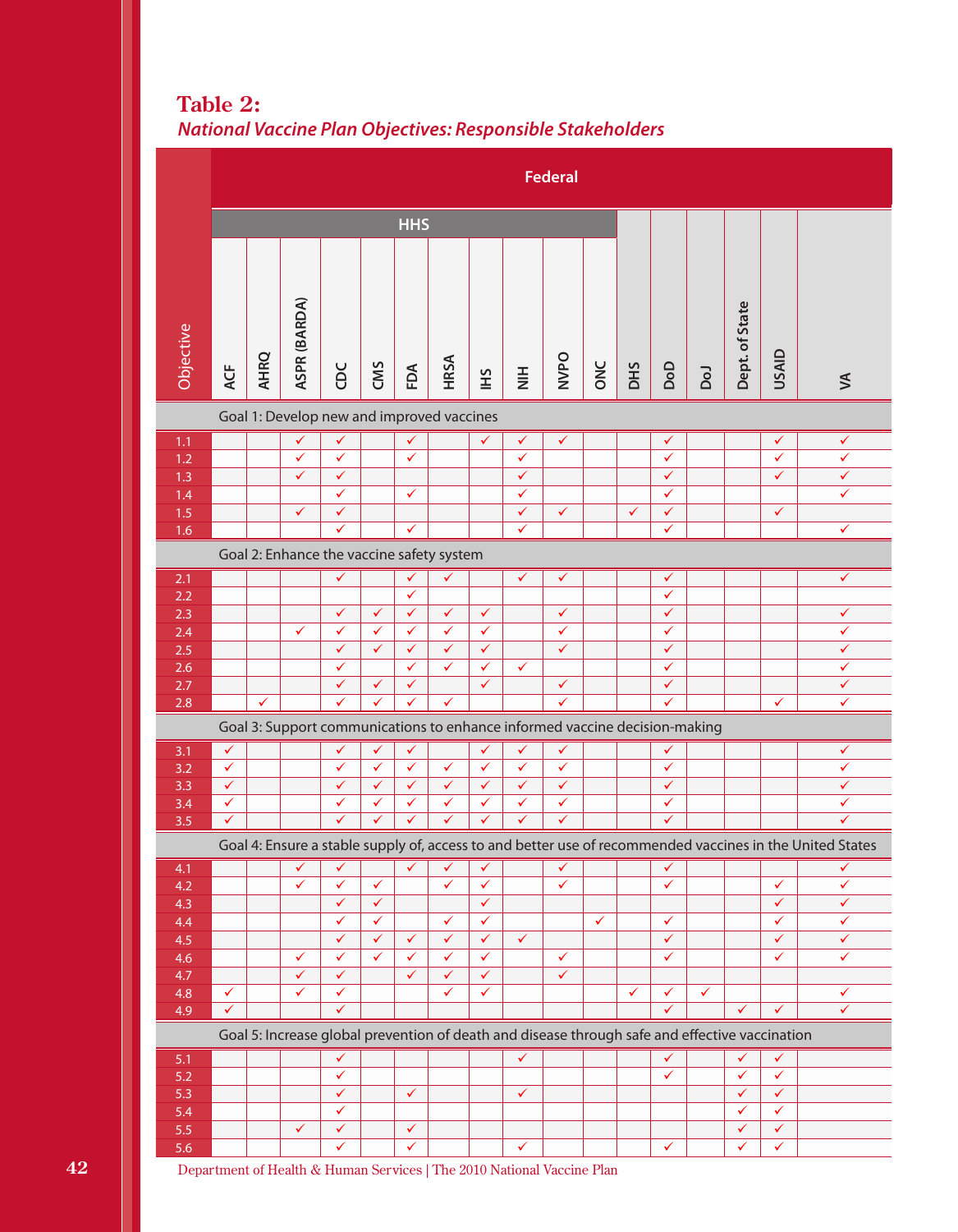|            | <b>Non-federal</b>       |                    |                                                                                                          |                                         |                              |                              |                                       |                       |               |                                                              |
|------------|--------------------------|--------------------|----------------------------------------------------------------------------------------------------------|-----------------------------------------|------------------------------|------------------------------|---------------------------------------|-----------------------|---------------|--------------------------------------------------------------|
| Objective  | providers<br>Health care | Health care system | Public and private health<br>care plans                                                                  | State, local, and tribal<br>governments | Academia                     | organizations<br>Advocacy    | <b>Philanthropic</b><br>organizations | Vaccine manufacturers | <b>UNICEF</b> | <b>OHM</b>                                                   |
|            |                          |                    | Goal 1: Develop new and improved vaccines                                                                |                                         |                              |                              |                                       |                       |               |                                                              |
| 1.1        | $\checkmark$             |                    |                                                                                                          | $\checkmark$                            | $\checkmark$                 |                              | $\checkmark$                          | $\checkmark$          |               | $\checkmark$                                                 |
| 1.2        |                          |                    |                                                                                                          |                                         | $\checkmark$                 |                              | $\checkmark$                          | $\checkmark$          |               |                                                              |
| 1.3        |                          |                    |                                                                                                          |                                         | $\checkmark$                 |                              | $\checkmark$                          | $\checkmark$          |               |                                                              |
| 1.4        |                          |                    |                                                                                                          |                                         | $\checkmark$                 |                              | $\checkmark$                          | $\checkmark$          |               |                                                              |
| 1.5        |                          |                    |                                                                                                          |                                         | $\checkmark$                 |                              | $\checkmark$                          | $\checkmark$          |               |                                                              |
| 1.6        |                          |                    |                                                                                                          |                                         | $\checkmark$                 |                              |                                       | $\checkmark$          |               |                                                              |
|            |                          |                    | Goal 2: Enhance the vaccine safety system                                                                |                                         |                              |                              |                                       |                       |               |                                                              |
| 2.1        |                          |                    |                                                                                                          | $\checkmark$                            | $\checkmark$                 | $\checkmark$                 |                                       | $\checkmark$          |               |                                                              |
| 2.2        |                          |                    |                                                                                                          |                                         | $\checkmark$                 |                              |                                       | $\checkmark$          |               |                                                              |
| 2.3        |                          | $\checkmark$       | $\checkmark$                                                                                             | $\checkmark$                            | $\checkmark$                 |                              |                                       | $\checkmark$          |               |                                                              |
| 2.4        |                          | $\checkmark$       | $\checkmark$                                                                                             | $\checkmark$                            | $\checkmark$                 |                              |                                       | $\checkmark$          |               |                                                              |
| 2.5        |                          | $\checkmark$       | $\checkmark$                                                                                             | $\checkmark$                            | $\checkmark$                 |                              |                                       | $\checkmark$          |               |                                                              |
| 2.6        |                          |                    |                                                                                                          |                                         | $\checkmark$                 |                              |                                       | $\checkmark$          |               |                                                              |
| 2.7        |                          | $\checkmark$       | $\checkmark$                                                                                             | $\checkmark$                            | $\checkmark$                 |                              |                                       | $\checkmark$          |               |                                                              |
| 2.8        |                          |                    | $\checkmark$                                                                                             |                                         | $\checkmark$                 |                              |                                       | $\checkmark$          |               | $\checkmark$                                                 |
|            |                          |                    | Goal 3: Support communications to enhance informed vaccine decision-making                               |                                         |                              |                              |                                       |                       |               |                                                              |
| 3.1        |                          | $\checkmark$       | $\checkmark$                                                                                             | $\checkmark$                            | $\checkmark$                 |                              |                                       | $\checkmark$          |               |                                                              |
| 3.2        | $\checkmark$             | $\checkmark$       | $\checkmark$                                                                                             | $\checkmark$                            | $\checkmark$                 | $\checkmark$                 |                                       | $\checkmark$          |               |                                                              |
| 3.3        | $\checkmark$             | $\checkmark$       | $\checkmark$                                                                                             | $\checkmark$                            | $\checkmark$                 | $\checkmark$                 |                                       | $\checkmark$          |               |                                                              |
| 3.4        | $\checkmark$             | $\checkmark$       | $\checkmark$                                                                                             | $\checkmark$                            |                              | $\checkmark$                 |                                       | $\checkmark$          |               |                                                              |
| 3.5        |                          | $\checkmark$       | $\checkmark$                                                                                             | $\checkmark$                            | $\checkmark$                 | $\checkmark$                 |                                       | $\checkmark$          |               |                                                              |
|            |                          |                    | Goal 4: Ensure a stable supply of, access to and better use of recommended vaccines in the United States |                                         |                              |                              |                                       |                       |               |                                                              |
|            | $\checkmark$             | $\checkmark$       | $\checkmark$                                                                                             | $\checkmark$                            |                              |                              |                                       | $\checkmark$          |               |                                                              |
| 4.1        |                          |                    |                                                                                                          |                                         |                              |                              |                                       | $\checkmark$          |               |                                                              |
| 4.2        | $\checkmark$             | $\checkmark$       | $\checkmark$                                                                                             | $\checkmark$                            |                              |                              |                                       |                       |               |                                                              |
| 4.3        |                          | $\checkmark$       | $\checkmark$                                                                                             | $\checkmark$                            |                              |                              |                                       | $\checkmark$          |               |                                                              |
| 4.4        | $\checkmark$             | $\checkmark$       | $\checkmark$                                                                                             | $\checkmark$                            | $\checkmark$                 | $\checkmark$                 | $\checkmark$                          | $\checkmark$          |               |                                                              |
| 4.5        |                          | $\checkmark$       | $\checkmark$                                                                                             | $\checkmark$                            |                              |                              | $\checkmark$                          | $\checkmark$          |               |                                                              |
| 4.6        | $\checkmark$             | $\checkmark$       |                                                                                                          | $\checkmark$                            | $\checkmark$                 | $\checkmark$                 |                                       | $\checkmark$          |               |                                                              |
| 4.7        |                          | $\checkmark$       |                                                                                                          | $\checkmark$                            | $\checkmark$                 | $\checkmark$                 |                                       | $\checkmark$          |               |                                                              |
|            |                          | $\checkmark$       | $\checkmark$                                                                                             | $\checkmark$                            |                              | $\checkmark$                 | $\checkmark$                          | $\checkmark$          |               |                                                              |
| 4.8<br>4.9 | $\checkmark$             | $\checkmark$       | $\checkmark$                                                                                             | $\checkmark$                            |                              |                              |                                       | $\checkmark$          |               |                                                              |
|            |                          |                    | Goal 5: Increase global prevention of death and disease through safe and effective vaccination           |                                         |                              |                              |                                       |                       |               |                                                              |
| 5.1        |                          |                    |                                                                                                          |                                         | $\checkmark$                 | $\checkmark$                 | $\checkmark$                          |                       | $\checkmark$  |                                                              |
| 5.2        |                          |                    |                                                                                                          |                                         | $\checkmark$                 | $\checkmark$                 | $\checkmark$                          |                       | $\checkmark$  |                                                              |
| 5.3        |                          |                    |                                                                                                          |                                         | $\checkmark$                 | $\checkmark$                 | $\checkmark$                          |                       | $\checkmark$  |                                                              |
| 5.4        |                          |                    |                                                                                                          |                                         | $\checkmark$                 | $\checkmark$                 | $\checkmark$                          |                       | $\checkmark$  | $\checkmark$<br>$\checkmark$<br>$\checkmark$<br>$\checkmark$ |
| 5.5<br>5.6 |                          |                    |                                                                                                          |                                         | $\checkmark$<br>$\checkmark$ | $\checkmark$<br>$\checkmark$ | $\checkmark$<br>$\checkmark$          | $\checkmark$          | $\checkmark$  | $\checkmark$<br>$\checkmark$                                 |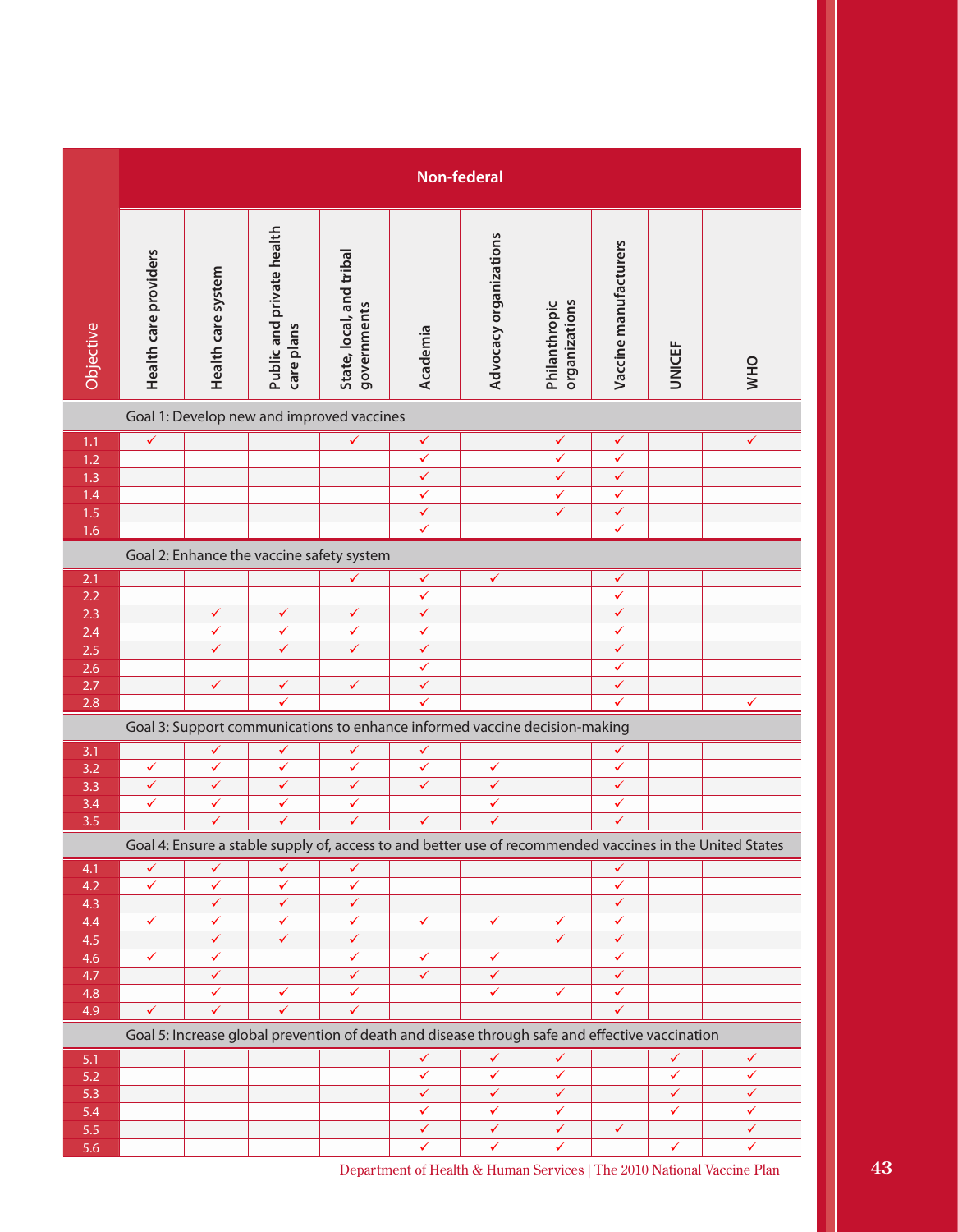